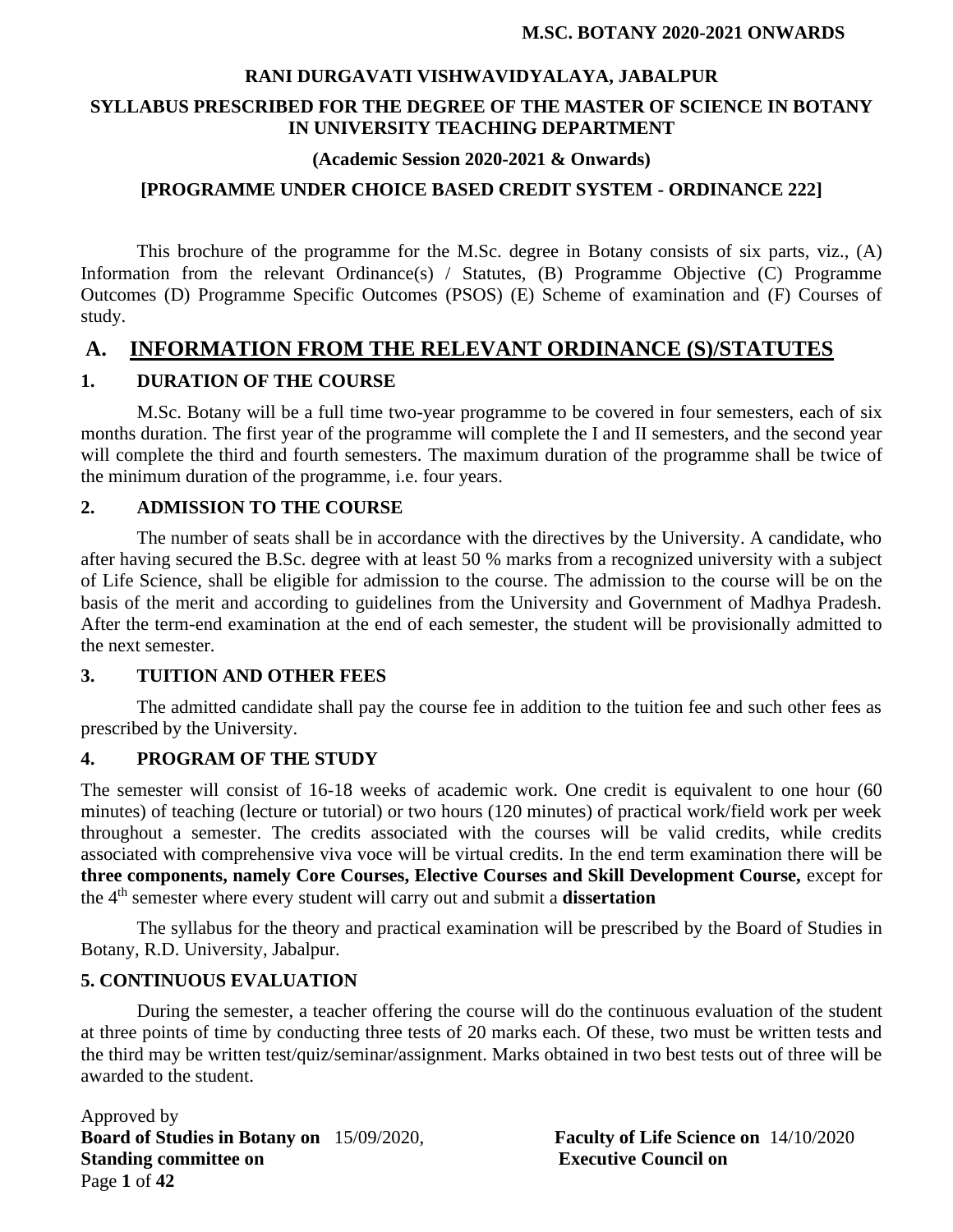#### **6. ATTENDANCE**

The student whose attendance is less than 75 % will not be allowed to appear in the end semester examination and he/she will be declared fail in that semester.

#### **7. END SEMESTER EXAMINATION**

There shall be end semester examination at the end of first, second & third semester. The semester examination will be held every year normally in December and June or on the dates declared in the academic calendar of the University. A student proceeding to appear in end semester examination will submit through the Head of the Department his / her application on the prescribed form along with required examination fee, etc. to the Registrar of the University. Every student will appear in four respective theory papers and two combined practical examinations in first, second, & third semesters except for the fourth semester. In the fourth semester, every student will be allotted dissertation work in lieu of four theory papers. Allotment of the dissertation will be done by a committee comprising of the Dean of Faculty of Life Science, Head of Department of Biological Science, one Professor and one Associate Professor of the Department by rotation according to seniority. The dissertation may be undertaken in UTD or in any of the National Laboratories/ Institute/ Universities/ Government approved Companies/ Industries. In such cases, there will be two supervisors, one from the parent department and another from the place where the student completes his/her dissertation work.

The dissertation will be evaluated by the external examiner who has expertise in the concerned subject. For the purpose of holding viva-voce, the supervisor will be the internal examiner along with the external examiner who has evaluated the dissertation. The scheme of marks for evaluating the various components of the dissertation will be followed as given in the syllabus.

#### **8. CONDITION FOR A PASS**

For each course, each student has to appear in at least two tests and end semester examination, otherwise the student will be awarded "Ab" grade. The total marks obtained in end-semester examination, and best of two tests under continuous evaluation will decide the grade in that course. In addition, student also has to get valid credits for Skill development modules' courses and Virtual credits and grades for Comprehensive viva-voce. The grading will be made on 10-point scale as follows:

| Letter<br><b>Grade</b> | <b>Grade</b><br><b>Points</b> | <b>Description</b>   | <b>Range of</b><br>Marks (%) |
|------------------------|-------------------------------|----------------------|------------------------------|
| O                      | 10                            | <b>Outstanding</b>   | 90-100                       |
| $A+$                   | 9                             | <b>Excellent</b>     | 80-89                        |
| $\mathbf{A}$           | 8                             | <b>Very Good</b>     | 70-79                        |
| $B+$                   | 7                             | Good                 | 60-69                        |
| B                      | 6                             | <b>Above Average</b> | 50-59                        |
| $\mathbf C$            | 5                             | Average              | 40-49                        |
| ${\bf P}$              | 4                             | Pass                 | 35-39                        |
| F                      | 0                             | Fail                 | $0 - 34$                     |

Approved by **Board of Studies in Botany on** 15/09/2020, **Faculty of Life Science on** 14/10/2020 **Standing committee on Executive Council on** Page **2** of **42**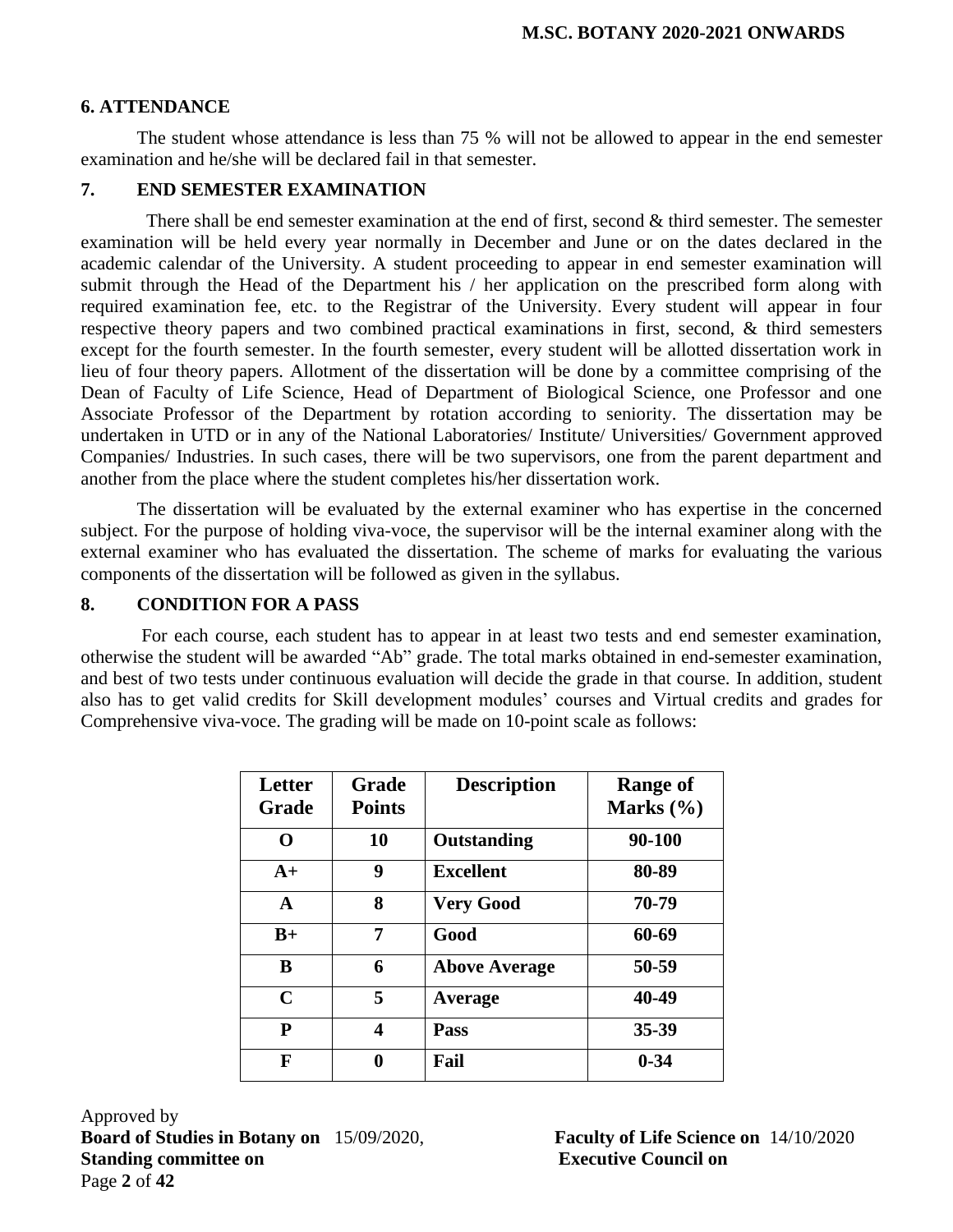| Ab | ີ | Absent | Absent |
|----|---|--------|--------|
|    |   |        |        |

For passing the examination in each semester, a candidate must have secured a minimum of 35% marks ("P" Grade: 4 Grade Points) in the course. If the marks obtained by the student in a course are less than the minimum cut-off percentage of marks, then "F" Grade will be awarded. If a student obtains "F" or "Ab" Grade in any course, he/she will be treated to have failed in the course. He/she has to reappear in the examination of the course as and when conducted or arranged by the UTD. Marks obtained earlier in continuous assessment may be carried forward and added to the marks obtained in repeat end semester examination to decide the grade in the repeat course.

The theoretical, practical and skill development courses can be repeated whenever offered or arranged by the UTD but within maximum duration of the programme. He/she can avail multiple repeat attempts to pass the course. The student will be promoted to the next semester if he/she secures at least 12 valid credits in a semester. In case the student secures less than 12 valid credits in any semester, then the student will be asked to repeat entire semester and that semester will be treated as zero semester.

The decision of the teacher regarding the evaluation and the grade shall be final. However, a student submits in writing for review of his Marks/Grade to the Head/Director who will place the case before the board of comprehensive viva voce. The decision of the board will be final. Result of review will be declared by the concerned Head/Director. Review is effective only when grade improves. Review will be allowed only if –

- The prescribed fee is paid.
- The candidate applies within 7 days of the declaration of the grade in that course.

**There will be no provision for revaluation.** However the candidates can apply for Re-totaling in one course per semester.

- **9.** In matters not covered under this Ordinance, general rules of the University shall be applicable.
- **10.** In case of any dispute/ambiguity, the ruling of the Vice-Chancellor shall be final and binding.

#### **B.PROGRAMME OBJECTIVES**

- 2.1. The objective of the Master's Program in Botany is to equip the students to gain conceptual and analytical skills about morphological, anatomical, physiological, biochemical and cellular aspects of lower and higher plants.
- 2.2. The program emphasizes to apply knowledge acquired about different taxa of plants for their manipulations, biomolecules and conservation.
- 2.3. The imparting of laboratory training for bioassay protocols of biological materials, their manipulative treatments, emerging tissue culture and genetic recombinant techniques, and bioinformatics databases and tools.

## **C. PROGRAMME OUTCOMES**

The Masters in Botany Program will cater to the expanding demand for skilled manpower, which is equipped with an understanding of modern research protocols and ethics involving plants and their cellular and molecular materials in conservation of plant biodiversity, environmental

Approved by **Board of Studies in Botany on** 15/09/2020, **Faculty of Life Science on** 14/10/2020 **Standing committee on Executive Council on** Page **3** of **42**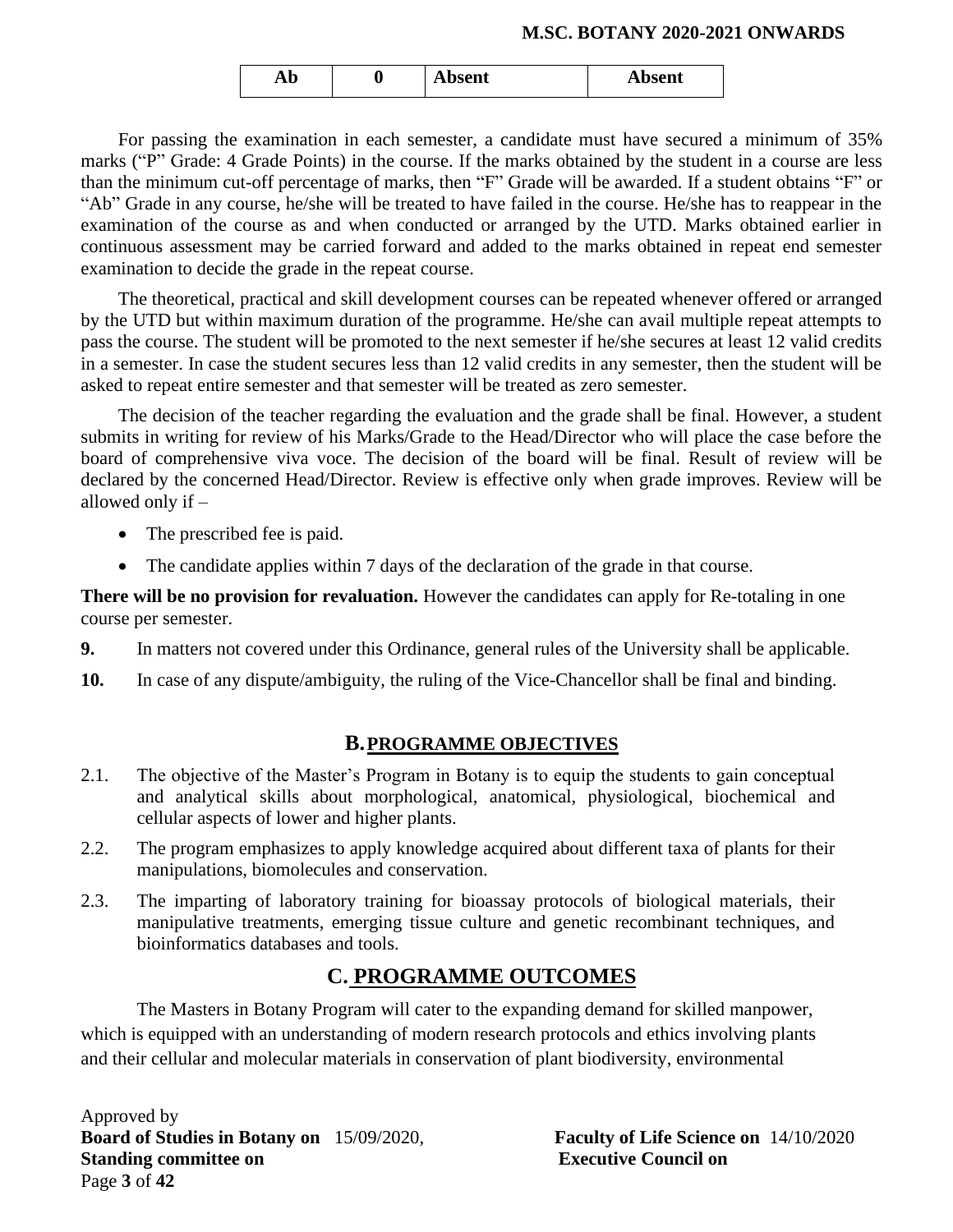conservation and management, plant health and yield management, and their survival in nature to maintain natural biodiversity and ecological balance.

A M.Sc. Botany student should be able to independent study and researches related to

- 3.1. Taxonomic identification of plants including their chemotaxonomy, molecular taxonomy and creation of herbaria.
- 3.2. Application of modern emerging methodological and analytical tools and techniques in qualitative and quantitative assessment of biological materials and processes.
- 3.3. Extraction of biological molecules and sub-molecules and their biochemical, genetic and molecular characteristics and dynamics.
- 3.4. Designing of bioassay experiments including ex-situ culture of threatened and important plants for their conservation and variety improvement.
- 3.5. Undertaking of independent researches involving genomics, metabolomics, and protemics of plant taxa.
- 3.6. Competition at national and international to pursue career in advanced studies in research and industrial establishments.
- 3.7. Independent documentation and communication of scientific results in the public domain as well as peer-reviewed scientific magazines and journals.
- 3.8. Filing of intellectual property rights to national and international registries.

## **D. PROGRAMME SPECIFIC OUTCOMES (PSOS)**

A successful graduate student will be able to identify plants belonging to different taxa and prepare standard herbaria. The student will be able to design and execute experiments related to biochemistry, physiology, genetics and molecular biology of plants. He/ She will be able to pursue independent researches in basic and applied researches in governmental, industrial and private academic and research establishments.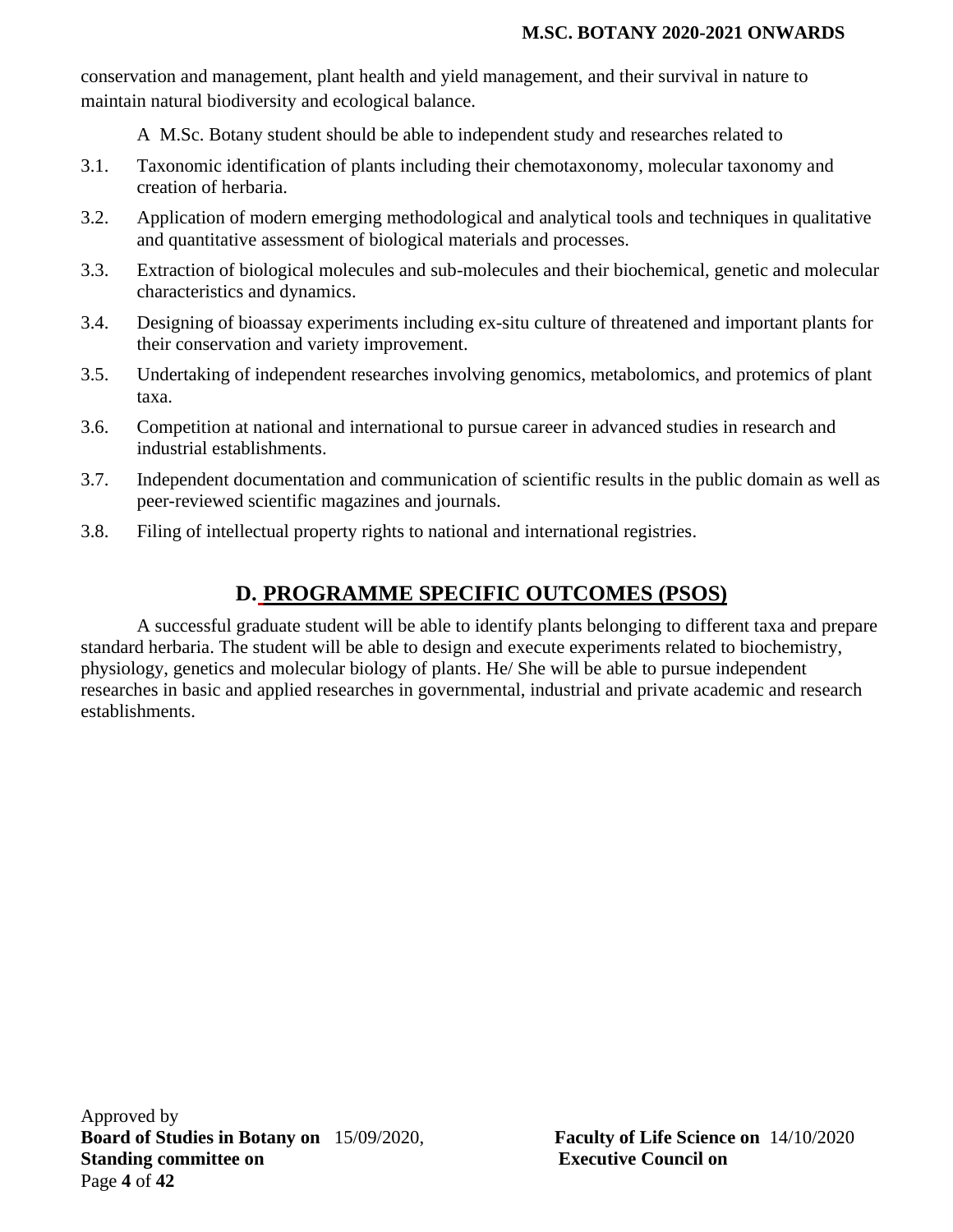# **E.SCHEME OF EXAMINATION**

## **SEMESTER I**

| (A) Continuous evaluation, Theory, Practical |                                                                    | <b>Credits</b>          |                                                                    | <b>Maximum Marks</b>                  |              |
|----------------------------------------------|--------------------------------------------------------------------|-------------------------|--------------------------------------------------------------------|---------------------------------------|--------------|
|                                              |                                                                    |                         | <b>Continuous</b><br><b>Evaluation</b>                             | End<br><b>Semester</b><br><b>Exam</b> | <b>Total</b> |
| <b>Course</b><br>Code                        | <b>Course Title</b>                                                |                         |                                                                    |                                       |              |
| I Core courses                               |                                                                    |                         |                                                                    |                                       |              |
| <b>BOC101</b>                                | Biology & Diversity of Viruses,<br>Bacteria and Algae              | 3                       | 40                                                                 | 60                                    | 100          |
| <b>BOC102</b>                                | Biological Diversity of Bryophytes,<br>Pteridophytes & Gymnosperms | 3                       | 40                                                                 | 60                                    | 100          |
| <b>BOC103</b>                                | <b>Basic Ecology</b>                                               | 3                       | 40                                                                 | 60                                    | 100          |
| <b>BOC104</b>                                | Practical based on BOC101 &<br><b>BOC102</b>                       | 4                       | 40                                                                 | 60                                    | 100          |
| <b>BOC105</b>                                | Practical based on BOC103 &<br><b>BOE101/BOE102</b>                | $\overline{\mathbf{4}}$ | 40                                                                 | 60                                    | 100          |
|                                              | II Electives courses (Any one to choose)                           |                         |                                                                    |                                       |              |
| <b>BOE101</b>                                | <b>Biomolecules</b>                                                | 3                       | 40                                                                 | 60                                    | 100          |
| <b>BOE102</b>                                | Bioenergetics and Intermediary<br>Metabolism                       |                         |                                                                    |                                       |              |
|                                              | <b>III Skill Development course</b>                                |                         |                                                                    |                                       |              |
| <b>BOS101</b>                                | Skill Development module 1                                         | $\overline{2}$          | <b>Grade Point will be provided</b><br>by Skill Development Centre |                                       |              |
| <b>Total valid credits</b>                   |                                                                    | 22                      |                                                                    |                                       |              |

| $\mid$ (B) Comprehensive viva voce (virtual credits) |  |  |  |
|------------------------------------------------------|--|--|--|
|------------------------------------------------------|--|--|--|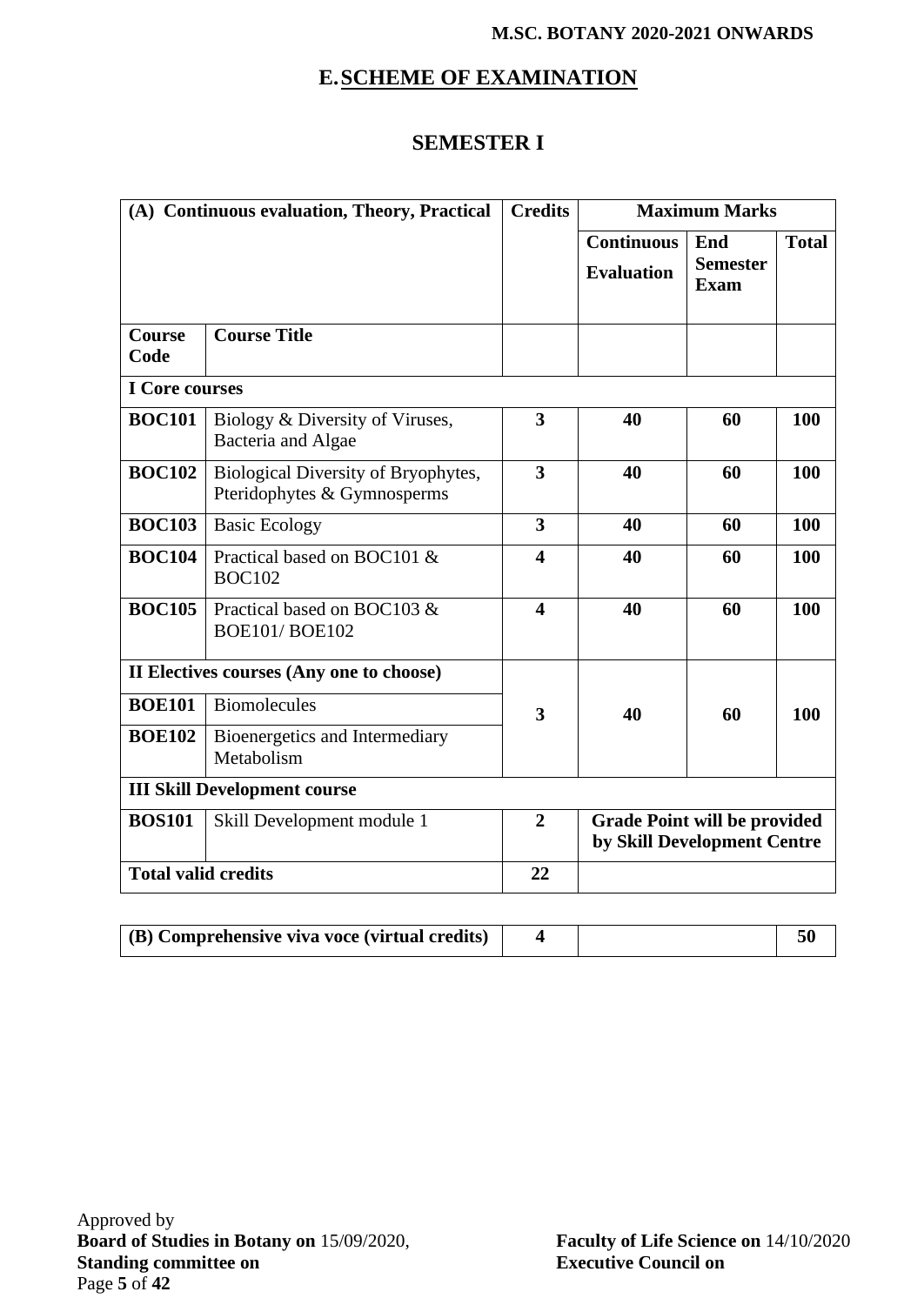## **SEMESTER II**

| Continuous evaluation, Theory,<br>(A)       |                                                     | <b>Credits</b>          | <b>Maximum Marks</b>                                               |                        |              |
|---------------------------------------------|-----------------------------------------------------|-------------------------|--------------------------------------------------------------------|------------------------|--------------|
| <b>Practical</b>                            |                                                     |                         | <b>Continuous</b>                                                  | End<br><b>Semester</b> | <b>Total</b> |
|                                             |                                                     |                         | <b>Evaluation</b>                                                  | Exam                   |              |
| <b>Course</b><br>Code                       | <b>Course Title</b>                                 |                         |                                                                    |                        |              |
| <b>I</b> Core courses                       |                                                     |                         |                                                                    |                        |              |
| <b>BOC201</b>                               | <b>Taxonomy of Angiosperms</b>                      | $\overline{\mathbf{3}}$ | 40                                                                 | 60                     | 100          |
| <b>BOC202</b>                               | Biology & Diversity of Fungi                        | $\overline{\mathbf{3}}$ | 40                                                                 | 60                     | 100          |
| <b>BOC203</b>                               | Biostatistics & Computer<br>Application             | 3                       | 40                                                                 | 60                     | 100          |
| <b>BOC204</b>                               | Practical based on BOC201 &<br><b>BOC202</b>        | $\blacktriangle$        | 40                                                                 | 60                     | 100          |
| <b>BOC205</b>                               | Practical based on BOC203 &<br>BOE201/BOE202/BOE203 | $\overline{\mathbf{4}}$ | 40                                                                 | 60                     | 100          |
|                                             | II Electives courses (Any one to choose)            |                         |                                                                    |                        |              |
| <b>BOE201</b>                               | Biology of the Immune System                        |                         |                                                                    |                        |              |
| <b>BOE202</b>                               | Resource utilization and<br>conservation            | 3                       | 40                                                                 | 60                     | 100          |
| <b>BOE203</b>                               | Microbial Metabolism                                |                         |                                                                    |                        |              |
|                                             | <b>III Skill Development course</b>                 |                         |                                                                    |                        |              |
| <b>BOS201</b><br>Skill Development module 2 |                                                     | $\overline{2}$          | <b>Grade Point will be provided</b><br>by Skill Development Centre |                        |              |
| <b>Total valid credits</b>                  |                                                     | 22                      |                                                                    |                        |              |

| (B) Comprehensive viva voce (virtual) |  |  |
|---------------------------------------|--|--|
| credits)                              |  |  |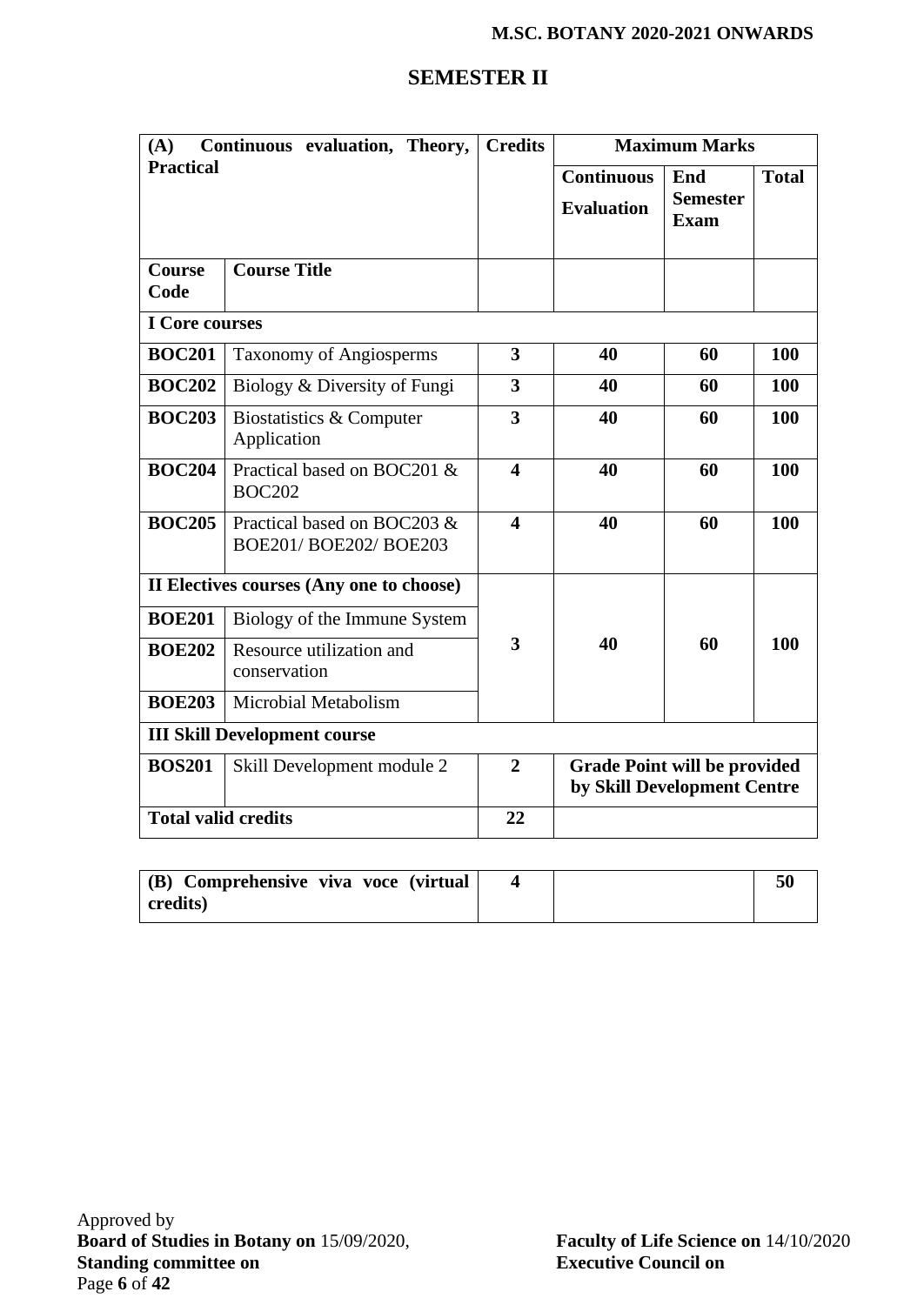## **SEMESTER III**

| Continuous evaluation, Theory,<br>(A) |                                                                         | <b>Credits</b>          |                                                                    | <b>Maximum Marks</b>                  |              |
|---------------------------------------|-------------------------------------------------------------------------|-------------------------|--------------------------------------------------------------------|---------------------------------------|--------------|
| <b>Practical</b>                      |                                                                         |                         | <b>Continuous</b><br><b>Evaluation</b>                             | End<br><b>Semester</b><br><b>Exam</b> | <b>Total</b> |
| <b>Course</b><br>Code                 | <b>Course Title</b>                                                     |                         |                                                                    |                                       |              |
| <b>I</b> Core courses                 |                                                                         |                         |                                                                    |                                       |              |
| <b>BOC301</b>                         | <b>Plant Physiology</b>                                                 | 3                       | 40                                                                 | 60                                    | 100          |
| <b>BOC302</b>                         | Genetics & Molecular Biology                                            | $\overline{\mathbf{3}}$ | 40                                                                 | 60                                    | 100          |
| <b>BOC303</b>                         | Plant Reproduction and<br>Development                                   | $\overline{\mathbf{3}}$ | 40                                                                 | 60                                    | 100          |
| <b>BOC304</b>                         | Practical based on BOC301 &<br><b>BOC302</b>                            | $\boldsymbol{4}$        | 40                                                                 | 60                                    | 100          |
| <b>BOC305</b>                         | Practical based on BOC303 &<br>BOE301/ BOE302/ BOE303/<br><b>BOE304</b> | $\overline{\mathbf{4}}$ | 40                                                                 | 60                                    | 100          |
|                                       | II Electives courses (Any one to choose)                                |                         |                                                                    |                                       |              |
| <b>BOE301</b>                         | <b>Advanced Molecular Biology</b>                                       |                         |                                                                    |                                       |              |
| <b>BOE302</b>                         | <b>Agricultural Microbiology</b>                                        | 3                       | 40                                                                 | 60                                    | 100          |
| <b>BOE303</b>                         | Bioprocess Engineering and<br>Technology                                |                         |                                                                    |                                       |              |
| <b>BOE304</b>                         | Biotechnology                                                           |                         |                                                                    |                                       |              |
|                                       | <b>III Skill Development course</b>                                     |                         |                                                                    |                                       |              |
| <b>BOS301</b>                         | Skill Development module 3                                              | $\overline{2}$          | <b>Grade Point will be provided</b><br>by Skill Development Centre |                                       |              |
| <b>Total valid credits</b>            |                                                                         | 22                      |                                                                    |                                       |              |

| (B) Comprehensive viva voce (virtual |  | 50 |
|--------------------------------------|--|----|
| credits)                             |  |    |

\*Both (A – Core courses; One Elective course and Skill Development modules)  $\&$  (B) are compulsory components of a semester. The grades awarded in the comprehensive Viva-voce shall be shown separately in the Grade Sheet.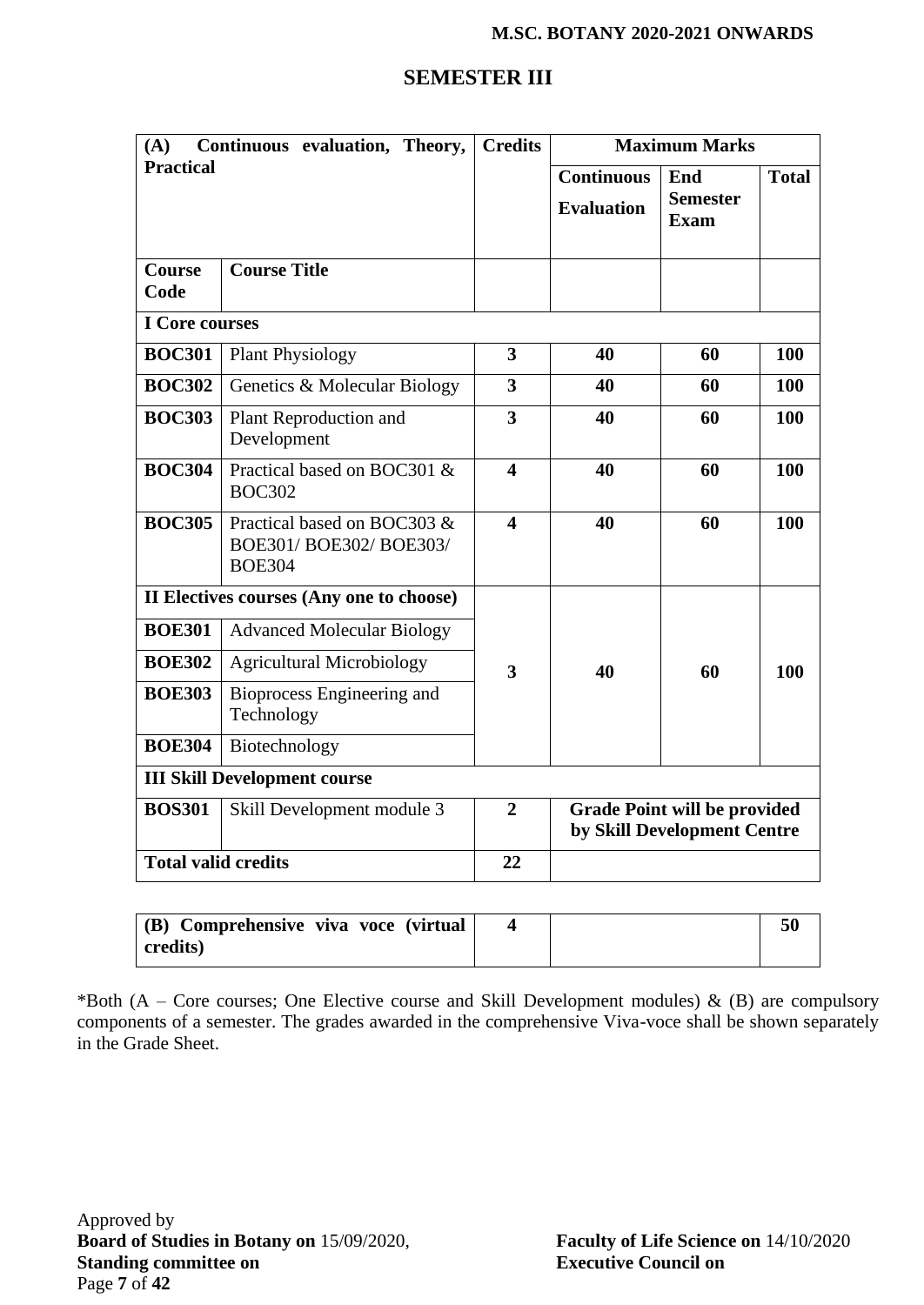## **SEMESTER IV**

| (A) DISSERTATION                            | <b>Credits</b> | <b>Maximum</b><br><b>Marks</b> |
|---------------------------------------------|----------------|--------------------------------|
| A. Valuation                                |                |                                |
| Language & Presentation<br>(i)              |                | 300                            |
| Review of Literature<br>(ii)                | 18             |                                |
| (iii)<br>Methodology                        |                |                                |
| Analysis & interpretation of Result<br>(iv) |                |                                |
| <b>B. Viva-Voce</b><br><b>EXTERNAL</b>      |                | 50                             |
| C. Viva-Voce<br><b>INTERNAL</b>             |                | 50                             |
| <b>Total</b>                                |                | 400                            |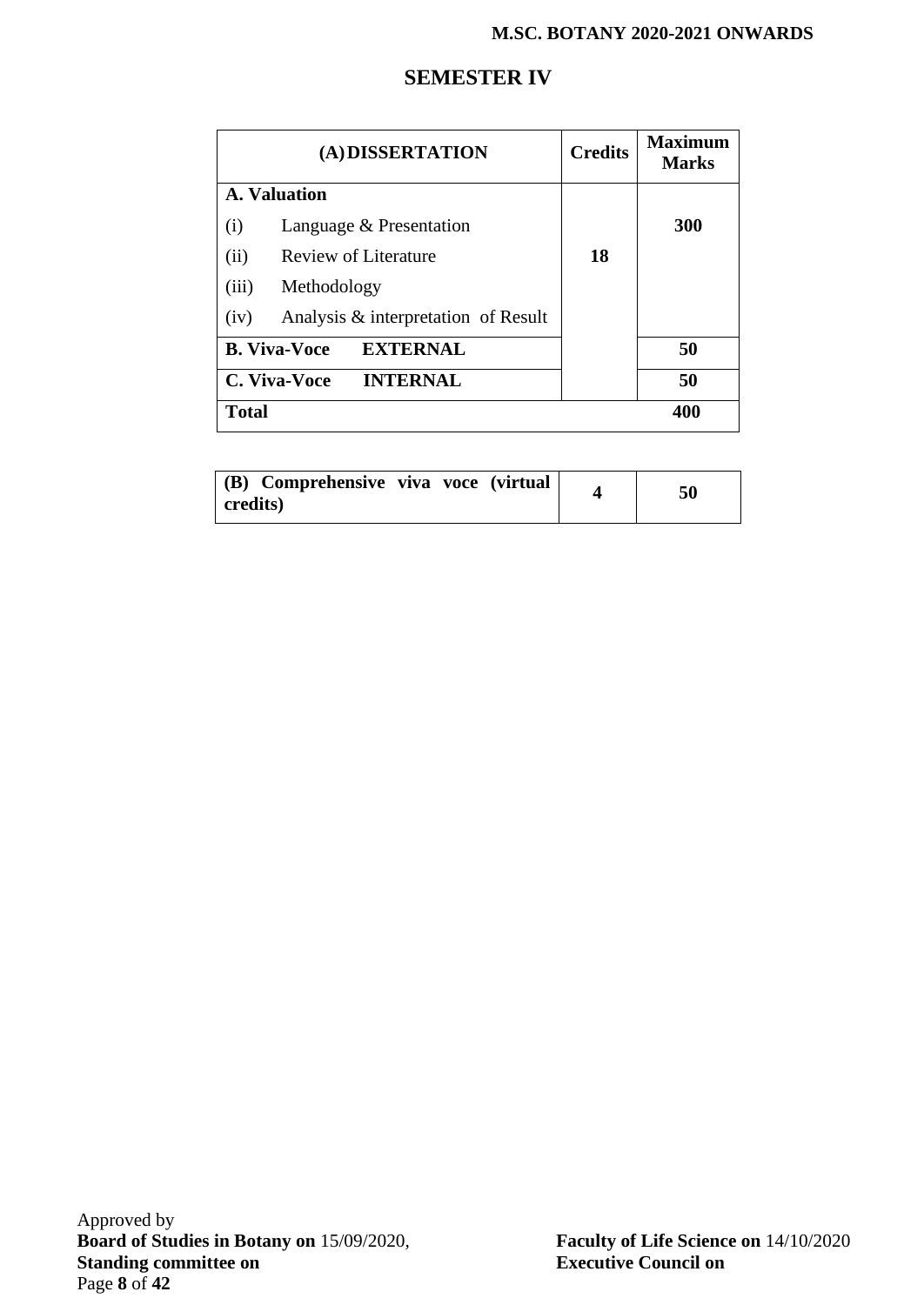## **F. COURSES OF STUDY**

## **FIRST – SEMESTER**

## **CORE COURSE CODE BOC101: BIOLOGY & DIVERSITY OF VIRUSES, BACTERIA AND ALGAE**

## **(COURSE CREDITS = 03)**

#### **Course Objectives:**

The course aims to empower the learners with the systematic position, occurrence, morphology, anatomy, and development of reproductive structures, affinity, pathogenicity and the classification of viruses, bacteria and algae.

#### **Course Learning Outcomes:**

- **CO1**: Students will be able to understand the structure, identification, nutrition, reproduction and economic importance of bacteria.
- **CO2:** Students will gain the knowledge of isolation and purification, chemical nature, replication and transmission of viruses.
- **CO3:** Students will able to understand the thallus structure, reproduction and economic importance algae.
- **CO4:** Students will learn the botanical approach to explain the evolution of organism and understand the genetic diversity.
- **CO5:** Students will learn the role of algae in the symbiotic associations, soil fertility, crop productivity as well as food, feed, cosmetics & pharmaceuticals.

#### **COURSE CONTENTS**

#### **UNIT – I**

Archaebacteria and Eubacteria: General account, Ultrastructure, Nutrition and Reproduction, Biology and economic importance. Cyanobacteria salient features and biological importance. Phytoplasma: General characteristics and role in causing plant diseases.

#### **UNIT – II**

Viruses: Characteristics and ultra-structure of virions, Isolation and purification of viruses, Chemical nature, Replication, Transmission of viruses, Economic importance. Phycoviruses.

#### **UNIT III**

Phycology: Algae in diversified habitat (terrestrial, fresh water, marine), Thallus organization, Cell ultrastructure, Reproduction (vegetative, asexual, sexual), Criteria for classification of algae, Pigments, Reserve food, Flagella classification.

#### **UNIT – IV**

Salient features of the following divisions: Protochlorophyta, Chlorophyta, Charophyta, Xanthophyta, Bacillariophyta, Phaeophyta and Rhodophyta.

#### **UNIT – V**

Role of algae in symbiotic associations, Fisheries, Algal blooms, Productivity of algae in fresh water and marine environment, Role of algae in soil fertility and crop productivity. Algae as biofertilizer and bioenergy. Role of algae as food, feed, cosmetics, nutraceuticals & pharmaceuticals.

#### **Books Recommended**

- Mandahar C. L. (1978) Introduction to Plant Viruses.
- Clifton A. (1958) Introduction to The Bacteria.

Approved by **Board of Studies in Botany on** 15/09/2020, **Faculty of Life Science on** 14/10/2020 **Standing committee on Executive Council on** Page **9** of **42**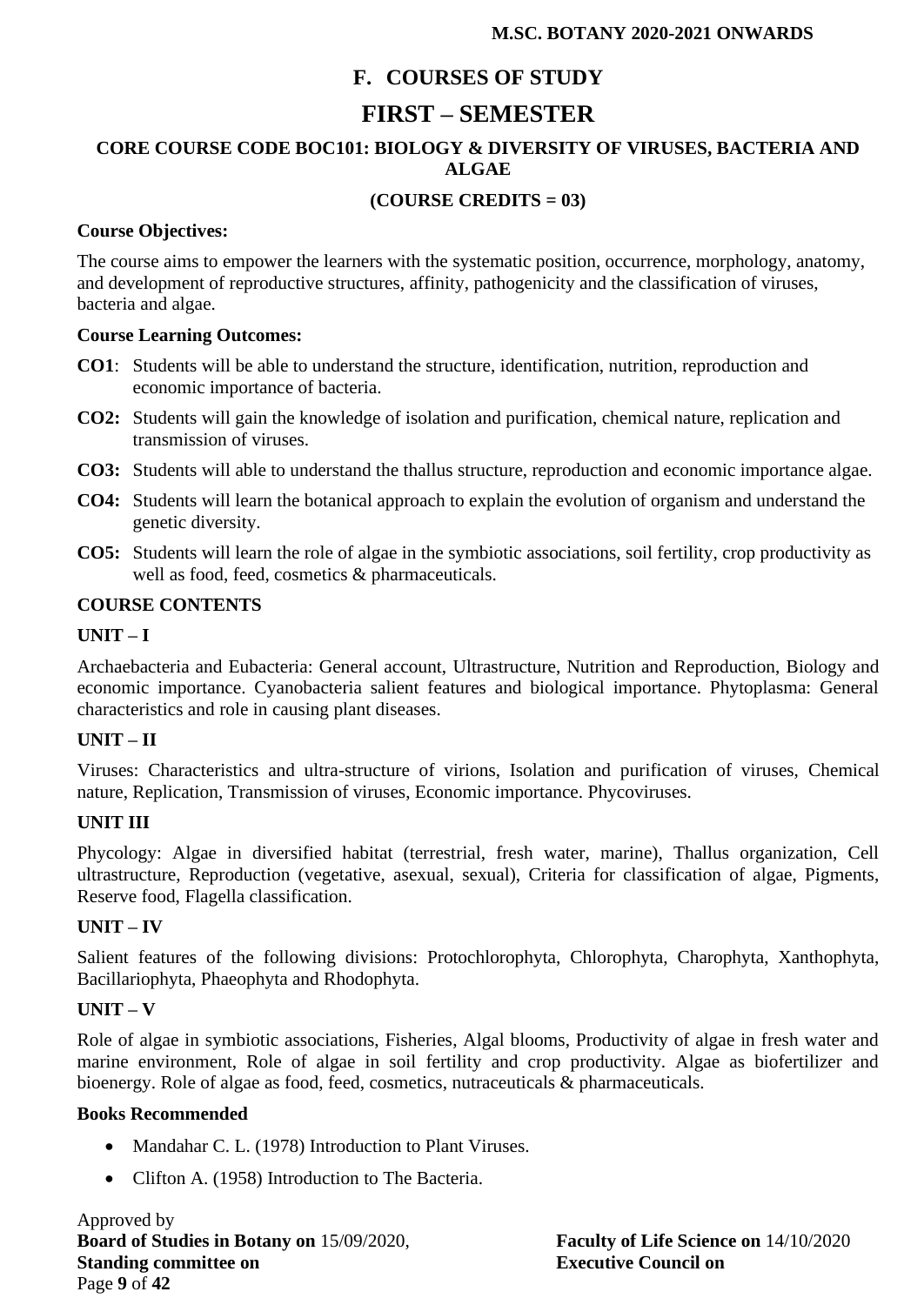- Dubey, R. C. & Maheshwari, D. K. 2005: A Text Book of Microbiology, S. Chand Publisher, New Delhi.
- Morris L. (1986) An Introduction to Algae.
- Round F. E. (1986) The Biology of Algae.
- Kumar H. D. and Singh H. N. (1972) Textbook on Algae.

**---------------------------------------------------------------------------------------------------------------------**

## **CORE COURSE CODE BOC102: BIOLOGICAL DIVERSITY OF BRYOPHYTES, PTERIDOPHYTES & GYMNOSPERMS**

#### **(COURSE CREDITS = 03)**

#### **Course Objectives:**

The course aims to empower the learners in systematic position, occurrence, morphology, anatomy, and development of reproductive structures, affinity and the classification of bryophytes, pteridophytes and gymnosperms.

## **Course Learning Outcomes:**

- **CO1:** The student will be able to identify major groups and compare the characteristics of plants of bryophytes, pteridophytes and gymnosperms.
- **CO2:** Students will be able to understand botanical approach to explain the evolution of organisms and understand their genetic diversity on the earth.
- **CO3:** Students will be able to understand their adaptation, development, behavior, morphology, anatomy and reproduction, evolution with their transition to land habitat and their economical & ecological importance.
- **CO4:** Demonstrate proficiency in the experimental techniques and methods to study of bryophytes, pteridophytes and gymnosperms
- **CO5:** Students will be able to understand the concepts of Binomial Nomenclature and elementary knowledge of International Code of Botanical Nomenclature and their Systematic position.

## **COURSE CONTENTS**

#### **UNIT I**

General characters & Classification of Bryophytes, Comparative morphological & anatomical studies of Gametophytes and Sporophytes of Marchantiales, Jungermanniales, Calobryales, Anthocerotales, Sphagnales & Funariales . Economic importance of Bryophytes.

#### **UNIT II**

General characters & Classification of Pteridophytes, Comparative Morphology, Anatomy and Reproduction in Psilophytales, Psilotales, Lycopodiales, and Sellaginellales. Stelar in system in Pteridophytes.

#### **UNIT III**

Morphology,Aanatomy and Reproduction in Equisetales, Ophioglossales, Osmundales & Salviniales.

## **UNIT IV**

Classification of Gymnosperms, Distribution of living Gymnosprms in India, Economic importance of Gymnosperms, Structure & Reproduction in Cycadales and Coniferales with special reference to Cycas, Pinus & Thuja.

Approved by **Board of Studies in Botany on** 15/09/2020, **Faculty of Life Science on** 14/10/2020 **Standing committee on Executive Council on** Page **10** of **42**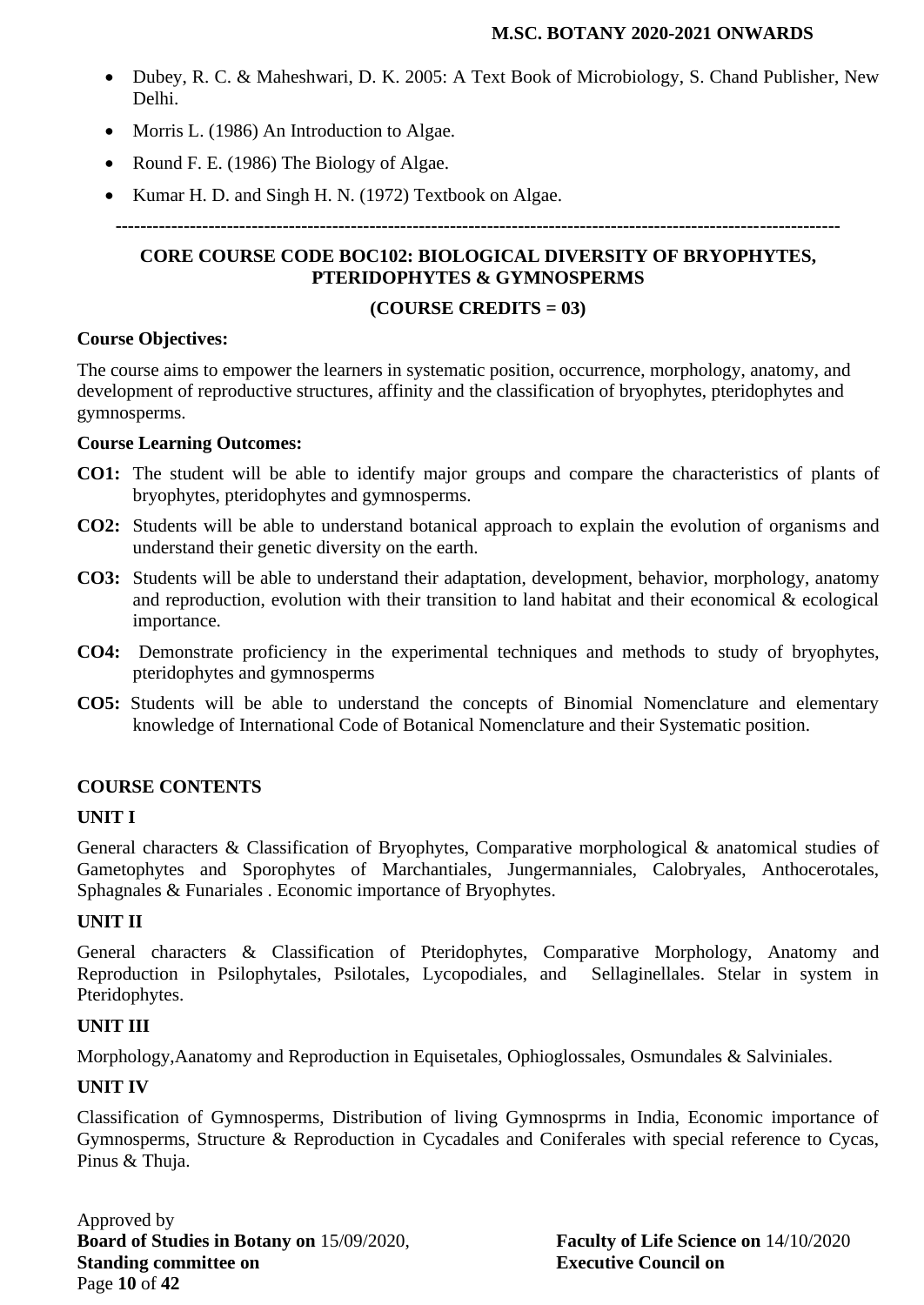## **UNIT V**

Structure & Reproduction in Ephedrales Gnetales & Welwitschiales with special reference to Ephedra , Gnetum & Welwitschia.

#### **Books Recommended**

- Parihar N. S. (1991) Bryophyta.
- Parihar N. S. (1996) Biology and Morphology of Pteridophytes.
- Puri P. (1980) Bryophytes.
- Sporne K. K. (1991) Morphology of Pteridophytes.
- Watson E. V. (1964) The Structure and Life of Bryophytes.
- Monographic study of the living Gymnosperms.

**---------------------------------------------------------------------------------------------------------------------**

# **CORE COURSE CODE BOC103: BASIC ECOLOGY (COURSE CREDITS = 03)**

#### **Course Objectives:**

The course aims to empower the students in the field of basic ecological principles with special reference to components, biogeochemical cycles, development and stability of the ecosystem, energy flow and matter recycling along with the concept, analysis of the community and its biodiversity.

#### **Course Learning Outcomes:**

- **CO1:** The student will able to get the detailed knowledge about population characteristics and dynamics.
- **CO2:** Students will be able to study the concept, organization and dynamics of the community along the concept of niche and biodiversity.
- **CO3:** Students learn about the consequences of artificial or natural disturbances on community development and stability, including the concept of vegetation change and ecosystem restoration.
- **CO4:** Students understand about fundamentals of energy flow in ecosystems, its models, efficiencies and trophic structure..
- **CO5:** Students learn about various recycling pathways of matter in the ecosystems including exchanges and internal cycling processes, and global biogeochemical cycles of carbon, nitrogen, phosphorus and sulfur.

#### **COURSE CONTENTS**

#### **UNIT – I**

Ecology & ecosystem: Definitions, Organization and components, Population ecology density & distribution, Natality , Mortality, Survivorship curves, Age structure & pyramids, Fecundity schedules, Life tables, Population growth exponential and logistic curves, Intra specific competition and self-regulation, rand k-strategists.

#### **UNIT – II**

Community organization: Concepts of community and continum, Analysis of community analytical and synthetic characters, Community coefficients and indices of diversity, interspecific association negative and positive associations, Concept of ecological niche, Concepts of biodiversity.

Approved by **Board of Studies in Botany on** 15/09/2020, **Faculty of Life Science on** 14/10/2020 **Standing committee on Executive Council on** Page **11** of **42**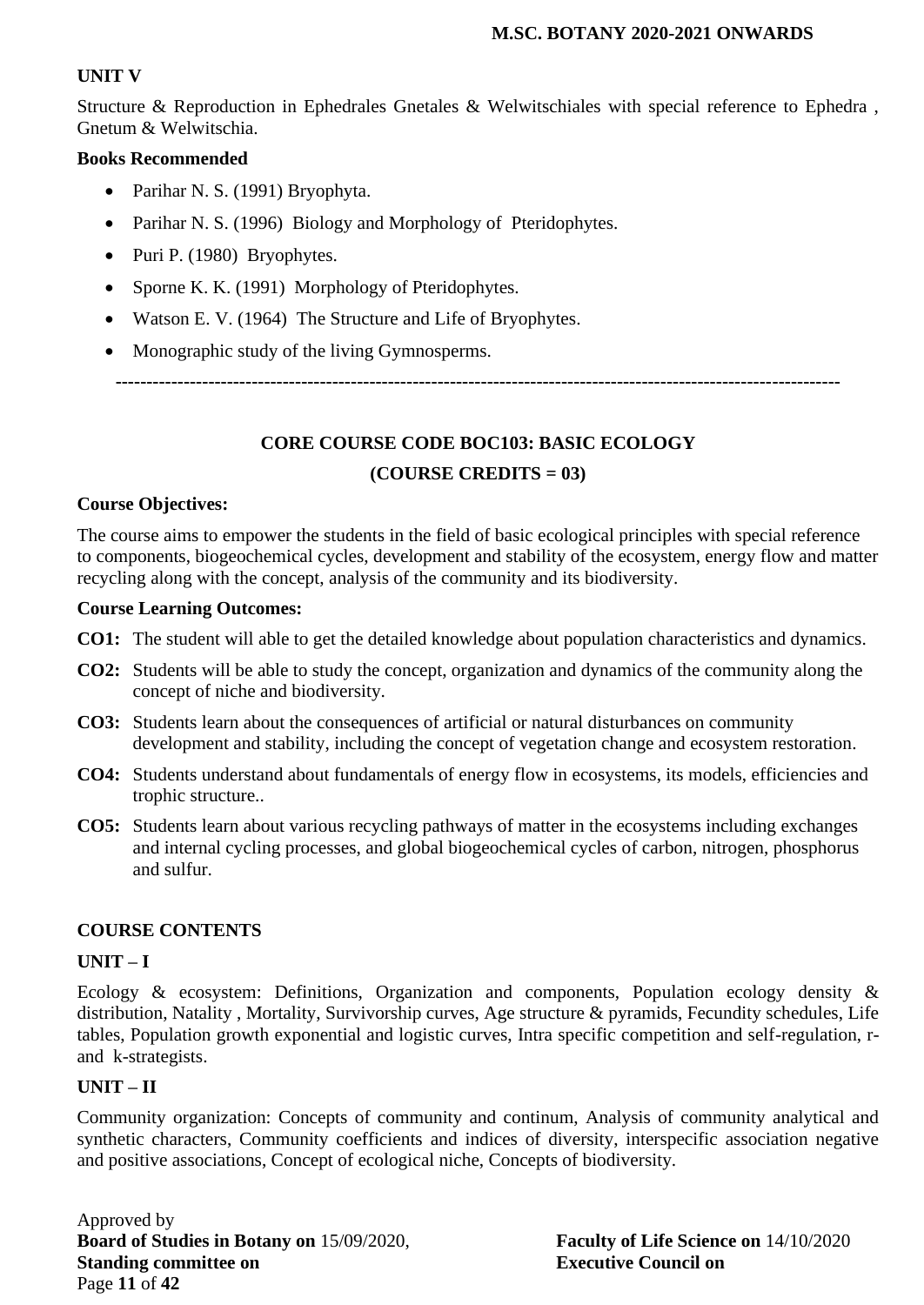#### **UNIT- III**

Ecosystem development and stability: Temporal changes cyclic and non cyclic, Succession processes & types, Mechanism of succession facilitation, Tolerance and inhibition models, Concept of climax persistence resilience and resistance, Ecological perturbation natural and anthropogenic, Ecosystem restoration.

#### **UNIT – IV**

Fate of energy in ecosystems: Trophic organization and structure, Food chains & webs, energy flow pathways, Ecological efficiencies consumption, assimilation and production trophic, Primary production methods of measurement, Global patterns, Limiting factors.

#### **UNIT – V**

Fate of matter in ecosystems: Recycling pathways, Relationship between energy flow and recycling pathways, Nutrient exchange and cycling, Global biogeochemical cycles of C, N, P and S, Physical, chemical and Biological characteristics of soil.

#### **Books Recommended**

- J.L. Chapman 1999 Ecology Principles and Applications 2nd Edition.
- C.H. Southwick 1976 Ecology and Quality of Our Environment 2nd Edition .
- M. P. Singh, S. Chinnamani R.N. Trivedi (1993) Forestry & Environment.
- E. J. Kormondy. (1996) Concept of Ecology.

**---------------------------------------------------------------------------------------------------------------------**

## **CORE COURSE CODE BOC104: PRACTICAL BASED ON COURSE CODE BOC101 & COURSE CODE BOC102 (COURSE CREDITS = 04)**

#### **Suggested List of Practicals (Course CODE** BOC101**)**

#### **Biology & Diversity of Viruses, Bacteria and Algae.**

1. To prepare liquid and solid media for the growth of microorganisms (Cyanobacteria, Bacteria & Virus).

> Nutrient broth NAM  $BG<sub>11</sub>$

- 2. To isolate & purify microorganism by pure culture techniques.
- 3. Morphological study of certain Genera of Algae (Green, Brown, Red & Blue-green)
- 4. Isolation of Bacteriophages/Cyanophages from water Bodies.
- 5. To determine Titre Value of Bacteriophages by Double Agar Technique.
- 6. Isolation and identification of bacteria from soil and water sample.
- 7. Isolation and identification of microorganisms on some selective media from soil and water sample.

**MacConkey** EMB XLD

Approved by **Board of Studies in Botany on** 15/09/2020, **Faculty of Life Science on** 14/10/2020 **Standing committee on Executive Council on** Page **12** of **42**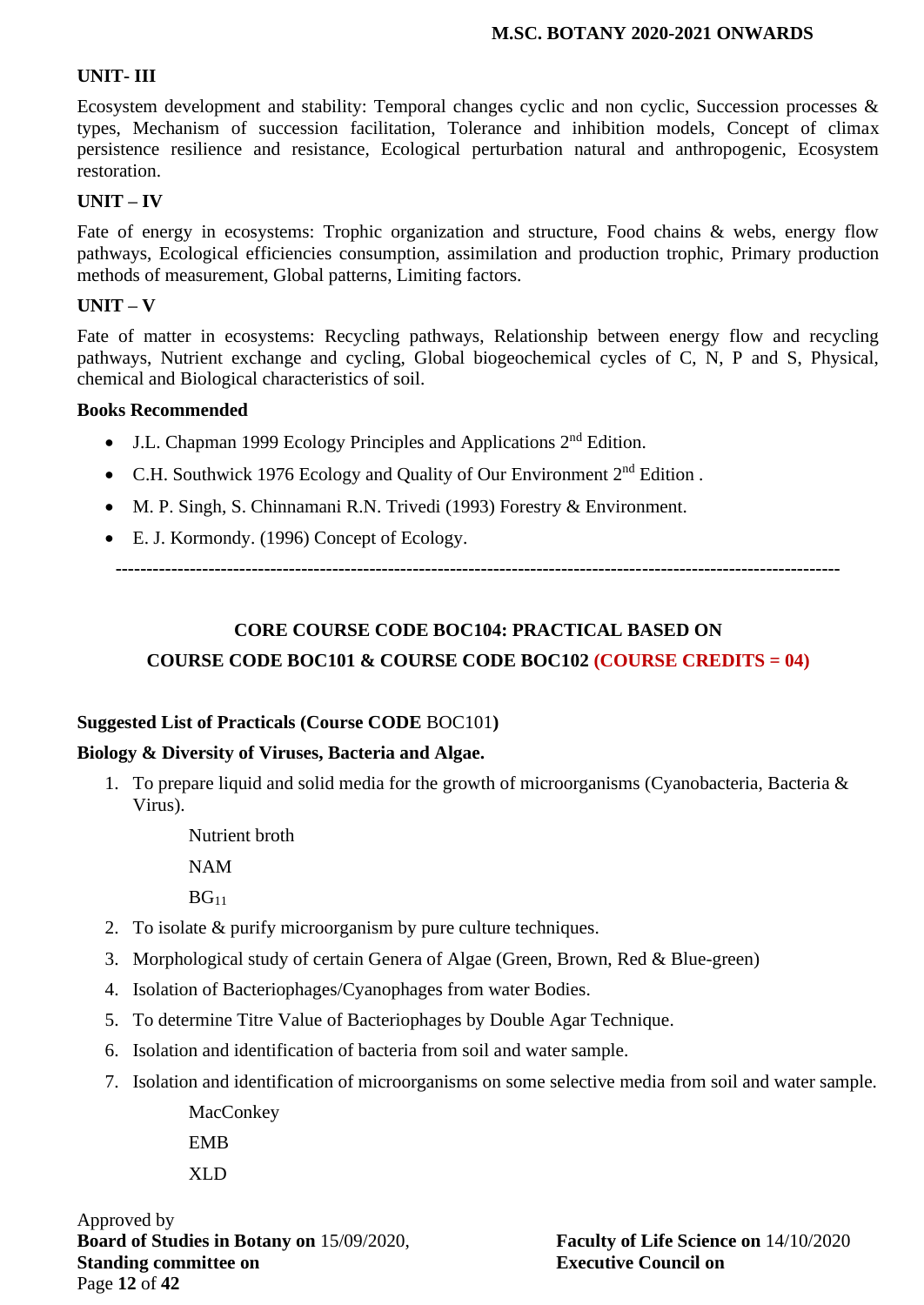- 8. Microscopic identification of different algal and Cyanobacterial cultures.
- 9. To identify Gram-positive & Gram-negative bacteria by Gram staining technique.

#### **Suggested List of Practicals (Course CODE** BOC102**)**

#### **Biology and Diversity of Bryophytes, Pteridophytes & Gymnosperms**

Bryophytes

1. To study the morphological and anatomical characters of given material.

*Marchantia Riccia Pellia Anthoceros Sphagnum Funaria Polytrichum*

#### Pteridophytes

2. To study the morphological and anatomical characters of given material.

*Lycopodium Ophioglossum Marsilia Selaginella Psilotum Osmunda Equisetum Gleichenia Salvinia Isoetes*

#### Gymnosperms

3. To study the morphological and anatomical characters of given material.

*Pinus Cycas*

*Thuja*

- 4. To prepare the slides of given material.
	- T. S stem of *Thuja*
	- V.S of cone of *Thuja*
	- T.S stem of *Cycas*
	- T.S stem of *Araucaria.*

Approved by **Board of Studies in Botany on** 15/09/2020, **Faculty of Life Science on** 14/10/2020 **Standing committee on Executive Council on** Page **13** of **42**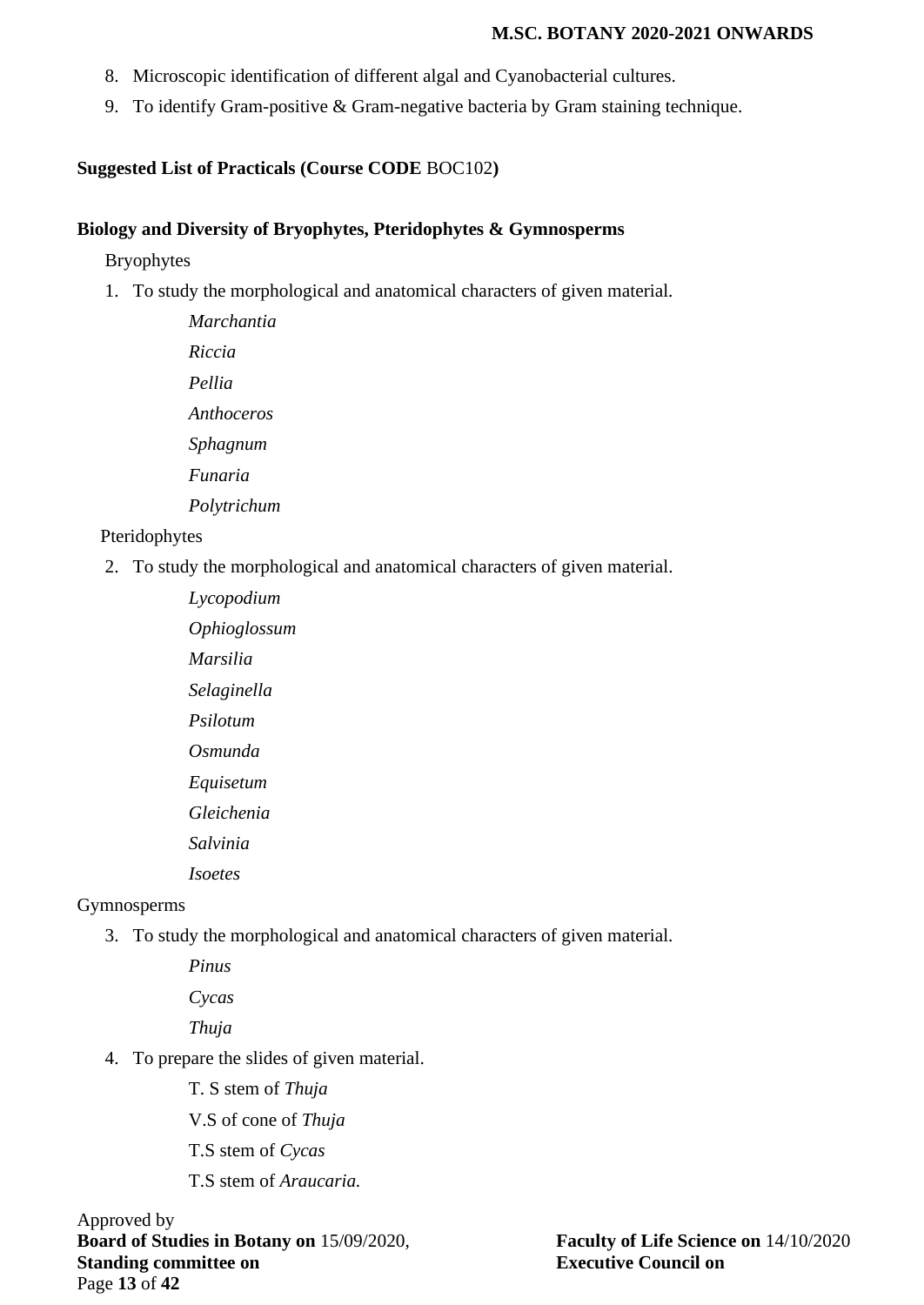T.S leaf (needle) of *Pinus.*

**---------------------------------------------------------------------------------------------------------------------**

# **CORE COURSE CODE BOC105: PRACTICAL BASED ON COURSE CODE BOC103 & COURSE CODE BOE101/ BOE102 (COURSE CREDITS = 04)**

#### **Suggested List of Practicals (Course Code BOC103)**

#### **Basic Ecology**

- 1. To determine the minimum area of quadrat for phytosociological analysis of grassland.
- 2. To determine the minimum number of quadrats for phytosociological analysis of grassland.
- 3. To determine frequency, density and abundance of different species in the grassland.
- 4. To determine homogeneity and heterogeneity of grassland vegetation.
- 5. To determine the pH of soil samples.
- 6. To calculate Simpson's indices of diversity of grassland vegetation.
- 7. To calculate Shannon-Wiener indices of diversity of grassland vegetation.

**---------------------------------------------------------------------------------------------------------------------**

# **ELECTIVE COURSE CODE BOE101: BIOMOLECULES (COURSE CREDITS = 03)**

**Course Objective**: It makes students understand the structure and principles dealing with the working of biomolecules and their mutual interactions to support the life system.

#### **Course Learning Outcomes**

- CO 1: Enabling students to understand the importance of water in maintaining the various biochemical reactions such as buffering, phosphorylation, oxidation-reduction etc.
- CO 2: The students learn the principle of working of enzyme and the process of enzymology, that is, how the enzymes work and where the active sites play a key role.
- CO 3: The students also learn the basic and functional structures of all the biomolecules in detail.
- CO 4: The inter-relationships and communication between the biomolecules is a major part of signal transduction. The students become well versed with this mode of biological process.
- CO 5: The students learn various techniques such as chromatography, spectroscopy and electrophoresis to understand the purity of biomolecules and their analytical properties for further application.

#### **COURSE CONTENTS**

#### **UNIT I**

Structure of water and its solvent properties, Acid- bases, pH and buffer, Bi and polyprotic buffer. Free energy and spontaneity of reactions, ATP and other phosphorylated compound with their free energy of hydrolysis, Phosphoryl group transfer, Biological oxidation reductions reaction, Coupled reaction and oxidative phosphorylation, Inhibitors and uncouplers.

Approved by **Board of Studies in Botany on** 15/09/2020, **Faculty of Life Science on** 14/10/2020 **Standing committee on Executive Council on** Page **14** of **42**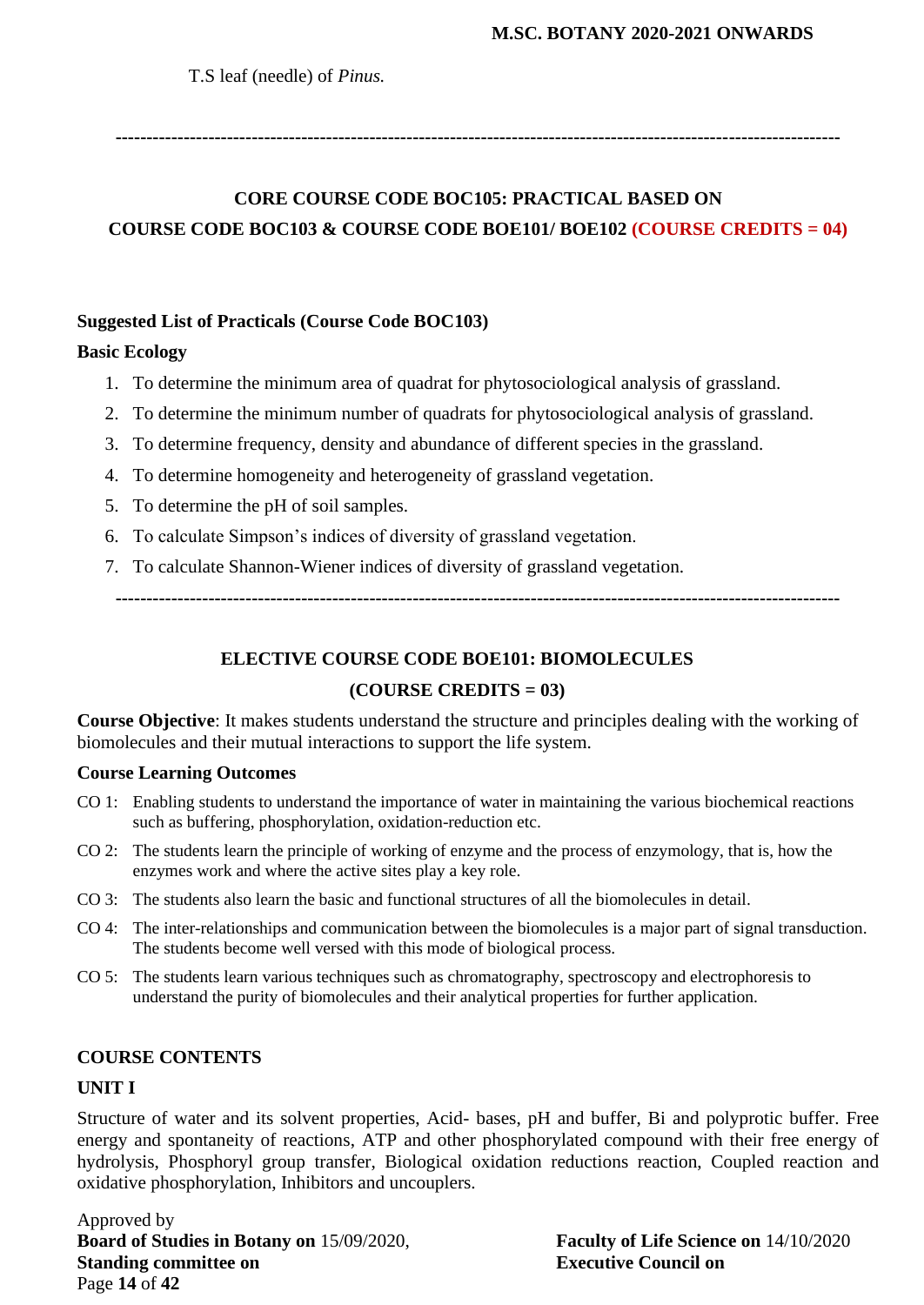#### **UNIT II**

Enzyme classification, Specificity, Active site, Enzyme kinetics, Michealis Menton equation, Determination of kinetic parameters, Bi-substrate reaction and their kinetics, Enzyme inhibition and kinetics, Allosteric enzyme. Kinetics and Allosteric regulation of phosphofructo kinase

#### **UNIT III**

Structure and chemistry of macromolecules, Proteins, Carbohydrates and Lipids, Protein folding, Structure and chemistry of bimolecules such as antibiotics, Pigments, Vitamins as coenzymes, Lipid analysis by GLC and Mass Spectrometry, Oligosaccharide and Polysaccharide analysis.

#### **UNIT IV**

Biosignaling molecular mechanism of signal transduction, Gated ion channels, Nicotinic acetyl choline receptor, Receptor enzyme, The insulin receptor, G- proteins and cyclic AMP membrane transport, Biomembrane, Nutrient transport across membranes, Active and passive diffusion, Symport, Antiport and uniport,  $Na<sup>+</sup> K<sup>+</sup>$  pumps and their metabolic significance.

#### **UNIT V**

Chromatographic technique, Paper and TLC , Gel filtration, Ion exchange, Affinity, HPLC, SDS, PAGE, Isoelectric focusing, Western blotting, Protein sequencing, Mass spectrometry, MALDI , TOF, MS.

#### **Books Recommended**

J. L., Jain, Sanjay, and Jain Nitin, (1979) Fundamentals of Biochemistry (6th revised Edition). S. Chand & Co. Ltd. New Delhi.

Buchanan . B.B. Gruissem, W. and Jones .R.L. (2000) Biochemistry and Molecular Biology of Plants , American Society of Plant Physiologists, Maryland ,USA.

Albert L. lehninger, Davis L. Nelson, Michael M. Cox. (2004) Lehninger Principles of Biochemistry.

Lea P.J. and Leegood ,R.C. (1999) Plant Biochemistry and Molecular Biology (2 nd Edition ) John Wiley and Sons. Chichester, England

Berg Jeremy, Tymoczko John, Stryer Lubert (2001) Biochemistry 4th Ed, W. H. Freeman, New York.

Conn Eric, Stumpf Paul K., Bruuening George, Doi Roy H., (1987) Outlines of Biochemistry 5th Ed , John Wiley and Sons, New Delhi.

Dawes Edwin A. (1972) Quantitative Problems in Biochemistry, Churchill Livingston, Edinburgh.

Hall D. D. and Rao K. K. (1996) Photosynthesis 5th Ed., Cambridge University Press. 5. Mandelstam Joel and McQuillen Kenneth (1976) Biochemistry of Bacterial Growth, Blackwell Scientific Publication London.

Metzler David E. (2001) Biochemistry: The chemical Reactions of Living Cells, Volume 1&2, Academic Press California.

Moat Albert G. and Foster John W. (1988) Microbial Physiology 2nd Ed. John Wiley and Sons New York.

Nelson D. L. and Cox M. M. (2005) Lehninger's Principles of Biochemistry, Fourth edition, W. H. Freeman & Co. New York.

Palmer Trevor (2001) Enzymes: Biochemistry, Biotechnology and Clinical chemistry, Horwood Pub. Co. Chinchester, England.

Segel Irvin H. (1997) Biochemical Calculations 2nd Ed., John Wiley and Sons, New York.

Voet Donald and Voet Judith G. (1995) Biochemistry, 2nd Ed.. John Wiley and sons New York.

White Abraham, Handler Philip, Smith Emil, Hill Rober, Lehman J. (1983) Principles of Biochemistry, Edition 6, Tata Mc-Graw Hill Companies, Inc.

Approved by **Board of Studies in Botany on** 15/09/2020, **Faculty of Life Science on** 14/10/2020 **Standing committee on Executive Council on** Page **15** of **42**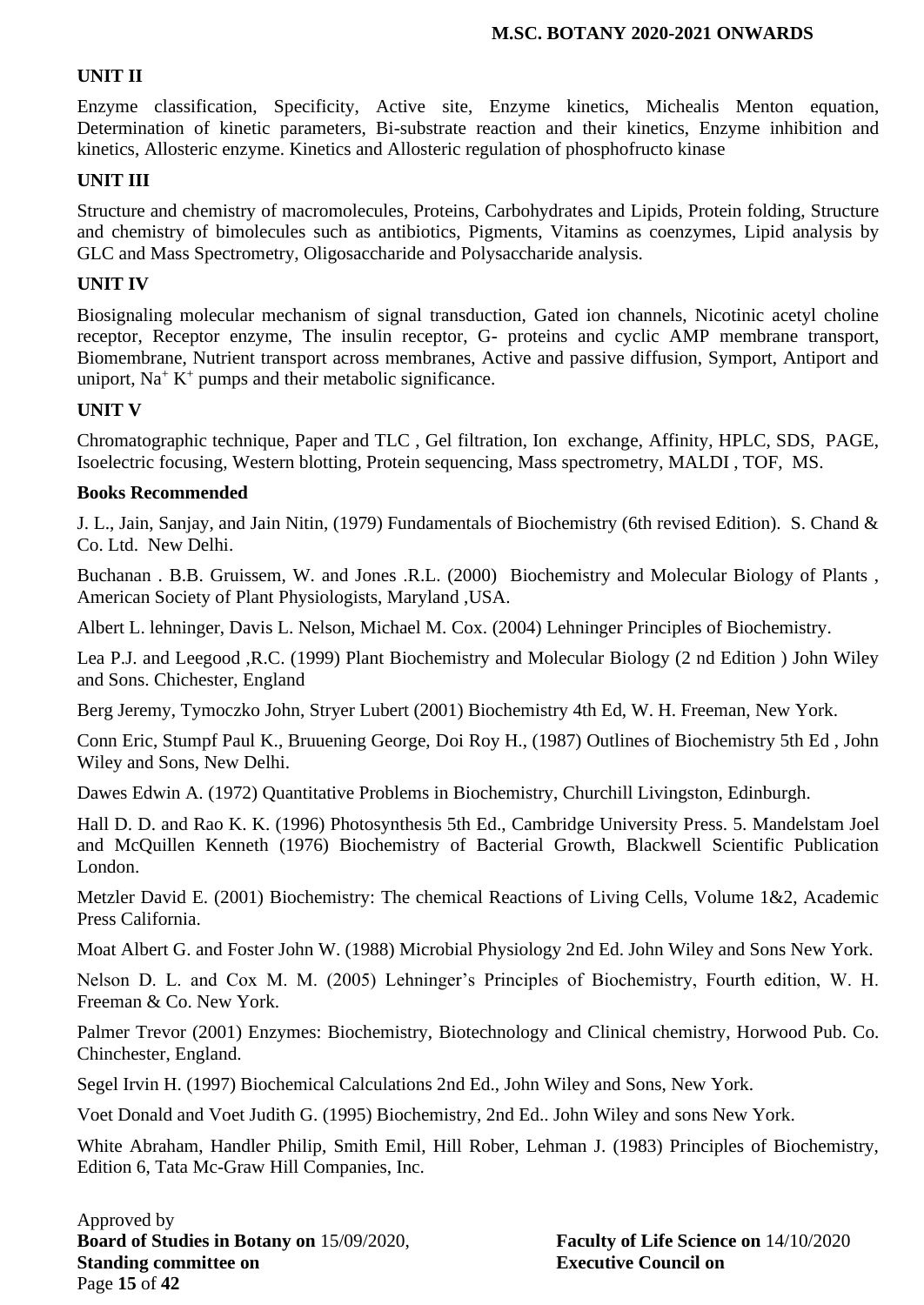White David (2000) Physiology and Biochemistry of Prokaryotes. 2nd Ed. Oxford

University Press, New York.

Zubay Geoffrey (1998) Biochemistry, 4th Ed., W. C. Brown, New York.

## **Suggested list of practicals (Course Code** BOE101**)**

- 1. To study working of weighing balance.
- 2. To study the working of pH meter.
- 3. To determine the pKa value of acetic acid by pH titration method.
- 4. Preparation of acetate buffer at pH=5.
- 5. Prepare Phosphate buffer at pH=8.
- 6. To prepare tris buffer at pH=9.
- 7. Estimation of protein by Lowry method.
- 8. Chromatographic separation by paper and thin layer Chromatography.
- 9. To determine pKa value of glycine.
- 10. Determine the absorption maxima of Potassium dichromate.
- 11. To prove the validity of Beer-Lambert's law.
- 12. Qualitative assessment of carbohydrate.
- 13. Qualitative assessment of lipids.
- 14. Qualitative assessment of proteins.
- 15. To prepare standard curve of glucose by anthrone method.
- 16. To determine the Km and Vmax od amylase enzymes.
- 17. To study the effect of substrate concentration on enzyme activity.
- 18. To study the effect of temperature on enzyme activity.

**--------------------------------------------------------------------------------------------------------------------**

## **ELECTIVE COURSE CODE BOE102: BIOENERGETICS AND INTERMEDIARY METABOLISM**

## **(COURSE CREDITS = 03)**

**Course objectives** – Learners obtain the knowledge about the bioenergetics and intermediary metabolism within the living system for production of energy in form of ATP and different biomolecules, participate in different metabolic pathway.

#### **Course learning outcomes –**

- CO1: Learners will understand the concepts of bioenergetics, mitochondrial respiratory chain, cytochromes characterization and Oxidative phosphorylation.
- CO2: Students will get knowledge of cell transport systems, influx and efflux mechanisms, symport, antiport, uniport,
- CO3: Students will learn about the carbohydrate metabolism; glycolysis, TCA cycle, energy generation, energy rich bonds, biosynthesis of sugars, HMP shunt and alternate pathways.

Approved by **Board of Studies in Botany on** 15/09/2020, **Faculty of Life Science on** 14/10/2020 **Standing committee on Executive Council on** Page **16** of **42**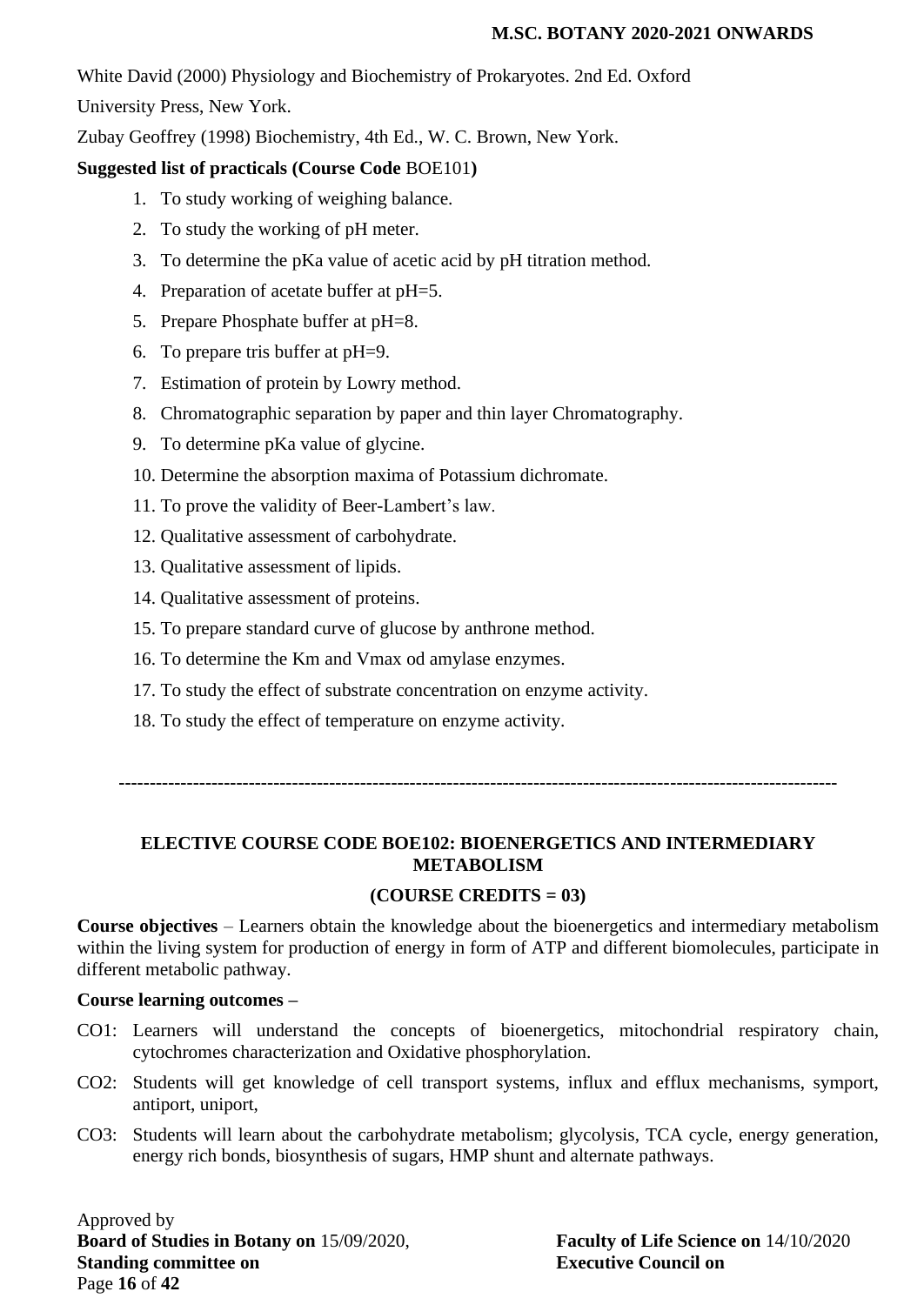- CO4: Students will learn about lipid metabolisms; fatty acid synthesis and oxidation, triglycerol, steroids and terpenes.
- CO5: Students will understand about the amino acid and nucleic acid biosynthesis, degradation, regulation, urea cycle, inhibitors and inborn error metabolism.

## **COURSE CONTENTS**

## **UNIT I**

Bioenergetics: energy transformation, biological oxidations, oxygenases, hydroxylases, dehydrogenases and energy transducing membranes; free energy changes and redox potentials, phosphate potential, ion and proton electrochemical potentials, membrane potentials, chemo-osmotic theory; ion transport across energy transducing membranes, influx and efflux mechanisms, transport and distribution of cations, anions and ionophores. Uniport, antiport and symport mechanisms, shuttle systems.

#### **UNIT- II**

The mitochondrial respiratory chain, order and organization of carriers, proton gradient, iron sulphur proteins, cytochromes and their characterization; the Q cycle and the stoichiometry of proton extrusion and uptake. Oxidative phosphorylation, uncouplers and inhibitors of energy transfer. Fractionation and reconstitution of respiratory chain complexes. ATP synthetase complex, microsomal electron transport.

#### **UNIT- III**

Carbohydrates: glycolysis, citric acid cycle- its function in energy generation and biosynthesis of energy rich bonds, pentose phosphate pathway, alternate pathways of carbohydrate metabolism, gluconeogensis, inter-conversions of sugars, biosynthesis of glycogen, starch and oligosaccharides.

#### **UNIT- IV**

Lipids: fatty acid biosynthesis: acetyl CoA carboxylase, fatty acid synthase; fatty acid oxidation: α, β, oxidation and lipoxidation; lipid biosynthesis: of triacylglycerols, phosphoglycerides and sphingolipids, biosynthetic pathways for terpenes and steroids.

#### **UNIT- V**

Amino acids and nucleic acids: biosynthesis and degradation of amino acids and their regulation, specific aspects of amino acid metabolism, urea cycle and its regulation, in-born errors of amino acid metabolism; Nucleic acids: degradation of purines and pyrimidines, regulation of purine and pyrimidine biosynthesis, structure and regulation of ribonucleotide biosynthesis, biosynthesis of ribonucleotides, deoxyribonucleotides and polynucleotides, inhibitors of nucleic acid biosynthesis.

#### **Books recommended**

M.M. Cox and D.L. Nelson (2008) Lehninger Principals of Biochemistry W.H. Freeman & Company

[Otto Hoffmann-Ostenhof](https://www.google.co.in/search?tbo=p&tbm=bks&q=inauthor:%22Otto+Hoffmann-Ostenhof%22&source=gbs_metadata_r&cad=5) (2008) Intermediary metabolism; *Van Nostrand Reinhold (USA)*.

[P.H. Clarke](http://www.amazon.com/s/ref=dp_byline_sr_book_1?ie=UTF8&text=P.H.+Clarke&search-alias=books&field-author=P.H.+Clarke&sort=relevancerank) (1978) Intermediary metabolism; *John Wiley & Sons Ltd Hoboken, New Jersey (United States).*

[Alexander Lowen](https://www.google.co.in/search?tbo=p&tbm=bks&q=inauthor:%22Alexander+Lowen%22) (1994) Bioenergetics; *Penguin/Arkana Books USA*.

[David G. Nicholls](http://www.amazon.com/David-G.-Nicholls/e/B001HD3ED4/ref=dp_byline_cont_book_1) and [Stuart Ferguson](http://www.amazon.com/s/ref=dp_byline_sr_book_2?ie=UTF8&text=Stuart+Ferguson&search-alias=books&field-author=Stuart+Ferguson&sort=relevancerank) (2013) Bioenergetics; *Academic Press Elsevier United States*.

#### **Suggested list of practicals (Course Code BOE102)**

- 1. To prepare acetate buffer of pH4.7.
- 2. To perform carbohydrate tests of manosaccharides, polysaccharides, disaccharides.
- 3. To determine protein of unknown sample by Lowry method.

Approved by **Board of Studies in Botany on** 15/09/2020, **Faculty of Life Science on** 14/10/2020 **Standing committee on Executive Council on** Page **17** of **42**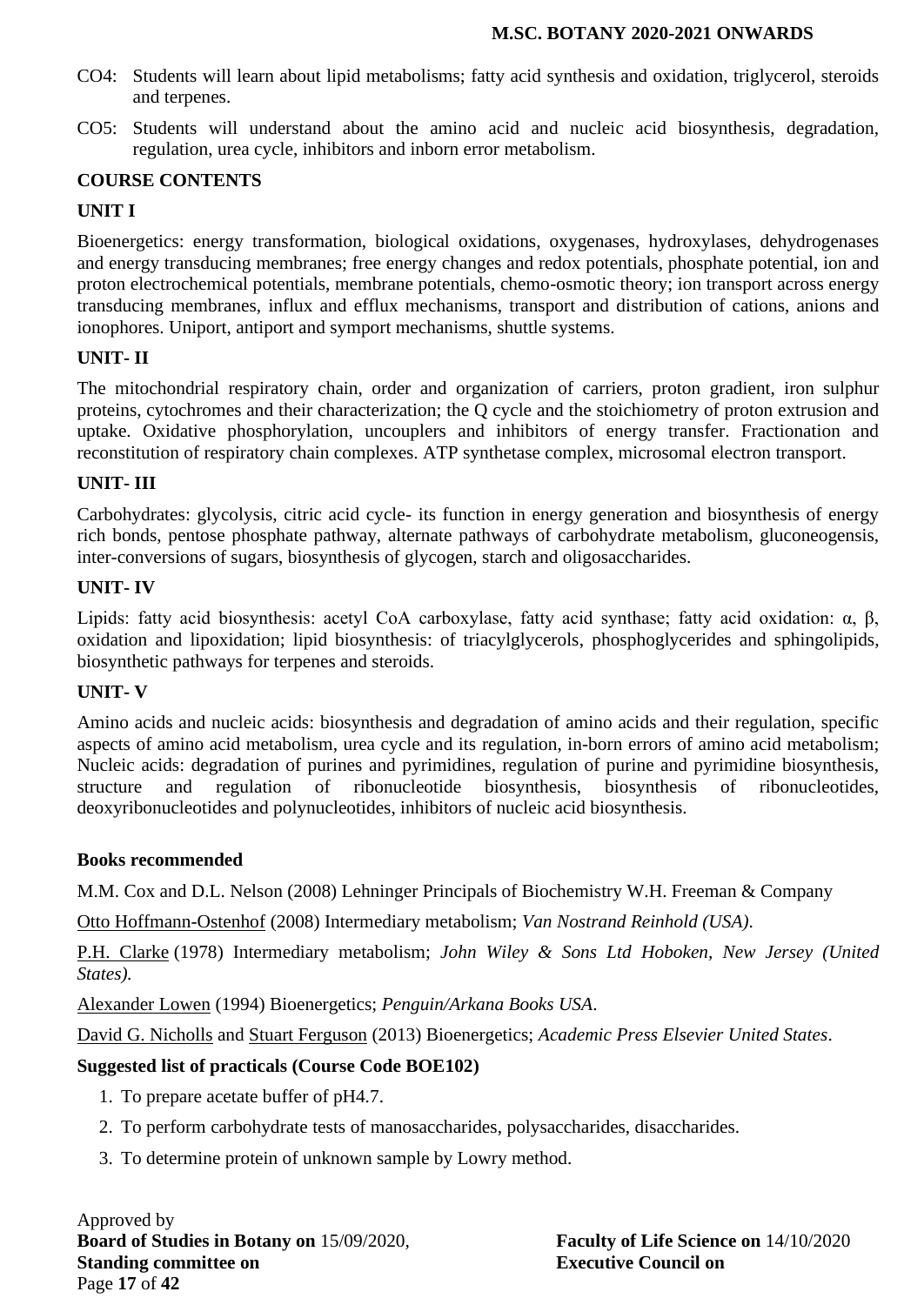# **CORE COURSE CODE BOS101: SKILL DEVELOPMENT MODULES 1 (COURSE CREDITS = 02)**

**---------------------------------------------------------------------------------------------------------------------**

#### **PERSONALITY DEVELOPMENT- MODULE- 1 (Semester-1) Hrs.-30**

| <b>S. No.</b> | <b>Subject</b>                              | <b>Classroom Activity</b>   | Hrs.           |
|---------------|---------------------------------------------|-----------------------------|----------------|
| 01            | Orientation, Personality Development        | Worksheet                   | 1              |
| 02            | Role and Impact of Personality              | Group Activity              | $\mathbf{1}$   |
| 03            | Pre Self-Assessment (Psychometric Analysis) | <b>PDP</b> Assessment Sheet | $\overline{2}$ |
| 04            | Listening and Caring                        | Group Activity              | $\mathbf{1}$   |
| 05            | The Art of Communication                    | Worksheet                   | $\mathbf{1}$   |
| 06            | Different level of Effective Communication  | Worksheet                   | $\mathbf{1}$   |
| 07            | Professional Communication P-A-C            | Worksheet                   | $\mathbf{1}$   |
| 08            | Rules of Professional Communication         | Group Activity              | 1              |
| 09            | <b>Body Language</b><br>$-1$                | Worksheet                   | $\mathbf{1}$   |
| 10            | Language Lab                                | Worksheet                   | $\mathbf{1}$   |
| 11            | Thought Process - 1                         | Worksheet                   | $\mathbf{1}$   |
| 12            | Interpersonal Skills                        | Worksheet                   | $\mathbf{1}$   |
| 13            | Observation & Imagination Power             | Group activity              | $\mathbf{1}$   |
| 14            | Creativity                                  | Group Activity              | $\mathbf{1}$   |
| 15            | Extempore - 1                               | Group activity              | $\mathbf{1}$   |
| 16            | Extempore - 2                               | Group Activity              | $\mathbf{1}$   |
| 17            | <b>Presentation Skills</b>                  | Worksheet                   | $\overline{2}$ |
| 18            | How to Draw the Attention of Audience       | Worksheet                   | 1              |
| 19            | <b>Steps of Effective Presentation</b>      | Worksheet                   | $\mathbf{1}$   |
| 20            | Prioritizing Matrix                         | Worksheet                   | $\mathbf{1}$   |
| 21            | Leadership Quality                          | Group activity              | $\mathbf{1}$   |
| 22            | <b>SWOT Analysis</b>                        | Worksheet                   | $\mathbf{1}$   |
| 23            | <b>Interview Skills</b>                     | Lecture                     | $\overline{2}$ |
| 24            | <b>Group Discussion</b>                     | Group Activity              | $\overline{2}$ |
| 25            | <b>Resume Preparation</b>                   | Group Activity              | $\mathbf{1}$   |

**---------------------------------------------------------------------------------------------------------------------**

Approved by **Board of Studies in Botany on** 15/09/2020, **Faculty of Life Science on** 14/10/2020 **Standing committee on Executive Council on** Page **18** of **42**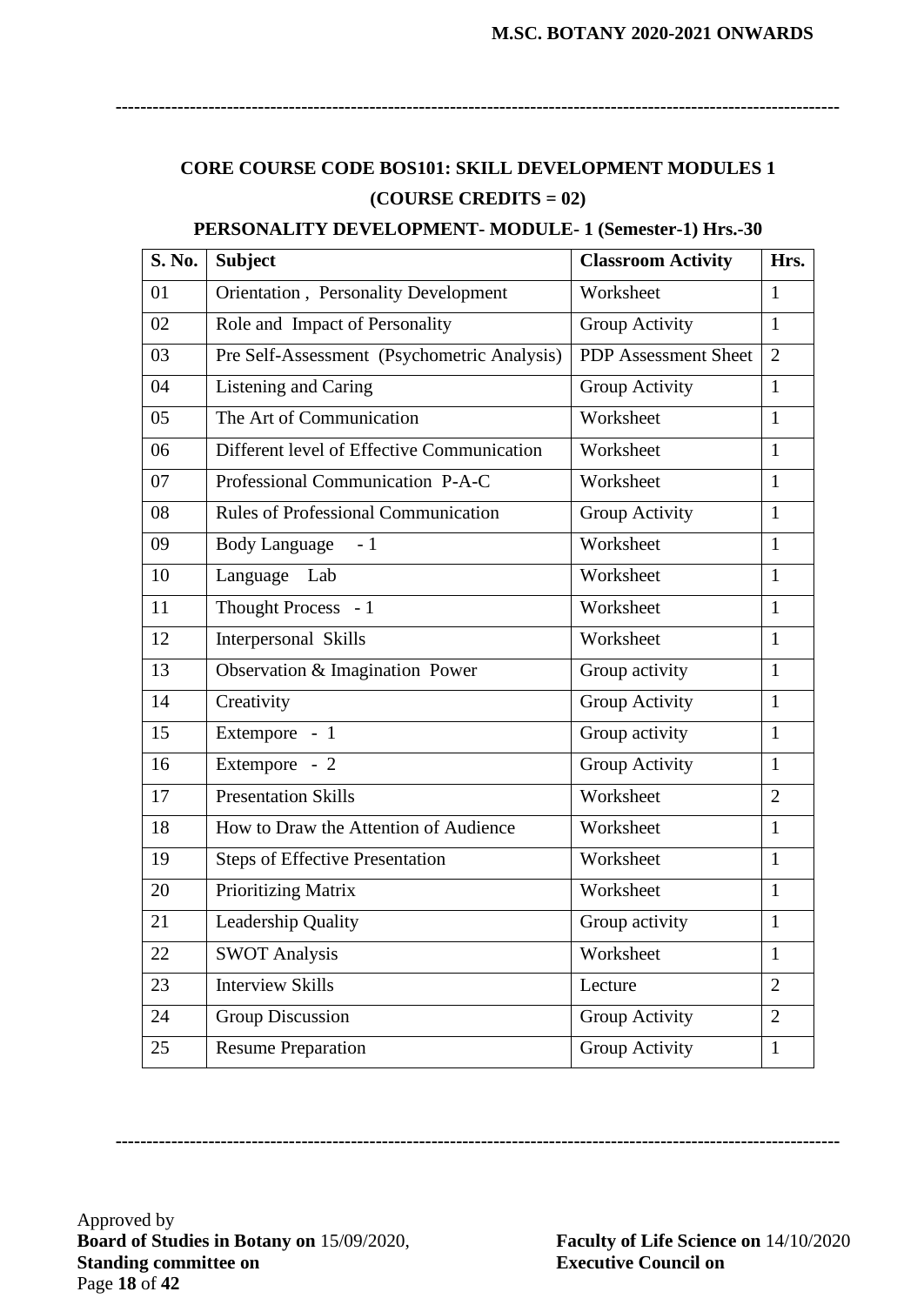# **SECOND - SEMESTER COURSE CODE BOC201: TAXONOMY OF ANGIOSPERMS (COURSE CREDITS = 03)**

#### **Course Objectives:**

The course aims to empower the learners with the knowledge about terminologies, theories, conventional and modern methods and practices of taxonomy of flowering plants, focusing on the local plant species. It also aims to create awareness about the plants used by tribals of MP.

#### **Course Learning Outcomes:**

- CO1: Understanding principles of biodiversity and its conservation. Gaining insight into the rules of nomenclature, adaptive features of ICBN and different classification systems.
- CO2: Learning and applying different techniques of identification, documentation of plants and role of computer in database identification. They will know how to prepare herbarium and use of keys to identify floras.
- CO3: Knowledge of modern taxonomy and its application in taxonomic evidences from anatomy, embryology palynology, cytology, secondary metabolites. Understanding numerical taxonomy OUT's coding.
- CO4: Empowers student to recognize, collect and compare the plants of the given fourteen angiosperm families. Learners will be able to describe the plant specimen with taxonomical terms, floral formula and diagrams.
- CO5: Acknowledge the economic uses of plants in modern society. An increased awareness and appreciation of plants & plant products encountered used by tribes of MP. Knowledge of important families of useful plants, the parts used and active biomolecules present in medicinal plants.

## **COURSE CONTENTS**

#### **UNIT-I**

Principles of Biodiversity & its conservation, Concept of systematic, Identification & nomenclature with special reference to International code of Botanical nomenclature. Taxonomic Category species, Genus & family, Angiosperm classification systems (Bentham & Hooker & Hutchinson).

#### **UNIT- II**

Herbarium, Herbarium Techniques, Role of botanical gardens, Documentation (Floras, Monographs, Journals, Manuals, Abstracts, Indices & Dictionaries), Keys for identification of plants single access and multi-access, Role of computers and Database in identification.

## **UNIT- III**

Modern Taxonomy, Supportive evidence from Anatomy, Embryology, Palynology, Cytology, Phytochemistry including secondary metabolites, Numerical Taxonomy OUT'S coding, Cladistics.

#### **UNIT- IV**

Comparative study of Angiosperm families, Rannunculaceae & Magnoliaceae, Papaveraceae & Capparidaceae, Oxalidaceae & Meliaceae, Combretaceae & Lytheraceae Rubiaceae & Asteraceae, Convolvulaceae & Lamiaceae, Gramineae & Orchidaceae.

#### **UNIT V**

Importance and nature of plants & their products, Industrial plants, Shisham (*Dalbergia sisoo*), Sagon (*Tectona grandis*), Rubber plant (*Ficus elastica*) Cotton plants (*Gossypium hirsutum*), Semal (*Bombex ceiba*), Flax (*Glycine max*), Kattha (*Acacia catechu*), Neel (*Indigofera tinctoria*), Sindoor (*Melilotus alba*).

Approved by **Board of Studies in Botany on** 15/09/2020, **Faculty of Life Science on** 14/10/2020 **Standing committee on Executive Council on** Page **19** of **42**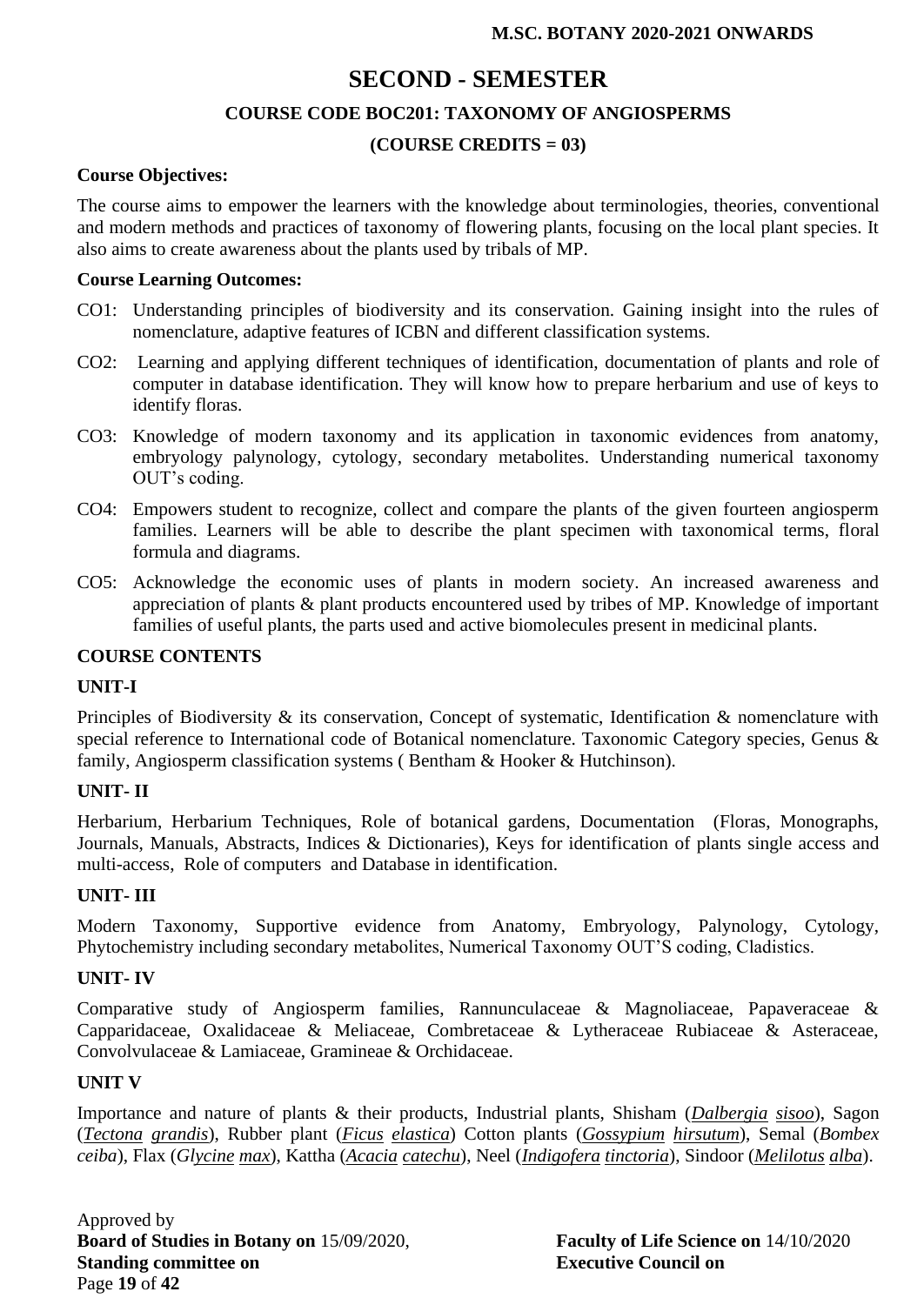Drug Plants, Ashwagandha (*Withania somnifera*),Sarpgandha (*Rauwolfia serpentina*),Adhusa (*Adhatoda vasica*)Amla (*Emblica officinalis*), Neem (*Azadirachta indica*), Punarnava (*Boerhaavia diffusa*) safed musli.

Food Plants, Wheat (*Triticum aestivum*),Rice (*Orriza sativa*) Maize (*Zea mays*), Arhar (*Cajanus cajan*) Chana (*Cicer aurientinum*), Onion ( *Allium cepa*) Clove (*Piper longum*) Turmeric (*Curcuma domestica*), Mustard (*Brassica compestris*), Groundnut (*Arachis hypogea*).

Ethnobotany, Plants used by tribals of M.P., Sitaphal, Champa, Bel, Ber, Sal, Achar, Palash, Kachnar, Siris, Arjun, Harra, Bahera, Mehndi, Mahua, Tendu,Latjira, Gular, Anar, Datura.

#### **Books recommended**

- Davis P. R. and Heywood V. M. (1973) Principles of Angiosperm Taxonomy.
- Eames A. I. (1961) Morphology of Angiosperms.
- Naik V. N. (1984) Taxonomy of Angiosperms.

**---------------------------------------------------------------------------------------------------------------------**

# **CORE COURSE CODE BOC202: BIOLOGY AND DIVERSITY OF FUNGI (COURSE CREDITS = 03)**

## **Course Objectives:**

The course aims to empower the learners with the knowledge of fungal biodiversity, phylogeny and classification; fungal plant ecology, physiological aspects and nutritional modes of fungi; fungal genetics at classical and molecular level, economic and biotechnological dimension of fungi.

#### **Course Learning Outcomes:**

- CO1: Understanding general features and status of fungi along with classification, phlogeny fungal physiology, growth and interactions.
- CO2: Gaining Insight into the world of fungal diversity by learning Structure, Reproduction, Life cycle and significance of the following representative: I) Gymnomycota II) Mastigomycota III) Amastigomycota
- CO3: Identification of fungi from leaf sample and knowledge of Structure, Reproduction, Life cycle and significance of the following representative: I Ascomycotina II Basidiomycotina III Deutromycotina
- CO4: Empowers student to understand fungal genetics at classical and molecular level; the fungal holomorph; asexual and sexual reproduction. Understanding variation in fungi; heterokaryosis, parasxuality, homothallisum and Heterothallisum, Mutation, and improvement of strains.
- CO5: Acknowledge the economic uses of fungi in modern society. Understanding and applying knowledge of production of alcoholic beverages, Antibiotics, Organic acids, Ergot alkaloids, mushrooms, Myco protein, Mycofoods and role of fungi in agriculture and forestry. Knowledge of mycotoxins and conservation of fungi germplasm.

#### **COURSE CONTENTS**

#### **UNIT –I**

Status of fungi in the living world, General features of fungi and fungus like organisms, Recent trends in the classification of fungi, Physiology and growth of fungi, Nutritional and environmental factors affecting growth, Saprotrophs, parasites of mutualistic symbionts, Physiology of reproduction in fungi, Phylogeny of fungi.

Approved by **Board of Studies in Botany on** 15/09/2020, **Faculty of Life Science on** 14/10/2020 **Standing committee on Executive Council on** Page **20** of **42**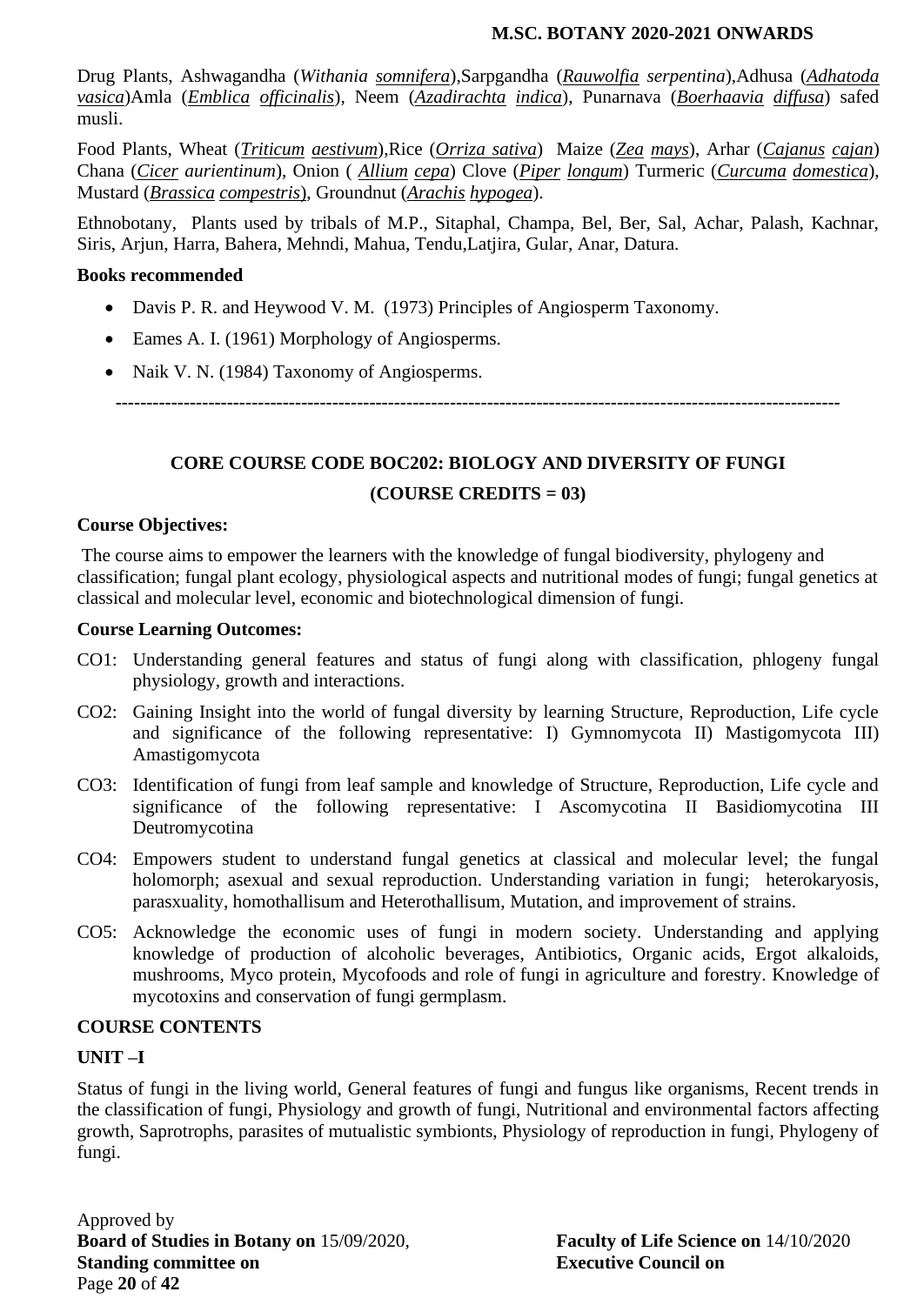#### **UNIT – II**

Fungal diversity, Major taxonomic groups, Structure, Reproduction, Life cycle and significance of the following representative:

- I) Gymnomycota Cellular slime moulds (*Dictyostelium*), Plasmodial slime moulds (myxomycetes).
- II) Mastigomycota- *Coelomomyces*, *Langenidium*, *Achlya*, *Phytophthora*, *Peronospra*, *Plasmodiophora*.
- III) Amastigomycota *Zygomycotina Mucor, Synephalastrum, Blakeslea, Cunninghamella, Entomorphthora*.

#### **UNIT – III**

Fungal diversity contd, Structure, Reproduction, Life cycle and significance of the following representative:

I Ascomycotina: *Taphrina, Emericella, Chaetomium, Morchella, Neurospora, Claviceps*.

II Basidiomycotina: *Puccinia, Melampsora, Ustilago, Polyporus, Lycoperdon, Ganoderma*.

III Deutromycotina: *Fusarium, Cercospora, Curvularia, Beauveria, Microsporum, Phoma, Colletotrichum*.

## **UNIT – IV**

Fungal genetics, Life cycle and sexual process in fungi, Structure and organization of fungal genomes (Mitochondrial genes, Plasmids of transposable elements, Virus and viral genes). Genetic variations in fungi nonsexual variations Haploidy, Heterokaryosis, Parasexuality, Sexual variations mating or Breeding systems Homothallisum and Heterothallisum, Mutation, Physiological specialization, Strain improvement.

## **UNIT – V**

Fungi and Biotechnology, Production of alcoholic beverages, Antibiotics, Organic acids, Ergot alkaloids, The cultivation of fungi for food mushrooms and Myco protein, Mycofoods, Role of fungi in agriculture and forestry, Mycorrhizae and their application, Mycopesticides, Mycotoxins, Conservation of fungi germplasm.

#### **Books recommended**

- Gaumann G. S. (1952) The Fungi.
- Mehrotra R. S. and Aneja R. S. (1998) An Introduction to Mycology.
- Dayal (1995) Aquatic Fungi of India.
- Wolf F. A. and Wolf F. T. (1947) The Fungi Vol. I and II,
- Thind K. S. (1977) The Myxomycetes of India.
- Ainsworth G. F. and A. S. Sussman. The Fungi Vo. I, II, III, IVA and IVB.

**---------------------------------------------------------------------------------------------------------------------**

# **CORE COURSE CODE BOC203: BIOSTATISTICS AND COMPUTER APPLICATIONS (COURSE CREDITS = 03)**

#### **Course Objectives:**

The course aims to empower the learners with tools and techniques in collection, collation, summarization and interpretation of data along with various experimental designs and bioinformatics.

Approved by **Board of Studies in Botany on** 15/09/2020, **Faculty of Life Science on** 14/10/2020 **Standing committee on Executive Council on** Page **21** of **42**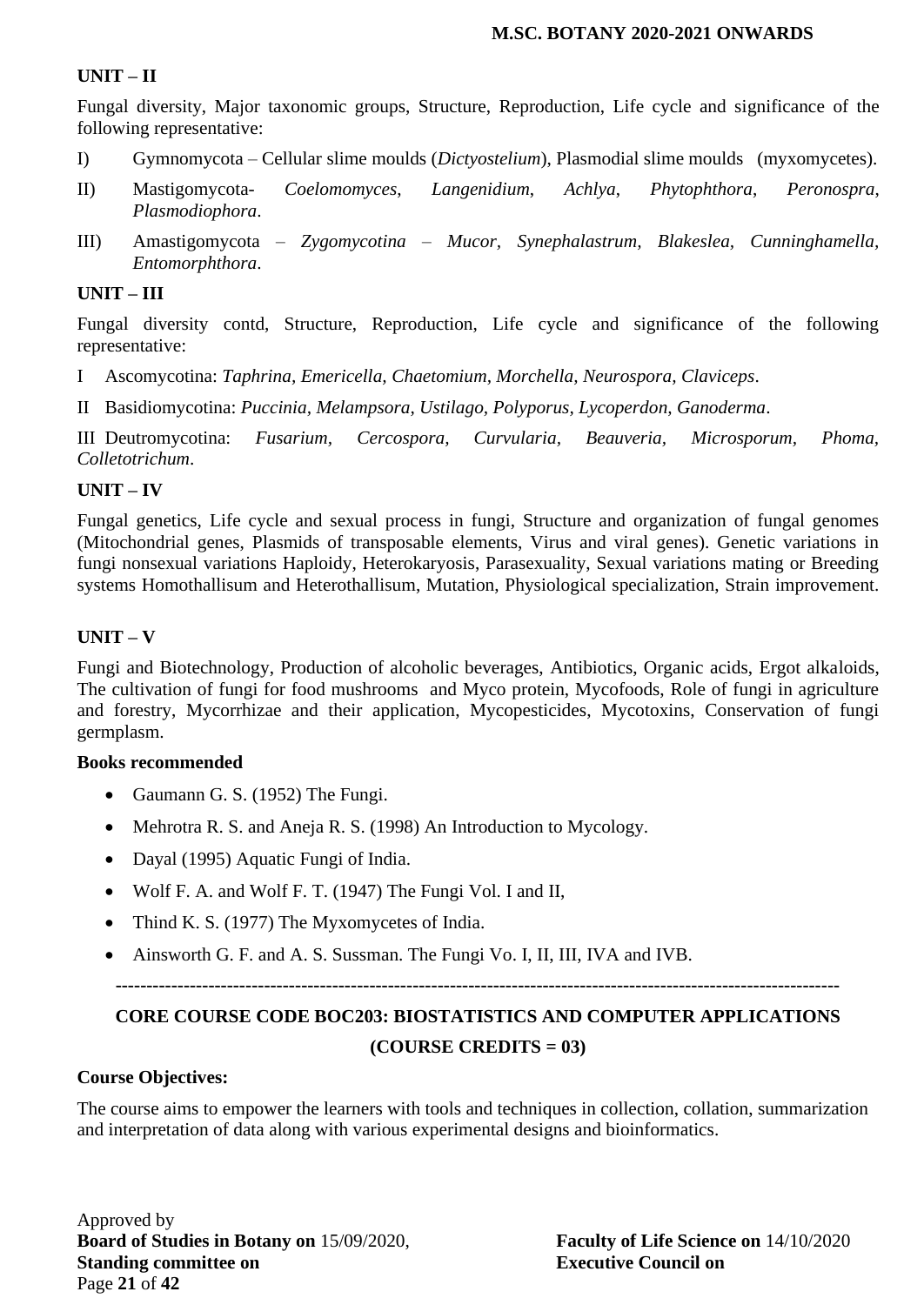## **Course Learning Outcomes:**

- CO1: Proficiency of students in various techniques of collection, collation, summarization and presentation of data. They could learn basic concepts of probability and probability distribution functions along with applications.
- CO2: Understanding and applications of descriptive and inferential statistics enabling students to use tests of significance in biological data.
- CO3: Can apply Analysis of Variance tools and different experimental designs to biological experiments, enabling them to minimize experimental and sampling errors.
- CO4: Understands concepts of correlation and regression tools and techniques, attempts extrapolation and simulation of biological processes.
- CO5: Empowers students to utilize software packages in digital analysis and processing of biological data. Integrate informatics with biology through data submission protocols, sequence alignment and searches, annotations and possible applications in human health and welfare.

## **COURSE CONTENTS**

## **UNIT – I**

Importance and scope of statistics in experimentation, Measure of central tendency Arithmetic, Geometric and Harmonic means, Measure of dispersion variance, Standard deviation, Coefficient of variation, Confidence limits of population mean.

## **UNIT – II**

Elements of probability**,** Statistical and Mathematical definitions, Probability distribution function: Normal, Binomial and Poisson distribution.

## **UNIT – III**

Tests of significance, Hypothesis and errors, 't' test, Population mean equals a specified value, Test of the equality of two means ( Independent samples & Equal variances), Test of the equality of two means ( Paired samples), 'F'- test, One way analysis of variance ( Sample sizes, Equal and Unequal).

#### **UNIT – IV**

Chi-square statistics**,** Test of goodness of fit and test of independence of factors, Simple correlation coefficient, Significance tests, linear regression equation and diagram regression coefficient, Standard error, Significance tests.

#### **UNIT – V**

History and development of computers, Hierarchy of computers, Computer hardware components and functional structures, Computers software: system and application software.

#### **Books recommended**

- 1. B. L. Agarawal, Text Book of Biostatistics.
- 2. Paolo Coletti, Basic Computer Course Book. Statistics in biology, Vol. 1 by Bliss, C.I.K. (1967) Mc Graw Hill, NewYork.
- 3. Practical Statistics for experimental biologist by Wardlaw, A.C. (1985).
- 4. Programming in C by E. Ballaguruswamy
- 5. How Computers work 2000. By Ron White. Tech. Media
- 6. How the Internet Work 2000 by Preston Gralla Tech. Media.
- 7. Statistical Methods in Biology 2000 by Bailey, N.T. J. English Univ. Press.

Approved by **Board of Studies in Botany on** 15/09/2020, **Faculty of Life Science on** 14/10/2020 **Standing committee on Executive Council on** Page **22** of **42**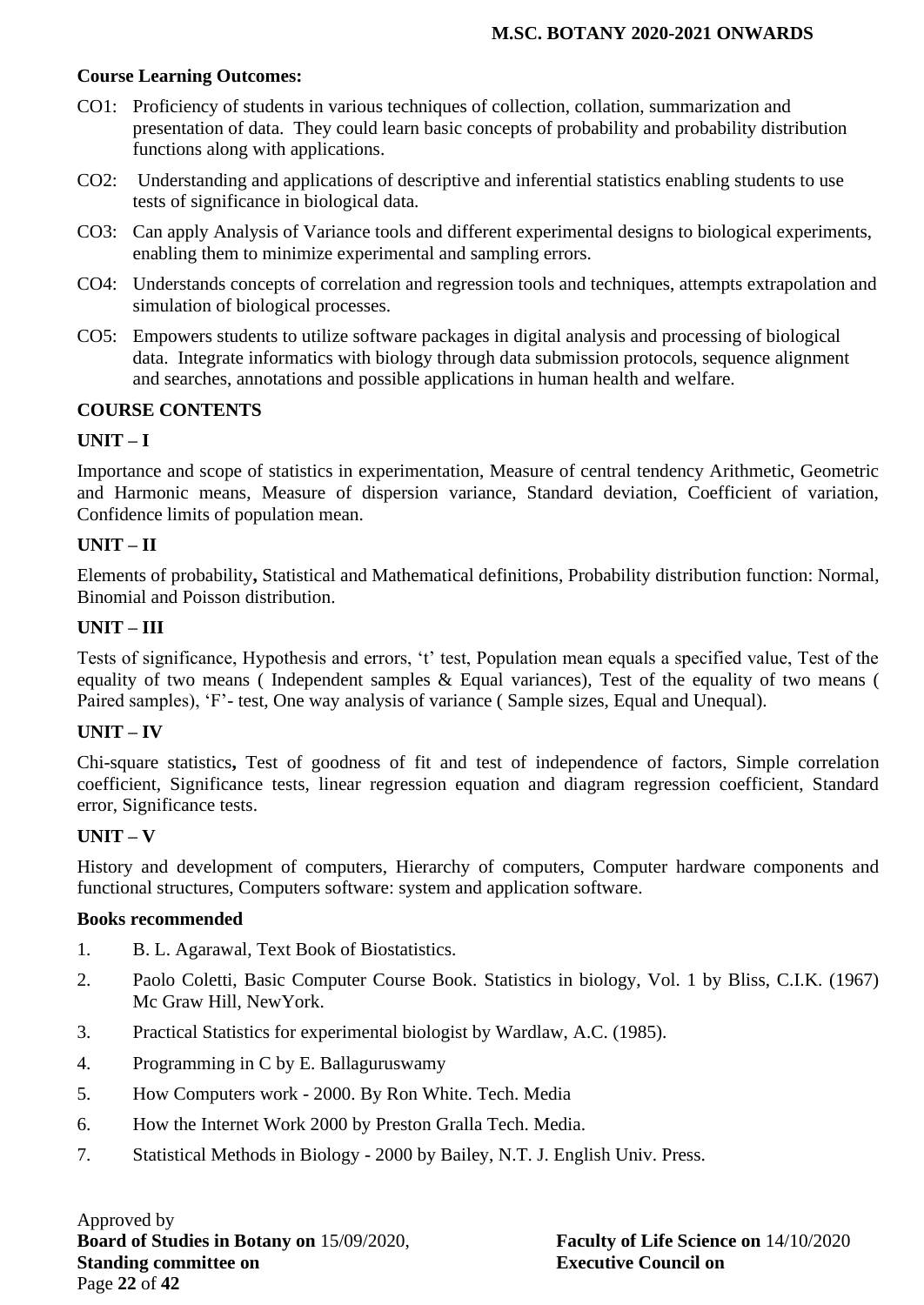- 8. Biostatistics 7th Edition by Daniel
- 9. Fundamental of Biostatistics by Khan
- 10. Biostatistical Methods by Lachin
- 11. Statistics for Biologist by CampbellR.C. (1974) Cambridge University Press, UK.
- 12. INTERNET CDC publication, India.

```
---------------------------------------------------------------------------------------------------------------------
```
# **CORE COURSE CODE BOC204: PRACTICAL BASED ON COURSE CODE BOC201 & COURSE CODE BOC202 (COURSE CREDITS = 04)**

#### **Suggested List of Practicals (Course CODE** BOC201**)**

#### **Taxonomy of Angiosperms**

1. To study the plants of following Families.

Rananculaceae – *Delphinium ajacis* Asclepidiaceae – *Calotropis procera* (Aak) Papaveraceae – *Argemone maxican* Orchidaceae – *Zeuxine stratecemitica* Rubiaceae – *Ixora coccinea* (Rukmani) Lamiaceae – *Ocimum sanctum* (tulsi) Poaceae (Gramineae) – *Triticum aestivum* Asteraceae (Compositeae) – *Helianthus annus* Combretaceae – *Quinsqualis indica* Magnoliaceae – *Michelia champaca Linn*. Convolvulaceae – *Convolvulus microphyllus* Capparidaceae – *Cleome gynandra* (Hut-hul) Meliaceae – *Azadirachta indica* (Neem)

- 2. To study the Ethnomedicinal importance of the following plants–
	- Arjun (*Terminalia arjuna*) Harra (*Terminalia chebula*) Clove (*Syzygium aromatium*) Mehndi (*Lawsonia inermis*) Neem (*Azadirachta indica*) Amla (*Emblica officinalis*) Onion (*Allium cepa*) Ashwagandha (*Withania somnifera*) Sarpagandha (*Rauvolfia serpentina*) Bahera (*Terminalia bellerica*)
- 3. To prepare the Herbarium of the plants.

Approved by **Board of Studies in Botany on** 15/09/2020, **Faculty of Life Science on** 14/10/2020 **Standing committee on Executive Council on** Page **23** of **42**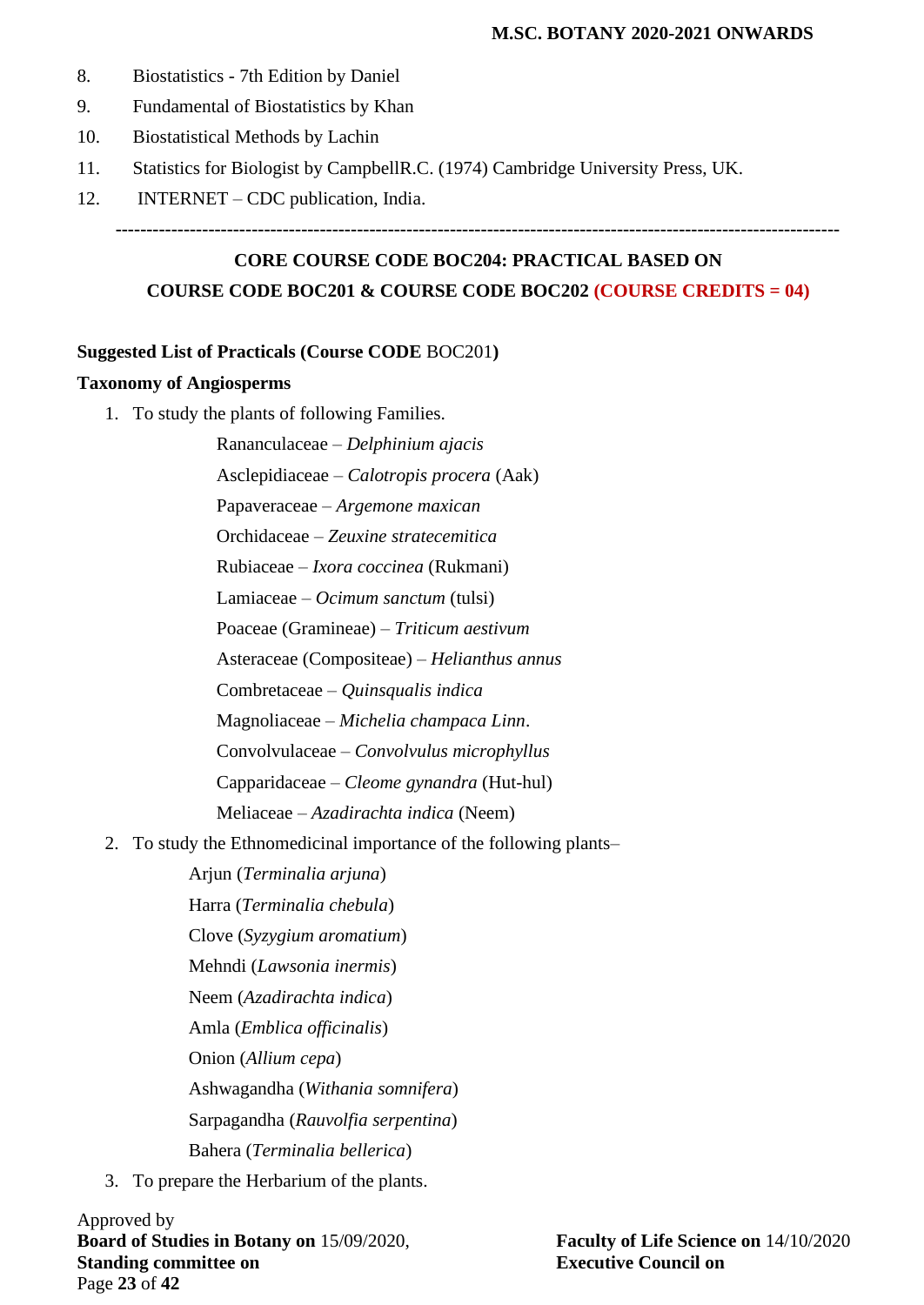#### **Suggested List of Practicals (Course Code BOC202)**

### **Biology and Diversity of Fungi**

- 1. To study the structure of given fungi by using Camera Lucida.
- 2. To perform micrometry for measurement of fungal spores and sporangia.
- 3. To study slide culture technique for observing morphology of fungi.
- 4. Isolation and identification of fungi from infected leaves of different plant parts.
- 5. Isolation and identification of fungi from air.
- 6. Classification and characterization of micro-organism

*Alternaria sp. Mucor sp. Fusarium sp. Rhizopus sp. Curvularia sp.*

- 7. Morphological study of edible Mushroom.
- 8. To cultivate Mushrooms as a source of myco-protein.
- 9. To examine Antibacterial properties of certain fungal species.

**---------------------------------------------------------------------------------------------------------------------**

## **CORE COURSE CODE BOC205: PRACTICAL BASED ON**

## **COURSE CODE BOC203 & BOE201/ BOE202/ BOE203 (COURSE CREDITS = 04)**

#### **Suggested List of Practicals (Course Code** BOC203)

#### **Biostatistics and Computer Applications**

- 1. To find out the average length of the mango leaf by arithmetic, harmonic and geometric mean.
- 2. To find out the standard deviation and coefficient of variation of the length of leaf.
- 3. To find out the confidence limit of the length of the leaf.
- 4. To find out the probability of getting head in 10, 20, 30, 40 & 50 tosses of a fair coin.
- 5. To test the hypothesis that average pulse rate of biostatistics class students is 72 beats per minute.
- 6. To calculate the correlation coefficient between length and weight of 10 different pieces of *Parthenium* stem.
- 7. To find out the prediction or regression equation of the *Parthenium* stem.
- 8. To study Hardware's & Software's of computer.

**---------------------------------------------------------------------------------------------------------------------**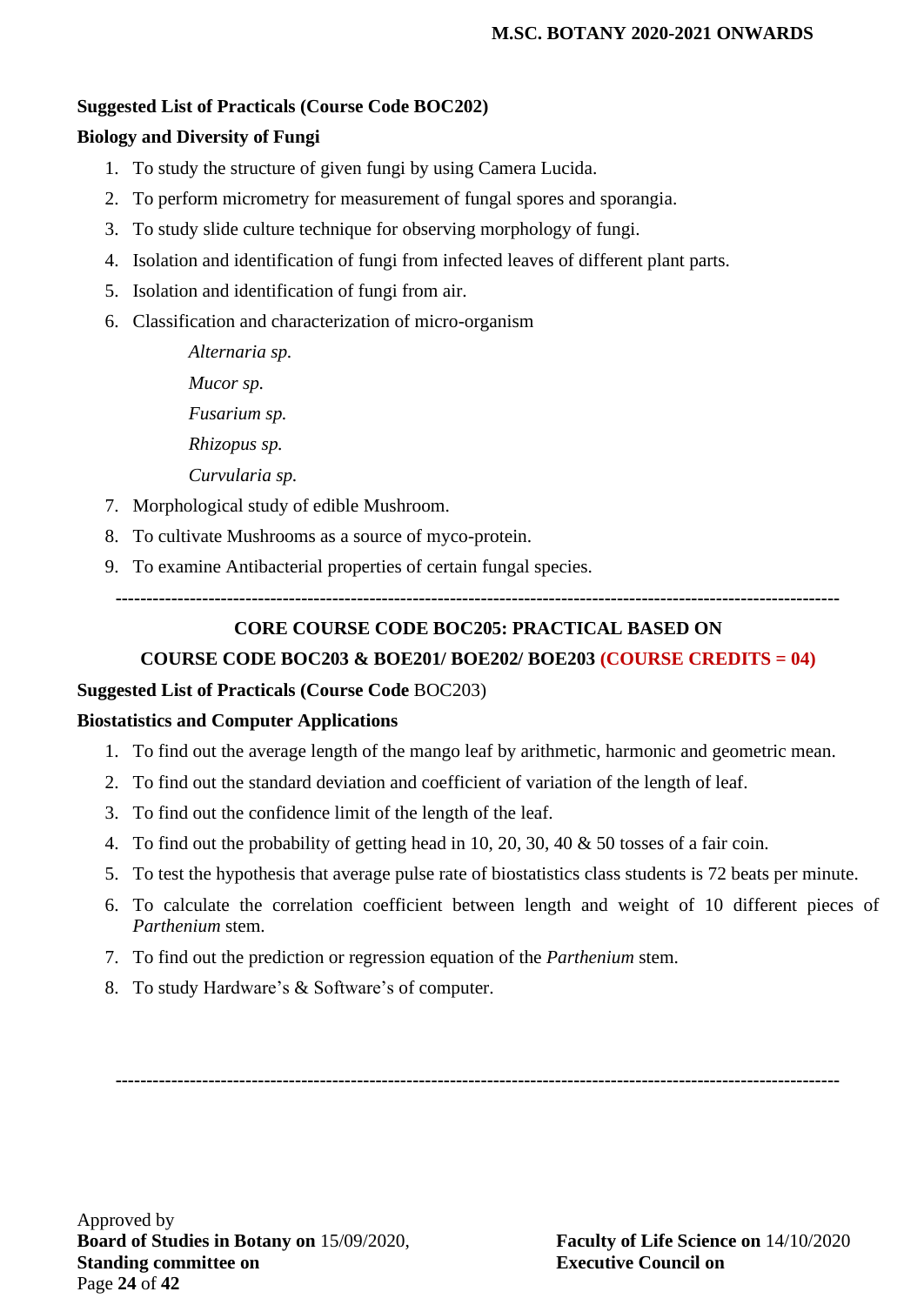## **ELECTIVE COURSE CODE BOE201: BIOLOGY OF THE IMMUNE SYSTEM (COURSE CREDITS = 03)**

#### **Course objectives:**

The course is designed with an objective to enhance students understanding of the biomolecules and the structural organization involved in host individual's immune responses and also the immune mechanisms.

#### **Course Learning Outcomes:**

- CO1: It will help understanding the structure, types and functions of antigens and immunoglobulins.
- CO2: Understand the role of cells and organs in immune system.
- CO3: Clinical and sub-clinical practices of collection, transportation and handling of pathological samples in laboratories.
- CO4: Practical knowledge of serology.
- CO5: Skill as an epidemiologist and adaptation to prophylaxis.

#### **COURSE CONTENTS**

#### **UNIT-I**

Introduction: phylogeny of immune system, innate and acquired immunity, clonal nature of immune response; organization and structure of lymphoid organs, nature and biology of antigens and super antigens.

#### **UNIT-II**

Antibody structure and function; antigen-antibody interactions, major histocompatibility complex, BCR & TCR, generation of diversity, complement system.

### **UNIT-III**

Cells of the immune system; hematopoiesis and differentiation, lymphocyte trafficking. Blymphocytes, Tlymphocytes, macrophages, dendritic cells, natural killer and lymphokine activated killer cells, eosinophils, neutrophils and mast cells. Regulation of immune response: antigen processing and presentation, generation of humoral and cell mediated immune responses, activation of B-and T-lymphocytes, cytokines and their role in immune regulation; T-cell regulation, MHC restriction, immunological tolerance.

#### **UNIT-IV**

Cell- mediated cytotoxicity; mechanism of T cell and NK cell mediated lysis; antibody dependent cell mediated cytotoxicity, macrophage mediated cytotoxicity; hypersensitivity autoimmunity, transplantation.

#### **UNIT- V**

Immunity to infectious agents (intracellular parasites, helminthes & viruses); tumor immunology; AIDS and other immunodeficiences, hybridoma technology and monoclonal antibodies.

#### **Recommended Books:**

1. Kuby immunology, 4th Edition, R.A. Goldsby, Thomas J.Kindt, Barbara, A.

Osbarne. (Freedom)

2. Immunology-A short Course, 4th Edition- Ell Benjamin, Richard Coico, Geoffrey

Sunshine (Wiley-Liss).

- 3. Fundamentals of immunology, William Paul.
- 4. Immunology, Roitt and others.

#### **Suggested list of practicals (Course Code BOE201)**

Approved by **Board of Studies in Botany on** 15/09/2020, **Faculty of Life Science on** 14/10/2020 **Standing committee on Executive Council on** Page **25** of **42**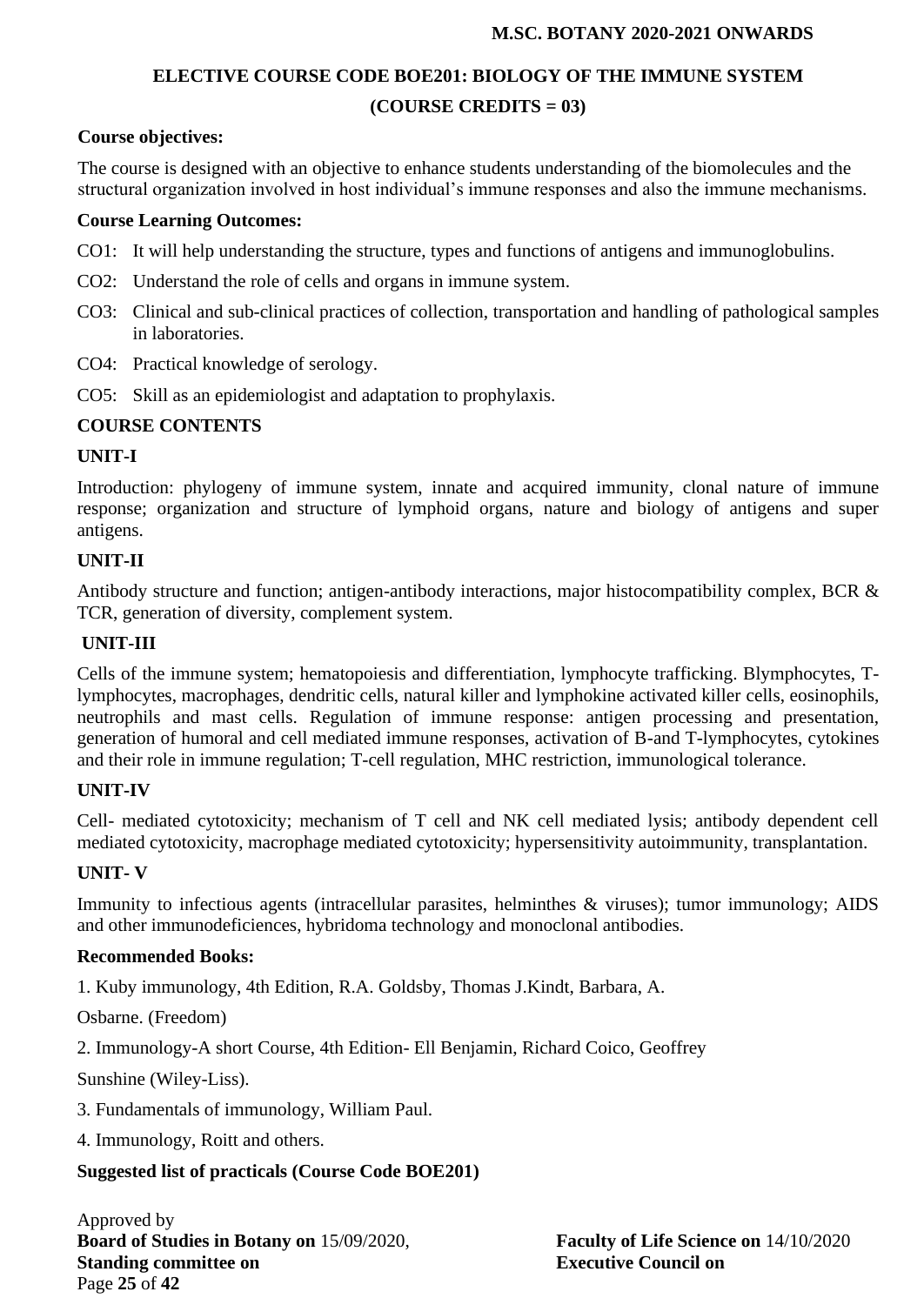- 1. To perform test for antibiotics sensitivity by disc method.
- 2. To determine the minimum inhibitory concentration of given antibiotics.
- 3. Preparation of blood smear.
- 4. To isolate serum from blood plasma.
- **5.** To perform agglutination reaction to identification of blood group.

**---------------------------------------------------------------------------------------------------------------------**

# **ELECTIVE COURSE CODE BOE202: RESOURCE UTILIZATION AND CONSERVATION (COURSE CREDITS = 03)**

#### **Course Objectives:**

The course aims to empower the learners with knowledge pertaining to world biomes, resources, conservation, sustainable development, pollution and its management, and remote sensing in management of earth resources.

#### **Course Learning Outcomes:**

- CO1: Deep understanding of distribution, structure and function of various aquatic and terrestrial biomes.
- CO2: Learn definitions, types and utilities of biodiversity along with threats along their applications in management and sustainable development of resources from various biomes.
- CO3: Empowers students to apply in-situ and in-vitro techniques in conservation of aquatic and terrestrial resources in real time.
- CO4: Understands concepts of pollution of different environments and can monitor and treat pollution loads in artificial and natural ecosystems; and appreciate nuances of industrial, societal and urban pollutions.
- CO5: Gains insight knowledge about remote sensing of earth resources along with platforms, sensors and scanners, visual and digital interpretation of remotely sensed data.

#### **COURSE CONTENTS**

#### **UNIT – I**

Major Biomes of the world, Tropical rain & Seasonal Forests, Temperate rain & Seasonal forests, Boreal forests, Grasslands, Deserts, Aquatic Ecosystems wetlands, Lakes & Ponds Streams & Rivers, Marine & Estuarine habitats.

#### **UNIT – II**

Resource utilization**,** Status & Utilization of Biodiversity, Sustainable development resources from forest, Grassland and aquatic habitats, Food forage, Fodder, Timber & Non-wood forest products, Threats to quality & quantity of Resources due to overexploitation. Biodiversity in India: Status, Threats, Utility & Conservation; Indian Biodiversity ACT 2002 and Biodiversity Rules 2004.

#### **UNIT –III**

Strategies for conservation of resources: Classifications of resources, Principles of conservation, *In-situ* conservation sanctuaries, National parks, Biosphere reserves for wildlife conservation, Habitat conservation practices of conservation for forests ranges, Soil and water.

#### **UNIT – IV**

Air, Water and Soil pollution**,** Kinds, Sources, Quality parameters, Effects on structure & function of ecosystems, Management of pollution, Bioremediation, Climate changes sources, Trends & role of

Approved by **Board of Studies in Botany on** 15/09/2020, **Faculty of Life Science on** 14/10/2020 **Standing committee on Executive Council on** Page **26** of **42**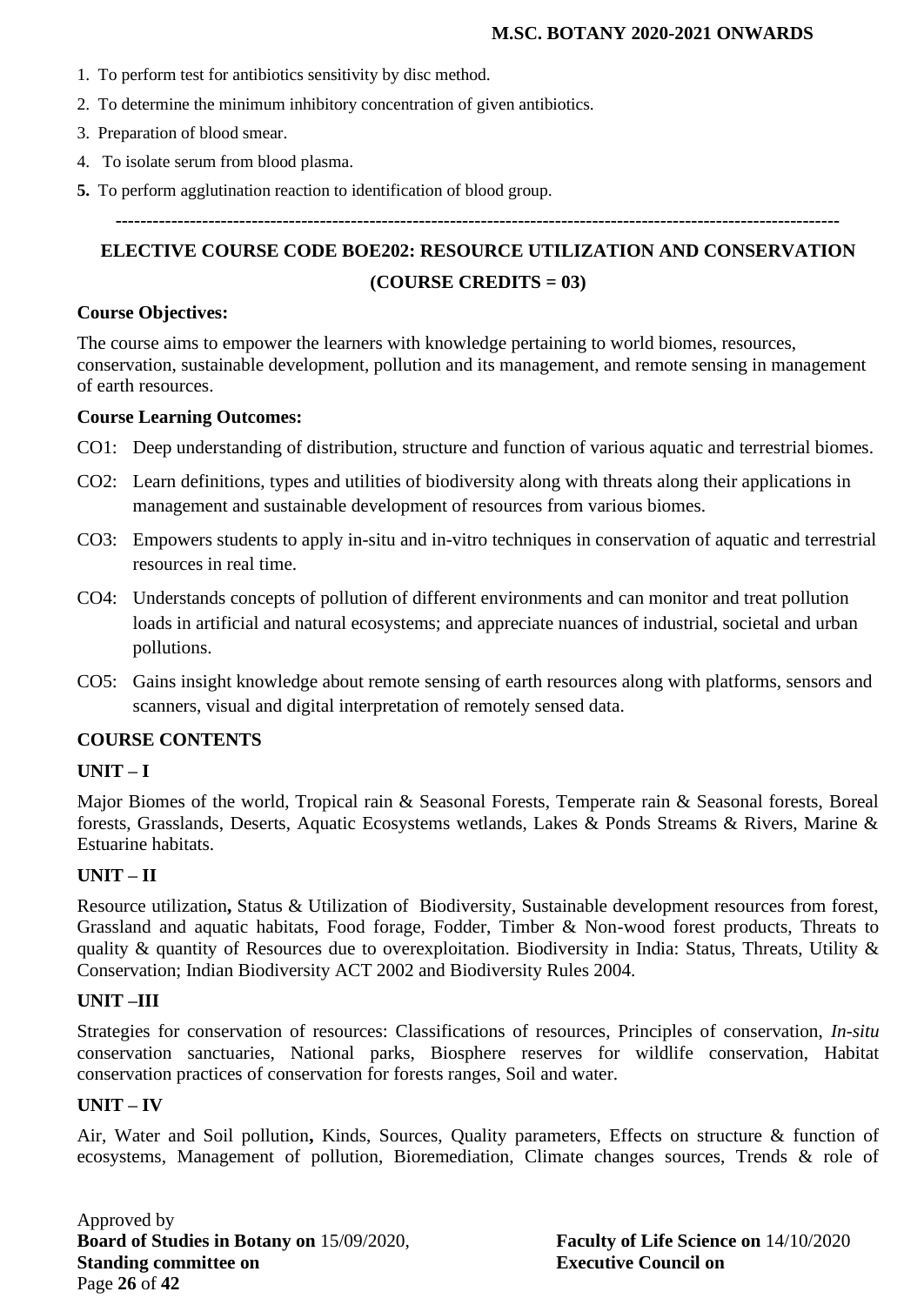greenhouse gases, Effect of global warming on climate, Ecosystem processes & Biodiversity, Ozone layer & Ozone hole.

## **UNIT – V**

Resource monitoring, Remote sensing concepts & Tools, Satellite remote sensing basics sensors, Visual & digital interpretation, EMR bands and their applications, Indian remote sensing program, Thematic mapping of resources, Application of remote sensing in Ecology &Forestry.

## **Books recommended**

- Chopra R. N. (1933) Indigenous Drugs of India.
- Hayes W. B. (1953) Fruit Growing in India.
- Atkinson E. T. (1980) Economic Botany of Himalayan Regions.
- Chapman, J.L. and Reiss, M.J. (1999) Ecology: Principles and Applications.
- Singhal, P.K. and Shrivastava, P. (2004) Challenges in Sustainable Development.
- Odum, E.P. (1971) Fundamentals of Ecology.
- Begon, M., Harper, J.L. and Townsend, C.R. (1986) Ecology: Individuals, Populations and Communities.
- Wetzel, R.G. (1983) Limnology.

## **Suggested list of practicals: Course Code BOE202** (**Resource Utilization and Conservation)**

- 1. To find the pH of the various sample of soil by pH meter.
- 2. To determine ground flora in forest ecosystems.
- 3. To determine IVI of species in forest ecosystmes.
- 4. To determine the presence of carbonate in different soil mixtures.
- 5. To determine the presence of phosphate in soil and water sample.
- 6. To determine the presence of nitrate in mixture sample.
- 7. To determine the presence of nitrite in mixture sample.
- 8. To determine frequency, density and abundance of herbaceous species from local garden.
- 9. To determine the biomass of plant vegetation.
- 10. To determine leaf area, dry weight and moisture content of few species of plant from grassland.

**---------------------------------------------------------------------------------------------------------------------**

# **ELECTIVE COURSE CODE BOE203: MICROBIAL METABOLISM (COURSE CREDITS = 03)**

## **Course Objectives:**

The major objective of this paper is to develop clear understanding of various aspects of microbial physiology along with diverse metabolic pathways existing in bacteria in relation to its survival and propagation, and to enable students to better understand courses taught later.

## **Course Learning Outcomes:**

- CO1: Students become acquainted with methods of measuring microbial growth, calculating growth kinetic parameters with understanding of steady state and continuous growth.
- CO2: They gain an in-depth knowledge of primary, secondary and group translocation transport systems existing in bacteria, simultaneously learning membrane transport proteins and kinetics

Approved by **Board of Studies in Botany on** 15/09/2020, **Faculty of Life Science on** 14/10/2020 **Standing committee on Executive Council on** Page **27** of **42**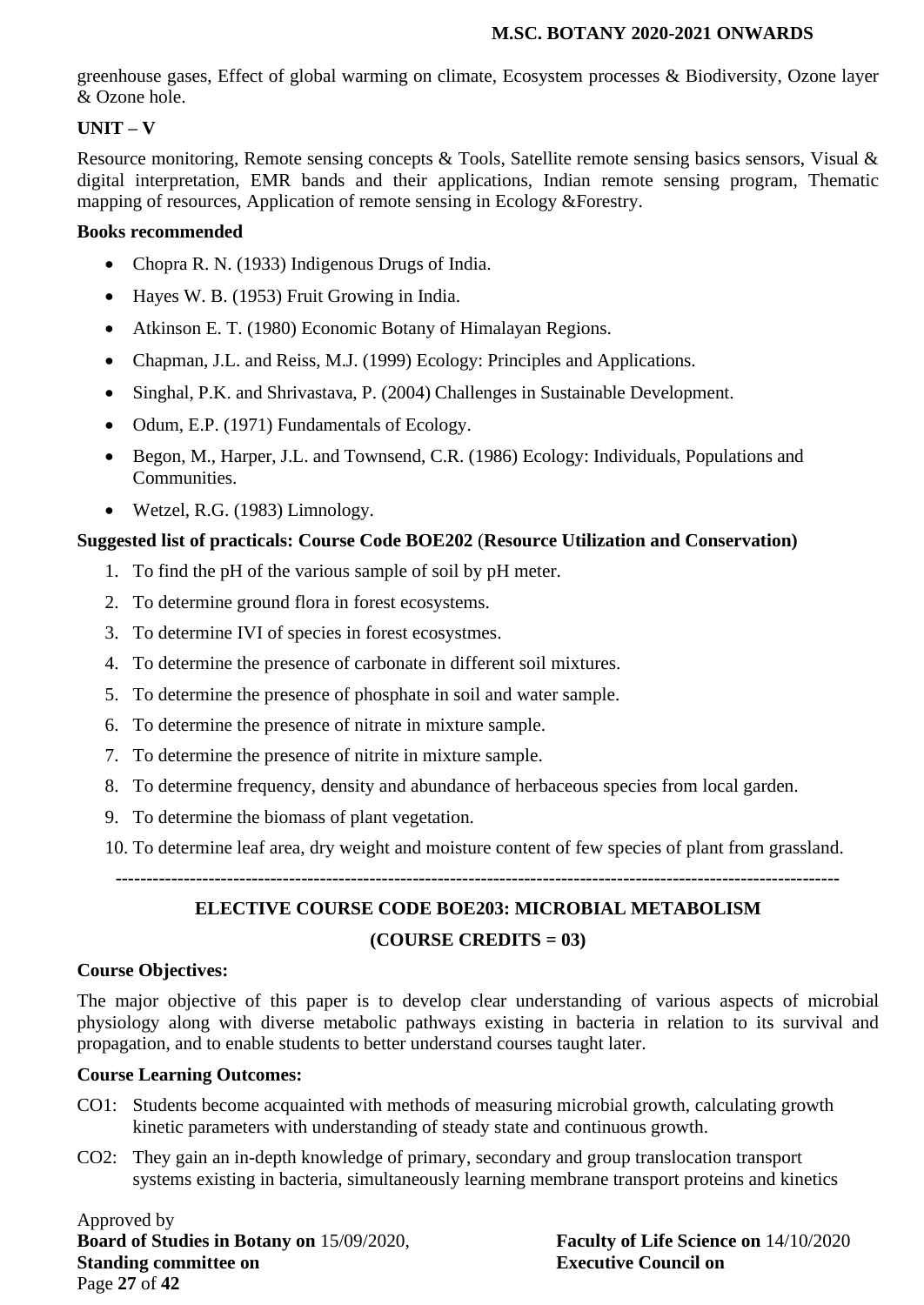of solute transport.

- CO3: They learn central metabolic pathways for carbon metabolism in bacteria enlisting differences with eukaryotic systems and their regulation in diverse physiological conditions. This allows students to apply the acquired knowledge in engineering metabolic pathways for developing industrially useful strains.
- CO4: Will have gathered understanding of inorganic and organic nitrogen assimilation and its regulation. Also knows role of glutathione in cellular redox regulation and biochemistry of glutamate overproducing strains.
- CO5: They learn basic concepts of enzyme biochemistry, its kinetics and regulation, details of lipid and nucleotide metabolism in *E. coli* and its regulation along with biochemical basis of lipid accumulation in yeasts, and intracellular signaling in bacteria in response to various nutritional and physiological stresses.

#### **COURSE CONTENTS**

#### **UNIT-I**

Microbial growth: mathematical expression of growth, growth measurement, efficient growth curve, synchronous growth and continuous culture, effect of environmental factors on microbial growth, nutrients diffusion, active transport, group translocation, solutes, temperature, oxygen relations.

## **UNIT-II**

Chaemolithotrophy: Sulphur, iron, hydrogen, carbon monoxide, nitrogen oxidations. Methanogenesis, luminescence. Brief account of photosynthetic and accessory pigments chlorophyll, bacteriochlorophyll, carotenoids, oxygenic, anoxygenic photosynthesis. Electron transport- photoautotrophic generation of ATP, fixation of CO2- Calvin cycle, reverse TCA, carbohydrate anabolism.

## **UNIT-III**

Respiratory metabolism: Embden Mayer Hoff pathway, Entner Doudroff pathway, glyoxalate pathway, Krebs cycle, oxidative and substrate level phosphorylation, Pasteur effect, fermentation of carbohydrateshomo and heterolactic fermentations. Synthesis of polysaccharides- gluconeogenesis and other pathways.

#### **UNIT-IV**

Assimilation of nitrogen: Dinitrogen - nitrate nitrogen-ammonia- denitrification, synthesis of major aminoacids, polyamines; peptidoglycan-biopolymers as cell components.

#### **UNIT-V**

Microbial development, sporulation and morphogenesis, hyphae vs. yeast forms and their significance. Multicellular organization of selected microbes. Dormancy. Endospore-structure, properties and germination.

#### **List of Recommended Books**

- 1. Doelle H.W. 1969. Bacterial Metabolism. Academic Press.
- 2. Gottschalk G. 1979. Bacterial Metabolism. Springer Verlag. Moat AG. 1979. Microbial Physiology. John Wiley & Sons.
- 3. Sokatch JR. 1969. Bacterial Physiology and Metabolism. Academic Press.
- 4. Moat A G., Foster J W., Spector M P. Microbial Physiology, 4th Ed: Wiley India Pvt Ltd 2009.

#### **Suggested list of Practicals (Course CODE BOE203: Microbial Metabolism)**

- 1. Determination of Bacterial growth by turbidity measurements (spectrophotometric method).
- 2. Study of effect of temperature on growth of bacteria.
- 3. Study of effect of pH on growth of Bacteria.

Approved by **Board of Studies in Botany on** 15/09/2020, **Faculty of Life Science on** 14/10/2020 **Standing committee on Executive Council on** Page **28** of **42**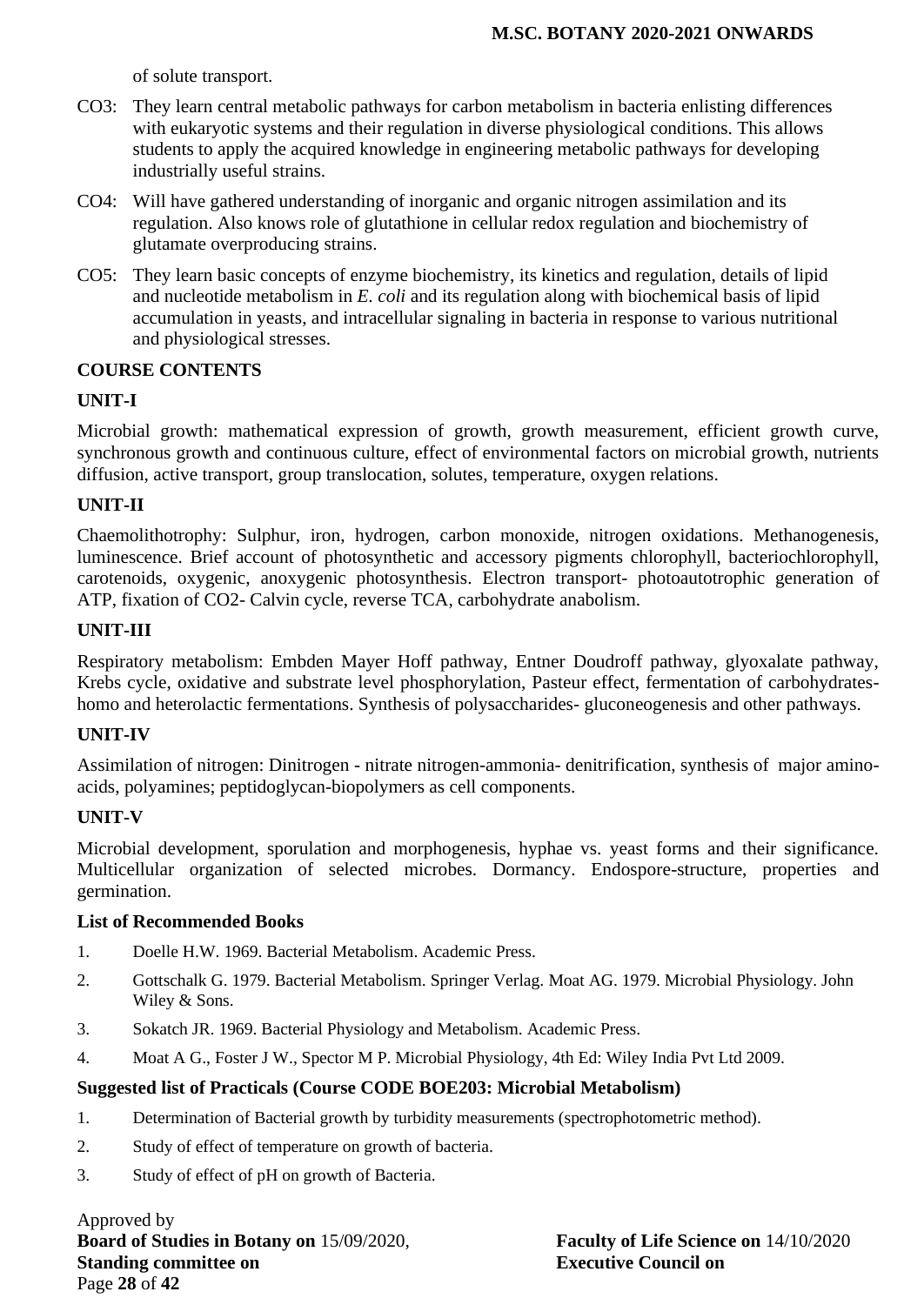- 4. Isolation of rhizobia from root nodules.
- 5. Slide culture technique for studying morphology and molds.

# **CORE COURSE CODE BOS201: SKILL DEVELOPMENT MODULES 2 (COURSE CREDITS = 02)**

**---------------------------------------------------------------------------------------------------------------------**

## **SOFT SKILLS DEVELOPMENT MODULE-2 (Semester- 2) Hrs. 30**

| S. No. | <b>Subject</b>                              | <b>Classroom Activity</b>   | Hrs. |
|--------|---------------------------------------------|-----------------------------|------|
| 01     | Orientation, Personality Development        | Worksheet/lecture           | 02   |
| 02     | Role and Impact of Personality              | Group Activity/lecture      | 01   |
| 03     | Pre Self-Assessment (Psychometric Analysis) | <b>PDP</b> Assessment Sheet | 02   |
| 04     | Importance of characteristics and Traits    | lecture/Group Activity      | 02   |
| 05     | Empowerment of Internal and external traits | Lecture                     | 02   |
| 06     | Definition of Personality                   | Lecture                     | 02   |
| 07     | Power of Self                               | Lecture                     | 03   |
| 08     | Path to Improve Personality                 | lecture/Group Activity      | 03   |
| 09     | <b>Body Language</b><br>$-1$                | Worksheet                   | 02   |
| 10     | Grooming Yourself                           | Lecture                     | 02   |
| 11     | IQ / EQ / MQ / SQ                           | Lecture                     | 02   |
| 12     | Disposition of Body in various aspects      | Group Activity              | 03   |
| 13     | Getting desired output                      | Group Activity              | 02   |
| 14     | Post Assessment of Personality              | Group Activity              | 02   |

**---------------------------------------------------------------------------------------------------------------------**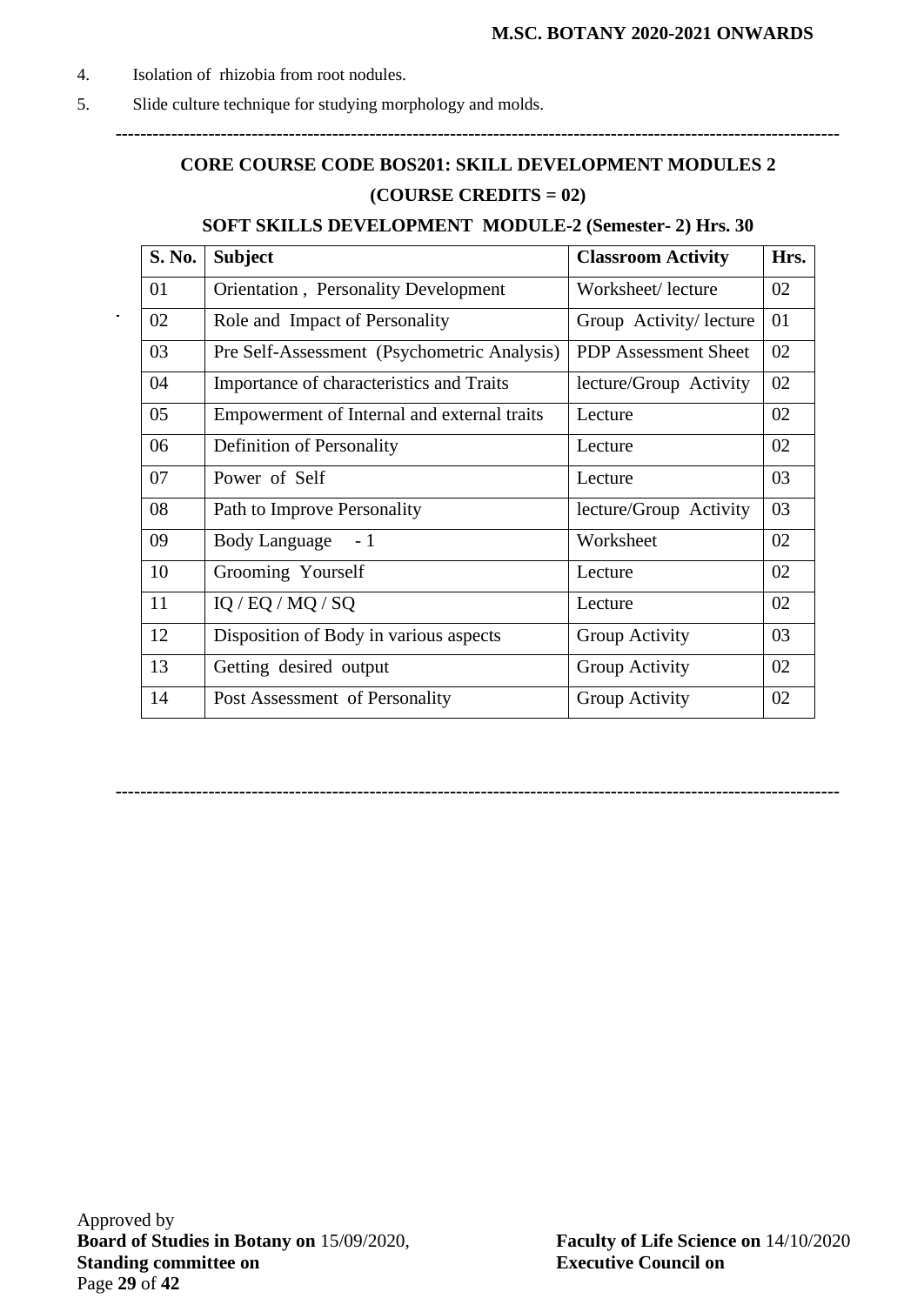# **THIRD SEMESTER**

## **CORE COURSE CODE BOC301: PLANT PHYSIOLOGY**

## **(COURSE CREDITS = 03)**

#### **Course Objectives:**

The course aims to empower the learners with basic principles of plant functions such as mechanism of the transport of the water, inorganic and organic substances, metabolism (photosynthesis and respiration), secondary products, plant hormones, cell and stress physiology, principles of growth & development.

#### **Course Learning Outcomes:**

- CO1: The student will able to get the huge knowledge about pathways of water through xylem and phloem. Know about the requirement of mineral nutrition for plant growth.
- CO2: Students will understand the process of Photosynthesis, Respiration and Nitrogen metabolism.
- CO3: Learners will gain the idea about Stress physiology Responses of plants to biotic and abiotic stresses, biological clock and the photoperiodism.
- CO4: Student will know about the Plant Growth hormones (Auxins, Gibberellins. Cytokinins, Ethylene), they understand the biosynthesis of phenolic acids, alkaloids.
- CO5: Demonstrate proficiency in the experimental techniques and methods to study the plant physiology.

## **COURSE CONTENTS**

#### **Unit I**

Mechanism of transport of water inorganic and organic substances, Source and sink relationship, Mineral nutrition & absoption.

#### **Unit II**

Photosynthesis in plants, Pigments, Photosystem I and II, Mechanism of quantum capture and energy transfer between photosystems, Reduction of  $CO<sub>2</sub>$ ,  $C<sub>3</sub>$ ,  $C<sub>4</sub>$  and CAM metabolism, photorespiration and its signification.

#### **Unit III**

Overview of plant respiration, Glycolysis, TCA cycle, Electron transport and ATP synthesis, Pentose phosphate pathway, Glyoxalate cycle.

#### **Unit IV**

Plant hormone, Mode of action of Auxins, Gibberellins, Cytokinin, Ethylene, Abscissic acid, Special features of secondary plant metabolites, Biosynthesis and functions of phenolic acids, Alkaloids.

#### **Unit V**

Stress physiology, Water deficit and drought resistance, Temperature stress, Salinity stress metal toxicity, Biological clock and its regulation, Photoperiodism and floral induction.

#### **Books recommended**

- Buchanan. B.B. Gruissem, W and Jones. R.L. (2000) Biochemistry and Molecular Biology of plants.
- Galston, A.W. (1989) Life Processes in Plants. Physiology,
- Hopking W.G. (1995) Introduction to Plant physiology
- Nobel P.s. (1999) Physiochemical and Environmental Plan Physiology.
- Taiz .L.and Zeiger, E. (1998) Plant Physiology ( $2<sup>nd</sup> Edition$ ).

Approved by **Board of Studies in Botany on** 15/09/2020, **Faculty of Life Science on** 14/10/2020 **Standing committee on Executive Council on** Page **30** of **42**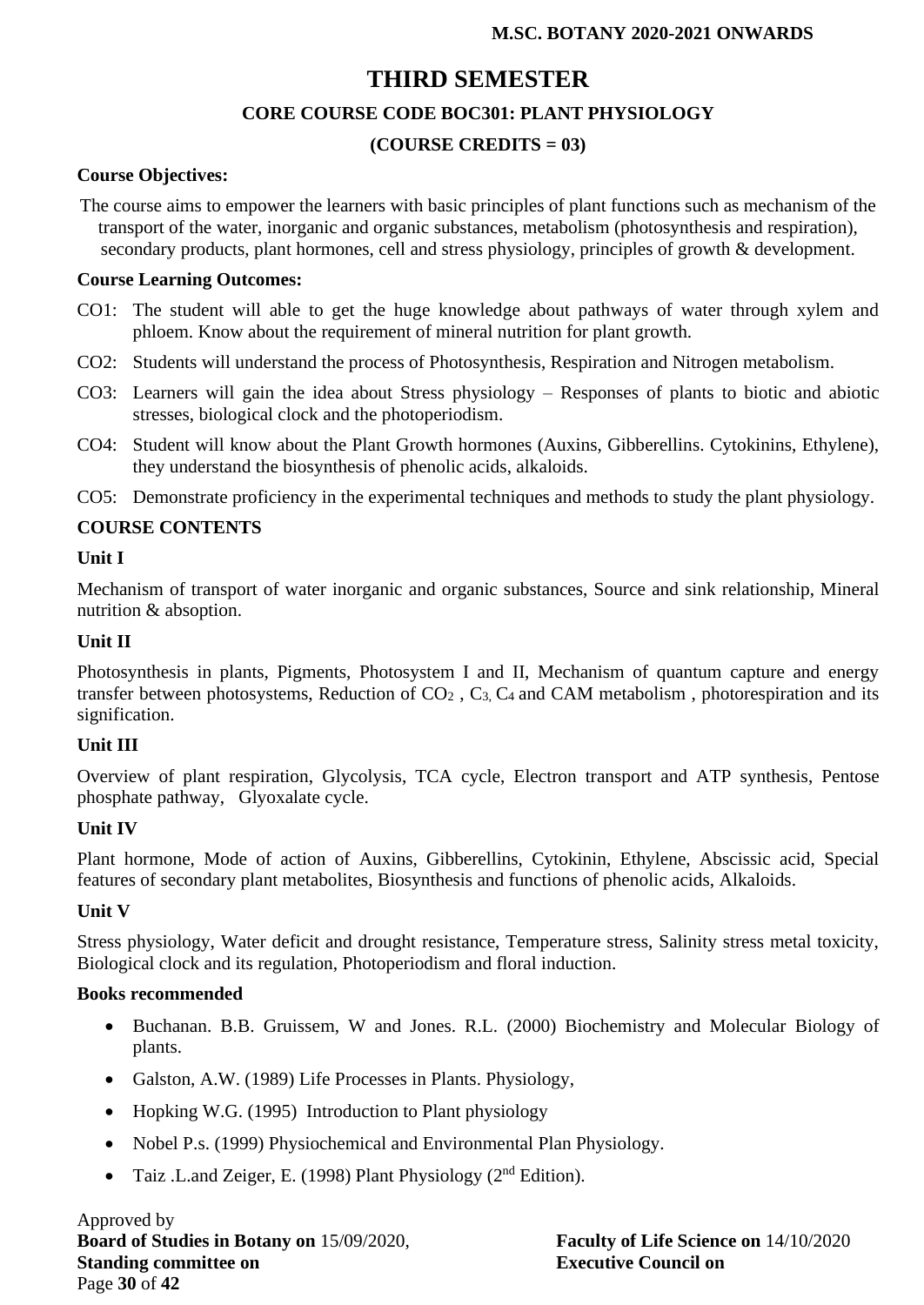# **CORE COURSE CODE BOC302: GENETICS & MOLECULAR BIOLOGY (COURSE CREDITS = 03)**

**---------------------------------------------------------------------------------------------------------------------**

#### **Course Objectives:**

The course aims to empower the learners insights into various molecular biological processes of DNA replication, transcription and translation. Molecular biology of recombination, synthesis and processing of various RNA molecules are discussed. Further the course provides deeper understanding of regulation of gene expression in various organisms.

#### **Course Learning Outcomes:**

- CO1: Understanding of DNA as the genetic material and its types. Knowledge of chromatin organization, euchromatin, heterochromatin, C value paradox and restriction mapping.
- CO2: Knowledge of Mutation, its kind and mechanism of DNA repair system.
- CO3: Conceptualize different aspects of genetics of microorganism with deep understanding of molecular mechanism of recombination, role of Rec ABC&D, linkage and crossing over.
- CO4: Empowers student to acquire knowledge about different enzymes of DNA replication, transcription and translation. Deep understanding of DNA and RNA sequencing methods, process of transcription and post transcriptional processing.
- CO5: Gains insight into the process of translation and gene expression in prokaryotes and eukaryotes by understanding different types of RNA, translational factors, concept of operon ; lac and tryptophan and different models of gene expression in eukaryotes.

#### **COURSE CONTENTS**

#### **Unit I**

Nucleic acid as genetic material (experimental proof) DNA structure A, B & Z forms. Chromosome structure & chromatin organization, Euchromatin & Heterochromatin different models, Nuclear DNA content, C-value paradox, Cot curves, Restriction mapping, Concept & techniques, *In-situ* hybridization.

#### **Unit II**

Spontaneous & induced mutations, Physical & chemical mutagens types of mutations, Molecular mechanism of mutation, forward, back, Missense, Nonsense, Frameshift and suppresser mutations, Mutations induced by transposons, Site directed mutagenesis, Mechanism of DNA damage & repair, Photo-repair, Excision or dark repair.

#### **Unit III**

Genetics of microorganisms, Transformation, Conjugation & transduction in bacteria, Conjugation mapping, Molecular mechanism of recombination, Role of Rec ABC&D, general & site specific recombination, Independent assortment, Linkage and crossing over.

#### **Unit IV**

DNA & RNA sequencing, Different methods, DNA replication, DNA polymerases, Topoisomerases, Ligases, Gene transcription, RNA polmersases, Promoters, Transcription factors, Mechanism of transcription, Chain initiation, Elongation, & termination, Post transcriptional processing of RNA, Capping, Adenylation & splicing, Introns & Exons.

### **Unit V**

Translation of messenger RNA into proteins, Structure & role of t- RNA & ribosomes, Different factors (I, EFTs , RFs), Protein chain initiation, Elongation & termination, Inhibitors of protein synthesis, *In vitro*

Approved by **Board of Studies in Botany on** 15/09/2020, **Faculty of Life Science on** 14/10/2020 **Standing committee on Executive Council on** Page **31** of **42**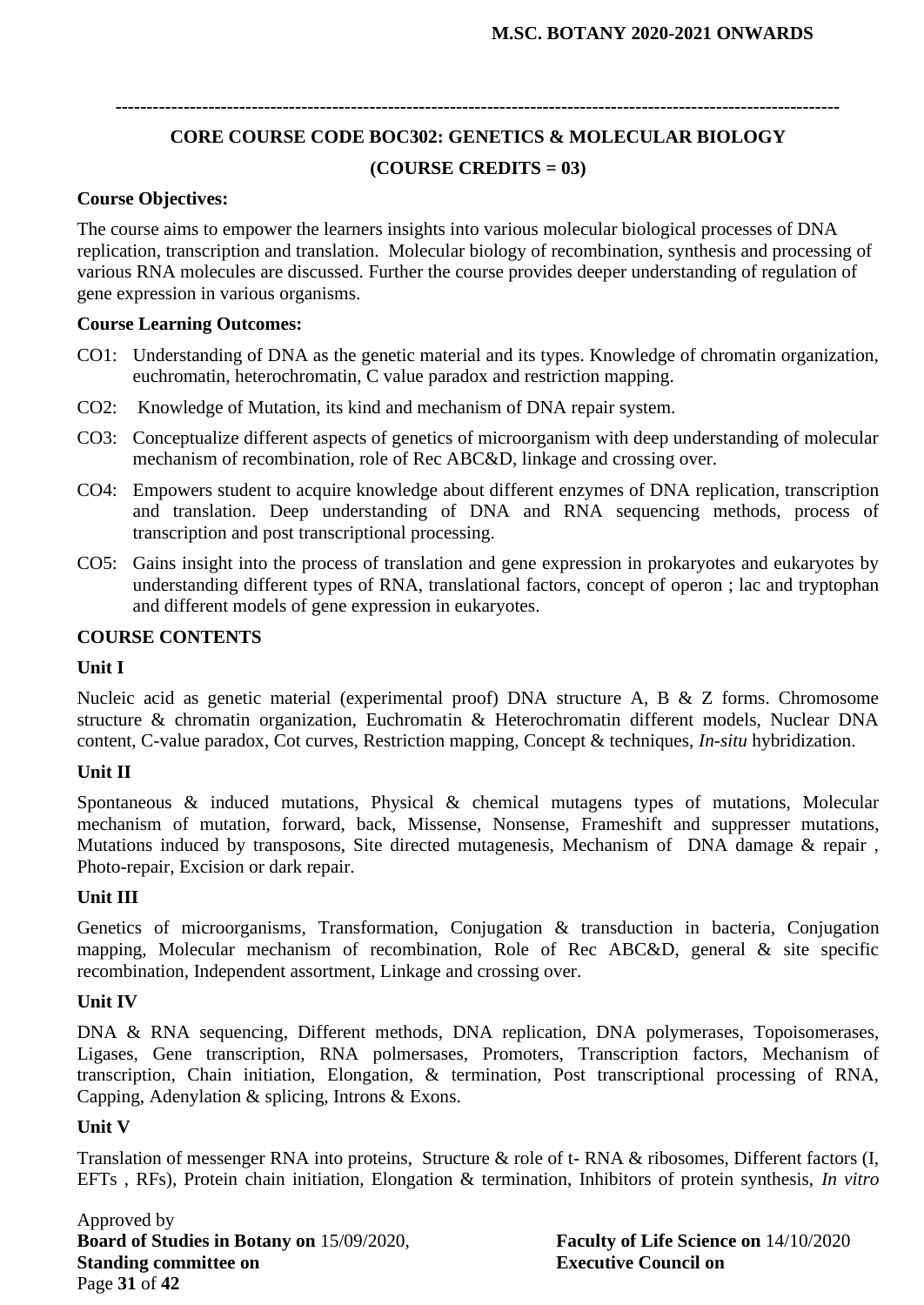protein synthesis, Gene expression in prokaryotes, Operon concept, Inducer, Repressor, Co-repressor, c-AMP / CRP, co-induction & co-repression. Regulation of lac operon & Tryptophan operons, Attenuation Gene expression in eukaryotes, Britton and Davidsons, Gene battery model, HCP / NHCP Hormones.

### **Books recommended**

- Bray, Lewis Ralf, Roberts and Watson (1983) Molecular Biology of the Cell.
- Schwer M. A. (1989) Methods in Plant Molecular Biology.
- Wolf S. L. (1993) Molecular and Cellular Biology.
- Shaw C. H. (Ed.) (1988) Plant Molecular Biology A Practical Approach.
- Clug & Cummings: Essential of Genetics.

## **---------------------------------------------------------------------------------------------------------------------**

# **CORE COURSE CODE BOC303: PLANT REPRODUCTION & DEVELOPMENT**

## **(COURSE CREDITS = 03)**

## **Course Objectives:**

The course aims to provide deeper understanding of various anatomical structures and their functions, several embryological processes including pollen pistil interaction, applied aspects of embryology and seed development.

## **Course Learning Outcomes:**

- CO1: Understanding of organization of shoot apical meristem (SAM), differentiation of xylem and phloem; characteristic of wood.
- CO2: Learning about the various arrangements of leaf, its growth and differentiation. Learners will also understand various types of epidermal appendages present.
- CO3: Knowledge of organization of root apical meristem (RAM), root development and root microbe association.
- CO4: Empower students to understand embryology of flowering plants with detail knowledge about the structure of gametes, and the processes of sporogenesis, gametogenesis and embryogenesis.
- CO5: Understanding different modes of reproduction, process of fertilization, pollen pistil interaction and significance of seed maturation, dormancy, and germination.

## **COURSE CONTENTS**

## **UNIT – I**

Organization of shoot apical meristem (SAM), Control of tissue differentiation especially Xylem & Phloem, Secretary ducts & Lactifers, Diagnostic features of woods.

## **UNIT – II**

Leaf growth & differentiation, Determination of Phyllotaxy, Differentiation of Epidermis including Stomata, Trichomes, & Mesophyl tissue.

## **UNIT – III**

Root development, Organization of root apical meristem (RAM), Vascular tissue differentiation, Lateral roots, Root hairs, Root microbes interactions.

#### **UNIT – IV**

Male gametophyte development , Structure of anther, Microsporogenesis , Pollen germination, Pollination. Female gametophyte development**,** Ovule development, Megasporogenesis organization of embryosac, Endosperm development, storage protein of Endosperm & Embryo.

Approved by **Board of Studies in Botany on** 15/09/2020, **Faculty of Life Science on** 14/10/2020 **Standing committee on Executive Council on** Page **32** of **42**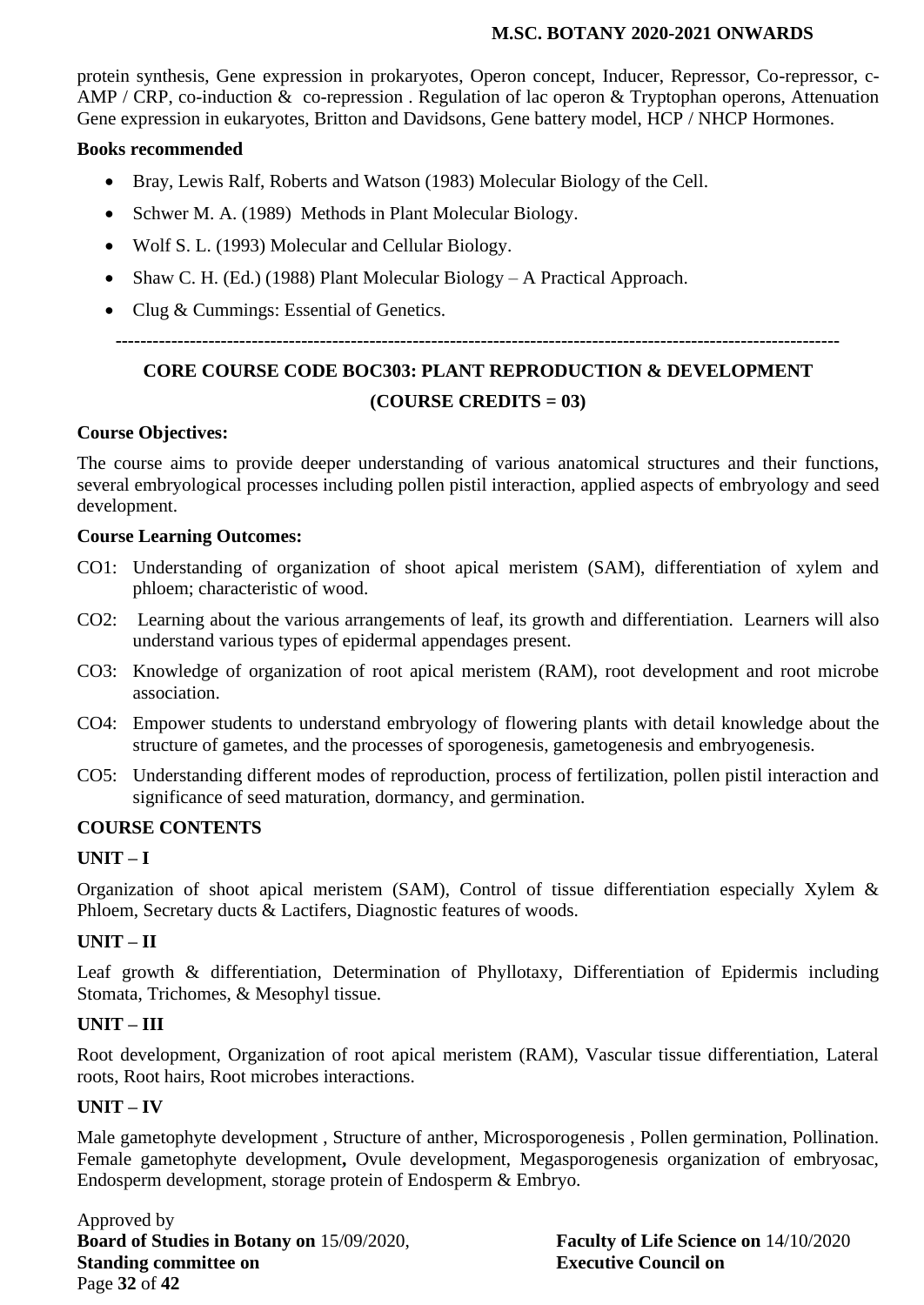#### **UNIT – V**

Reproduction, Vegetative & Sexual reproduction, Pollen Pistel interaction and Fertilization, Double fertilization , Seed germination & Seedling growth, Seed dormancy.

#### **Books recommended**

- B. D. Singh 2013 Plant Breeding : Principles & Method.
- Stanley R. G. and E. L. Linkens 1974. Pollen Biology, Biochemistry and Management.
- Nair P. K. K. 1964. Advances in Palynology.

**---------------------------------------------------------------------------------------------------------------------**

## **CORE COURSE CODE BOC304: PRACTICAL BASED ON**

## **COURSE CODE BOC301 & COURSE CODE BOC302**

#### **(COURSE CREDITS = 04)**

#### **Suggested List of Practicals (Course Code BOC301)**

#### **Plant Physiology**

- 1. To measure Diffusion Pressure Deficit of Potato cells.
- 2. To prepare molar, Molal & Normal solution of NaCl and Sucrose.
- 3. To determine the incipient plasmolysis of cells under different concentration of sucrose solution.
- 4. Extraction and separation of the chlorophyll pigment from spinach leave by paper chromatography.
- 5. Separation of anthocyanin pigment by Paper Chromatography.
- 6. Quantification of pigments from spinach leaves by Spectrophotometer.
- 7. To determine the stomatal index in different plant species.
- 8. To study the effect of salt & osmotic stress on plants.

#### **Suggested List of Practicals (Course Code BOC302)**

#### **Genetics & Molecular Biology**

- 1. Staining technique for chromosomes preparation in plant (Onion plant) and animal cell.
- 2. To study the mitotic stages in the root of onion (*Allium cepa*) and to calculate the mitotic index.
- 3. To study the pollen sterility and fertility in buds of *Tradescantia*.
- 4. To study the effect of UV rays on *E.coli*.
- 5. To study the effect of dark and light treatment in DNA repair in *E. coli.*

**---------------------------------------------------------------------------------------------------------------------**

#### **CORE COURSE CODE BOC305: PRACTICAL BASED ON**

**COURSE CODE BOC303 & COURSE CODE BOE301/ BOE302/ BOE303/ BOE304 (COURSE CREDITS = 04)**

#### **Suggested List of Practicals (Course Code BOC303)**

#### **Plant Reproduction & Development**

1. Slide :- Amphitropus ovule (T.S.)

Superficial placentation *Lilium* anthor

Approved by **Board of Studies in Botany on** 15/09/2020, **Faculty of Life Science on** 14/10/2020 **Standing committee on Executive Council on** Page **33** of **42**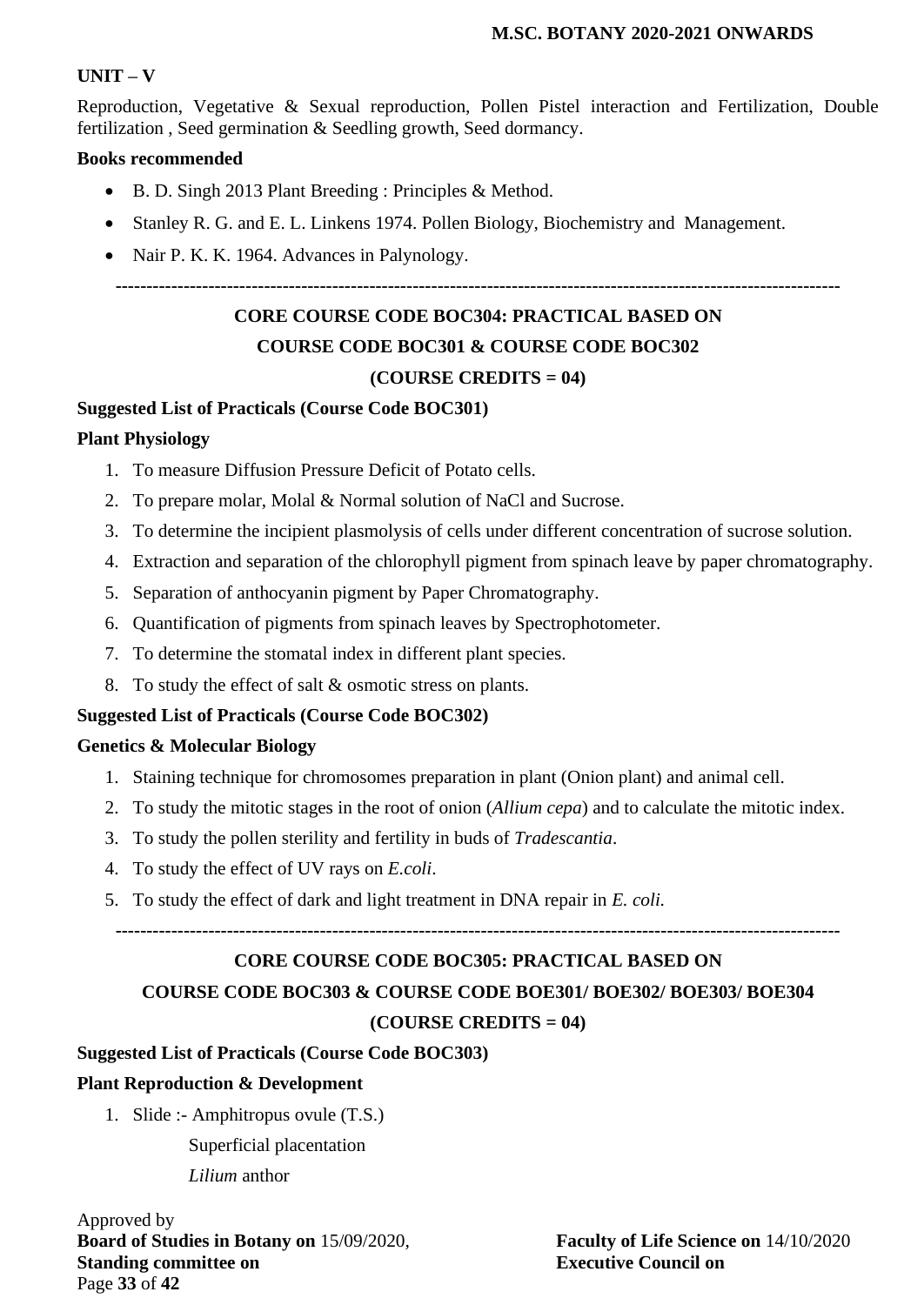Dicot embryo endodermis seed coat

Campylotropous ovule

*Lillium* Bud (Early anther)

- 2. To study the structure of given pollen grain (*Tradescantia*) using camera lucida.
- 3. To measure the size of given pollen grain.

**---------------------------------------------------------------------------------------------------------------------**

# **ELECTIVE COURSE CODE BOE301: ADVANCED MOLECULAR BIOLOGY**

#### **(COURSE CREDITS = 03)**

#### **Course Objectives:**

This course combines special set of tutorials centered on research activities in molecular biology with practical exercises and/or laboratory placements. The content is designed to provide students with a perspective of how cutting edge molecular biology principles and techniques are applied to major research questions. This course will illustrate that cross disciplinary approaches are essential in modern research.

#### **Course Learning Outcomes**

- CO1: To understand key principles of how cells work, including gene regulation, protein synthesis and signal transduction.
- CO2: To locate, analyse, evaluate and synthesise information from a wide variety of sources to understand the key principles of Molecular Biology.
- CO3: To read, interpret and discuss major contributions to Molecular Biology research published in scientific research literature.
- CO4: To develop effective, creative and innovative solutions, both independently and cooperatively, to current and future research problems in Molecular Biology.

#### **COURSE CONTENTS**

#### **UNIT I**

Recombinant DNA technology I: methods of creating recombinant DNA molecule, properties of restriction endonucleases and their mode of action, selection screening construction of DNA library.

## **UNIT II**

Recombinant DNA Technology II: Use of cloned gene, sub-cloning; recombinant proteins production in bacteria, site-directed mutagenesis, RFLP, PCR, DNA-fingerprinting, antisense-RNA technology, chromosomal walking. Bioethics.

#### **UNIT III**

Hybridoma technology: monoclonal antibodies mycelium cell infusion selection of hybridomas, protoplast fusion and HAT-medium screening assay purification and application of monoclonal antibodies.

#### **UNIT IV**

Cell and tissue culture: micropropagation, somatic cell culture, somoclonal variations, somatic cell hybridization, protoplast isolation, protoplast fusion, protoplast culture, genetic transformation, various methods of gene transfer (all vector and methods), production of transgenic plant and animal; production of secondary metabolites, primary and transferred cell culture, differentiated cells in culture application.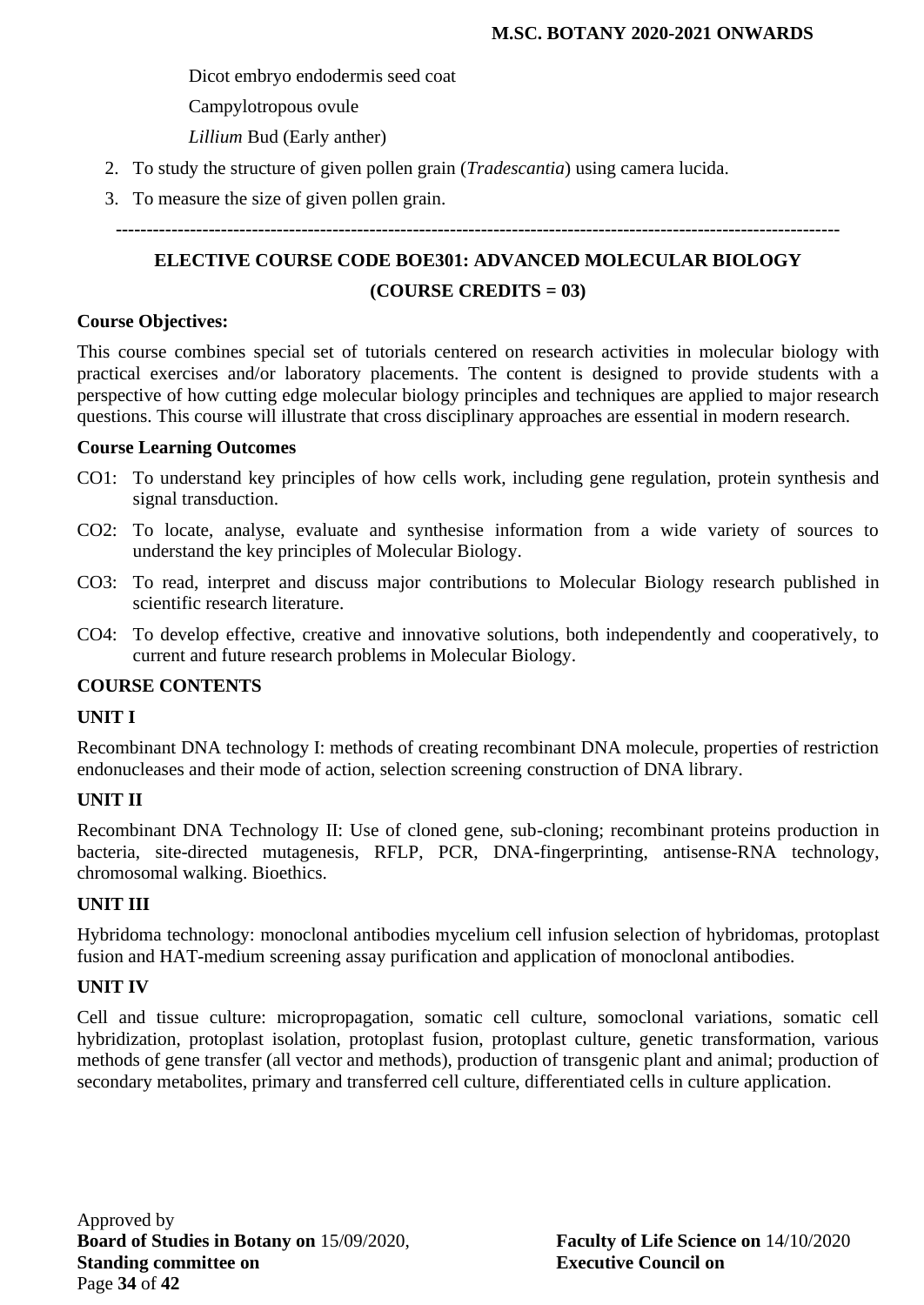#### **UNIT V**

Fermentation technology: continuous and batch type culture techniques, principle types of Fermenters, general design of fementors. Fermentation processes, brewing manufacture of antibiotics, production of single cell protein. Application of genetic and molecular biology procedures in strain improvement.

#### **Books recommended**

1. Molecular cloning : A Laboratory Manual , J. Sambrook ; Fritsch and T. Maniatis Cold Spring Harbor Laboratory Press, New York, 2000.

- 2. Introduction to practical molecular biology P.D. Dabre, John Wiley & sons Ltd. N York 1988
- 3. Molecular Biology LabFax, T.A. Brown (Ed) Bios Scientific Publishers Ltd. Oxford, 1991

4. Molecular Biology of the Gene (4th edition ), J.D. Watson N.H. Hopkins, J.W. Roberts J.A. Steitz and A.M. Weiner, The Benjamin/ Cummlngs Publ Co. Inc. California, 1987.

5. Molecular Cell Biology (2nd Edition) J. Darnell, H. Lodish and D. Baltimore, Scientist American Books, Inc., USA, 1994.

6. Molecular Biology of the Cell (2nd Edition) B. Alberts, D. Bray, J. Lewis, M. Raff, K. Roberts, and J. D. Watson, Garland Publishing, Inc., New York, 1994.

- 7. Gene VI (6th Edition) Benjamin Lewin, Oxford University press, U.K., 1998.
- 8. Molecular Biology and biotechnology; a comprehensive desk reference, R.A. Meyers (Ed.)

VCH Publishers, Inc, New York, 1995

9. Genomes, T.S. Brown

#### **Suggested list of practicals (Course Code BOE301)**

- 1. To isolate genomic DNA from fungi by LETS methods.
- 2. To determine the quantity and quality of the isolated fungal DNA.
- 3. To determine the agarose gel electrophoresis of the isolated fungal DNA.
- 4. To isolate plasmid DNA from bacteria by quick method.
- 5. To purify the DNA from agarose gel.
- 6. To study the Thermal cycler.
- 7. To study the gel documentation system.

**---------------------------------------------------------------------------------------------------------------------**

# **ELECTIVE COURSE CODE BOE302**: **AGRICULTURAL MICROBIOLOGY (COURSE CREDITS = 03)**

#### **Course Objectives:**

To make students aware about agricultural techniques, crop diseases, soil health, composting, agriculture losses, pest management, green revolution and agricultural biotechnology.

#### **Course Learning Outcomes:**

- CO1: Describe role of microorganism in recycling soil nutrients, biodegradation of complex plant polymers, sustaining and improving plant growth through improving nutrient availability, production of plant growth promoting substances and inhibiting pathogens.
- CO2: Critically discuss the need for agricultural microbiology and explain their limitations.
- CO3: Clarify application of microorganisms in varied fields of agricultural microbiology like bioremediation, biofertilizers and waste water treatment.

Approved by **Board of Studies in Botany on** 15/09/2020, **Faculty of Life Science on** 14/10/2020 **Standing committee on Executive Council on** Page **35** of **42**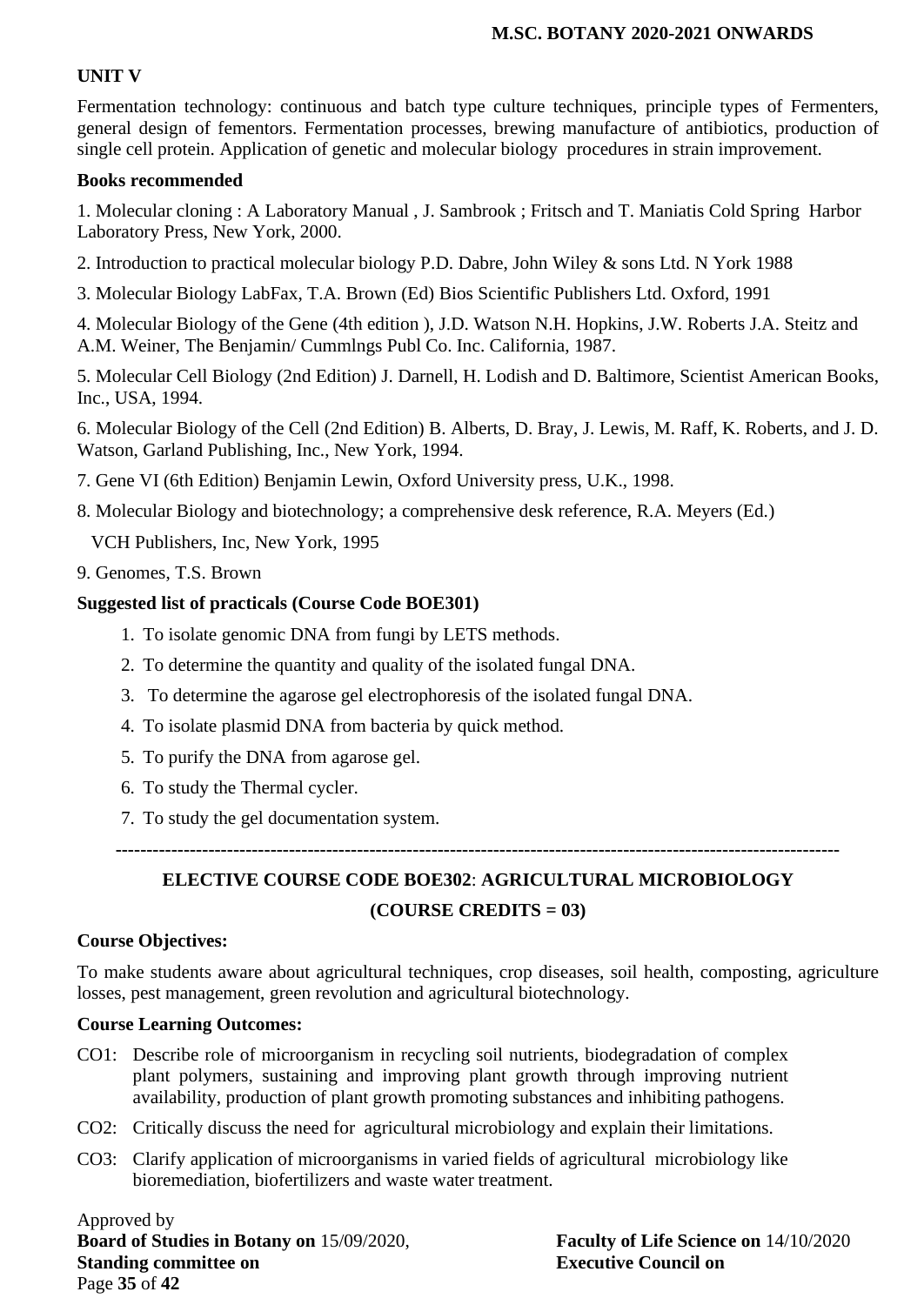- CO4: Analyse various aspects of  $N_2$  fixation, Phosphate solubilization, PGPR etc. Pre and post harvesting agricultural losses, management, formulation, mass production and applications.
- CO5: Green revolution, transgenic plant, gene protection technology, resistant verities, management of agricultural waste as food, feed and fuel.

#### **COURSE CONTENTS**

#### **UNIT – I**

History, scope and development of agricultural microbiology, rhizosphere and phyllosphere: concept, importance, factors affecting microbial diversity.

#### **UNIT – II**

Soil health: crop residues, humus, mineralization, immobilization, soil-sickness, composting, vermicomposting, green manure. Effect of crop residues on plant growth; biodegradation of pesticides and pollutants; biodegradation fate, bioavailability, acceleration, bioremediation. Biofertilizers: types, production, formulation and constraints.

## **UNIT – III**

General idea about major agricultural pests: Plant diseases- late blight potato. downy mildew of pea, stem gall of coriander, powdery mildew / rust / smut, rust of linseed, Ergot of bajara, Anthracnose of soybean, Tikka disease of groundnut, wilt of arhar, bacterial blight of paddy, citrus canker, leaf curl of papaya, little left of brinjal. Insects: gram, soybean. Weeds: parthenium, xanthium, waterhyacinth, cyperus, phalaris

#### **UNIT – IV**

Post harvest losses of agricultural products: causes, problems and management recent trends in pest management: strategies, mass production, formulation and application technology, achievements, constraints

#### **UNIT – V**

Biotechnology in agriculture: the new green revolution, transgenic crops, gene protection technology, frost control technology, resistant varieties. Bioconversion futurology: exploitation of agricultural wastes for food / feed and fuel.

#### **List of Recommended Books**

- 1. Soil microbiology by Subba Rao
- 2. Soil and microbes by Waksman and Starkey.
- 3. Plant pathology by Mehrotra.
- 4. Alexander, M. Introduction to Soil Microbiology, 3rd Edition. Wiley Eastern Ltd., New Delhi
- 5. Microbiology by S.S. Purohit.

#### **Suggested list of Practicals (Course CODE** BOE302**: Agricultural Microbiology)**

- 1. Isolation and Enumeration of the microorganism from soil by serial dilution agar plate method.
- 2. Isolation of fungi from soil by warcup's method.
- 3. Isolation of azotobacter species from soil.
- 4. Isolation of microorganism from rhizosphere.
- 5. Isolation of microorganism from phyllosphere (phyloplane) by serial dilution, agar plate method or leaf impression method.
- 6. Plant diseases leaf curl of papaya, rust of wheat, citrus canker, red rot of sugarcane.

Approved by **Board of Studies in Botany on** 15/09/2020, **Faculty of Life Science on** 14/10/2020 **Standing committee on Executive Council on** Page **36** of **42**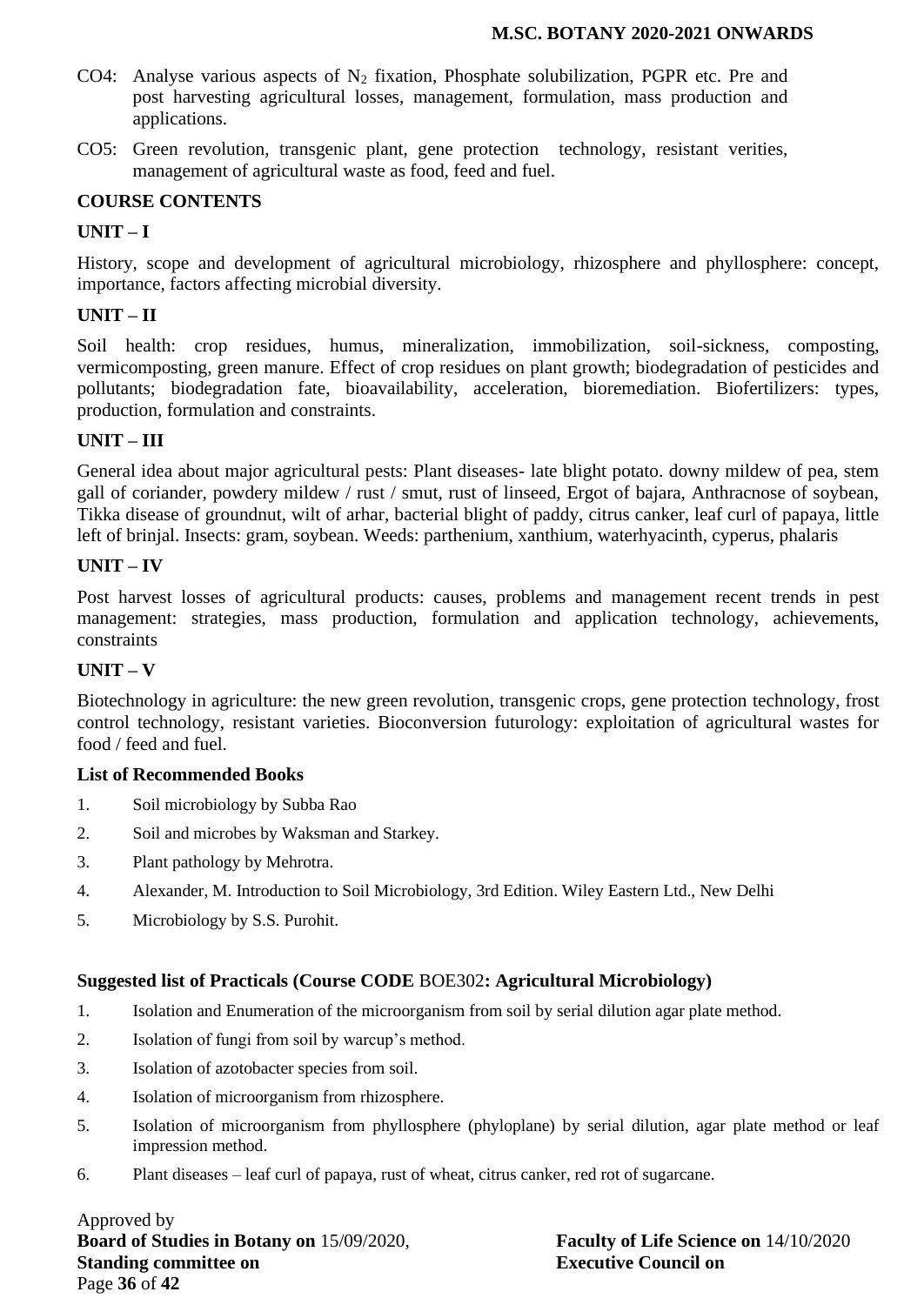**---------------------------------------------------------------------------------------------------------------------**

# **ELECTIVE COURSE CODE BOE303: BIOPROCESS ENGINEERING AND TECHNOLOGY (COURSE CREDITS = 03)**

#### **Course Objectives**:

The course will enable students to apply biotechnological concepts in the exploitation of biological organisms for industrial and human benefits. The strategies for development of microbial strains, process optimization, large scale production and product recovery will be covered for industrially relevant biotechnological products and therapeutic proteins.

**Course Learning Outcomes:** Upon successful completion of the course, the student:

- CO1: Insights on industrially important organisms, recent developments in fermentation processes and various optimization strategies at fermenter level. Learns about the design, types of fermenters and various critical components of bioreactors.
- CO2: Is able to describe control parameters, fluid rheology and process constraints in large scale bioreactors. Strategies of product recovery from a fermentation broth.
- CO3: Understand the significance and activities of microorganisms in food. Recognize the characteristics of food-borne, waterborne and spoilage microorganisms, and methods for their isolation, detection and identification.
- CO4: Analyze the importance of microbiological quality control programme's in food production.
- CO5: Discuss the microbiology of different types of food commodities. Describe the rationale for the use of standard methods and procedures for the microbiological analysis of food

#### **COURSE CONTENTS**

#### **UNIT-I**

Biofermentation: designing and application, principles of biofermentation, monitoring and control of parameters (pH, oxygen, agitation, temperature, foam etc.), batch & continuous; production medium, raw materials, isolations; maintenance, preservation & improvement of industrial strains, computer control of fermentation processes.

#### **UNIT-II**

Downstream processing: Filtration of fermentation broths, ultra-centrifugation, recovery of biological products by distillation, superficial fluid extraction.

#### **UNIT-III**

Industrial production of solvents: Ethyl alcohol, citric and acetic acids; enzymes; amylases, proteases, cellulases; vitamins: vitamin B12, vitamin C, antibiotics (penicillin, streptomycin, tetracycline and griseofulvin). Microbes in petroleum industry (oil recovery); immobilized cells & enzymes.

#### **UNIT-IV**

Microbiology of food: sources and types of microorganisms in food, food borne pathogens, microbiological examination of food, spoilage of food, food preservation, fermented foods, microbial proteins.

Approved by **Board of Studies in Botany on** 15/09/2020, **Faculty of Life Science on** 14/10/2020 **Standing committee on Executive Council on** Page **37** of **42**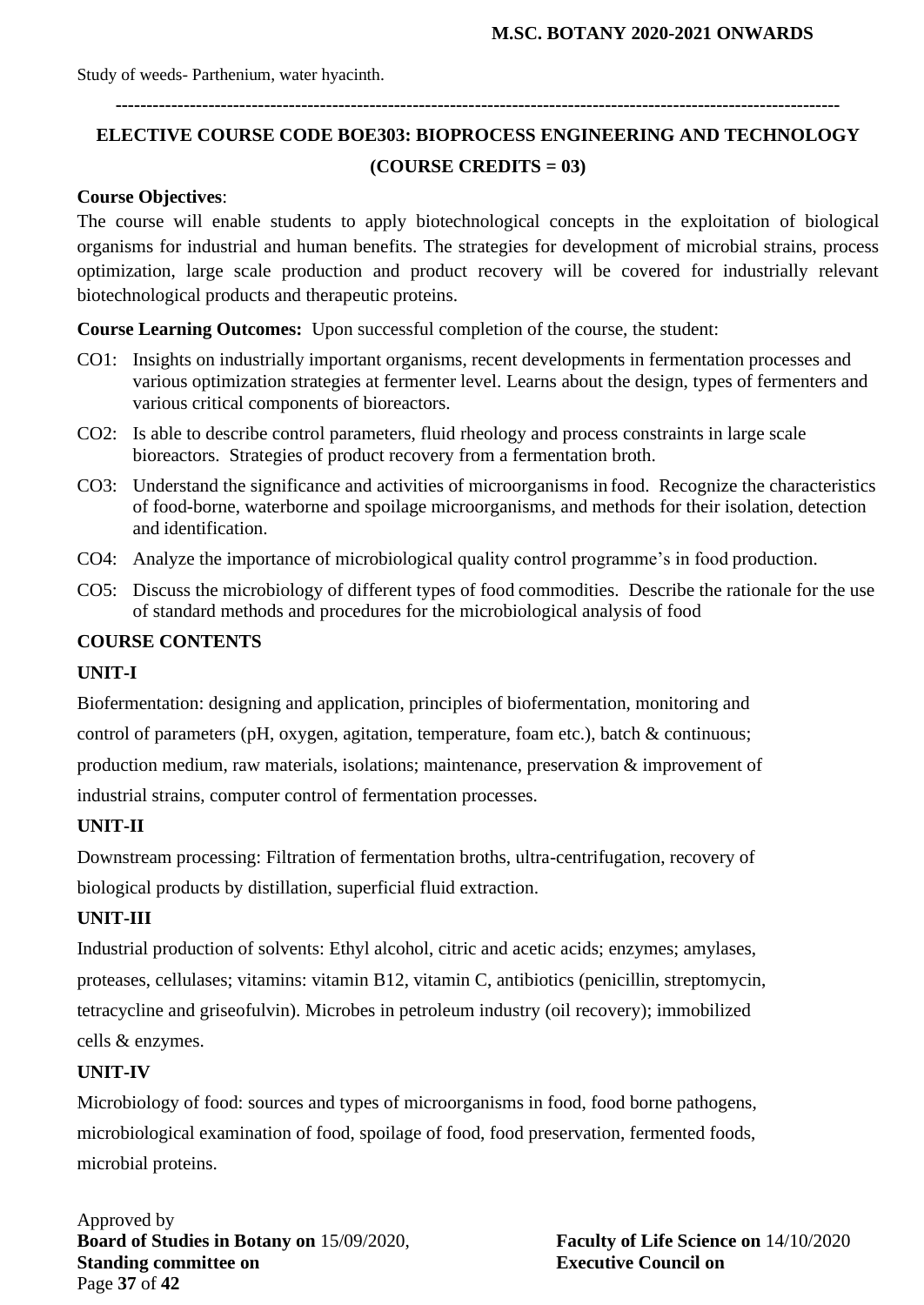#### **UNIT-V**

Dairy microbiology: sources and types of microorganisms in milk, microbial examination of milk, pasteurization and phosphatase test, sterilization of milk, grades of milk, dairy products, fermented milk, butter & cheese.

#### **Recommended Books:**

- 1. Biochemical Engineering, Aiba, S., Humphrey, A.E. and Millis, N.F. Univ of Tokyo Press, Tokyo.
- 2. Biochemical Reactors, Atkinson, B: Pion Ltd. London.
- 3. Biochemical Engineering Fundamentals, Baily, J.E. and Ollis, D.F. McGraw-Hill Book Co. New York.
- 4. Bioprocess Technology: Fundamental and Application, KTH, Stockholm.
- 5. Process Engineering in Biotechnology, Jackson, A.T., Prentice Hall, Engelwood Cliffs.
- 6. Bioprocess Engineering: Basic Concepts, Shuler, M.L. and Kargi, F., Prentice Hall, Engelwood Cliffs.
- 7. Principles of Fermentation Technology, Stanbury, P.F. and Whitaker, A. Pergamon Press, Oxford.
- 8. Bioreaction Engineering principles, Nielson, J. and Billadsen, J. Plenum Press.
- 9. Chemical Engineering Problems is Biotechnology, Shuler, M.L. (Ed.) AICHE.
- 10. Biochemical Engineering, Lee, J.M. Prentice Hall Inc.

11. Bioprocess Engineering-kinetics, Mass Transport, Reactors and Gene Expression, Viet; W.F., John Wiley & Sons, Inc.

#### **Suggested list of Practicals (**Course **CODE** BOE303)

- 1. Isolation of micro-organism from canned food.
- 2. Isolation of bacteria and fungi from spoiled bread.
- 3. Quantitative test of milk by resazurin test.
- 4. Quantitative estimation of Amylase production.
- 5. Isolation of lipase producing bacteria from soil.
- 6. Isolation of phosphate solubilizing/producing bacteria from soil**.**
- 7. Estimation of antibiotic property of bacteria.

**---------------------------------------------------------------------------------------------------------------------**

# **ELECTIVE COURSE CODE BOE304: BIOTECHNOLOGY**

#### **(COURSE CREDITS = 03)**

#### **Course Objectives:**

The course will help students to understand various applications of microbes for the development of various products of agriculture, industrial and clinical application. The knowledge of recombinant technology, bioreactors and optimization strategies will be beneficial in development of production processes.

**Course Learning Outcomes:** Upon successful completion of the course, the student:

- CO1: Will learn about industrially relevant microbial products and their production process, role of biotechnology in environment management.
- CO2: Acquires knowledge about strains development, selection of hyper producers, microbial products, metabolic engineering and various industrial relevant microbial products and their production

Approved by **Board of Studies in Botany on** 15/09/2020, **Faculty of Life Science on** 14/10/2020 **Standing committee on Executive Council on** Page **38** of **42**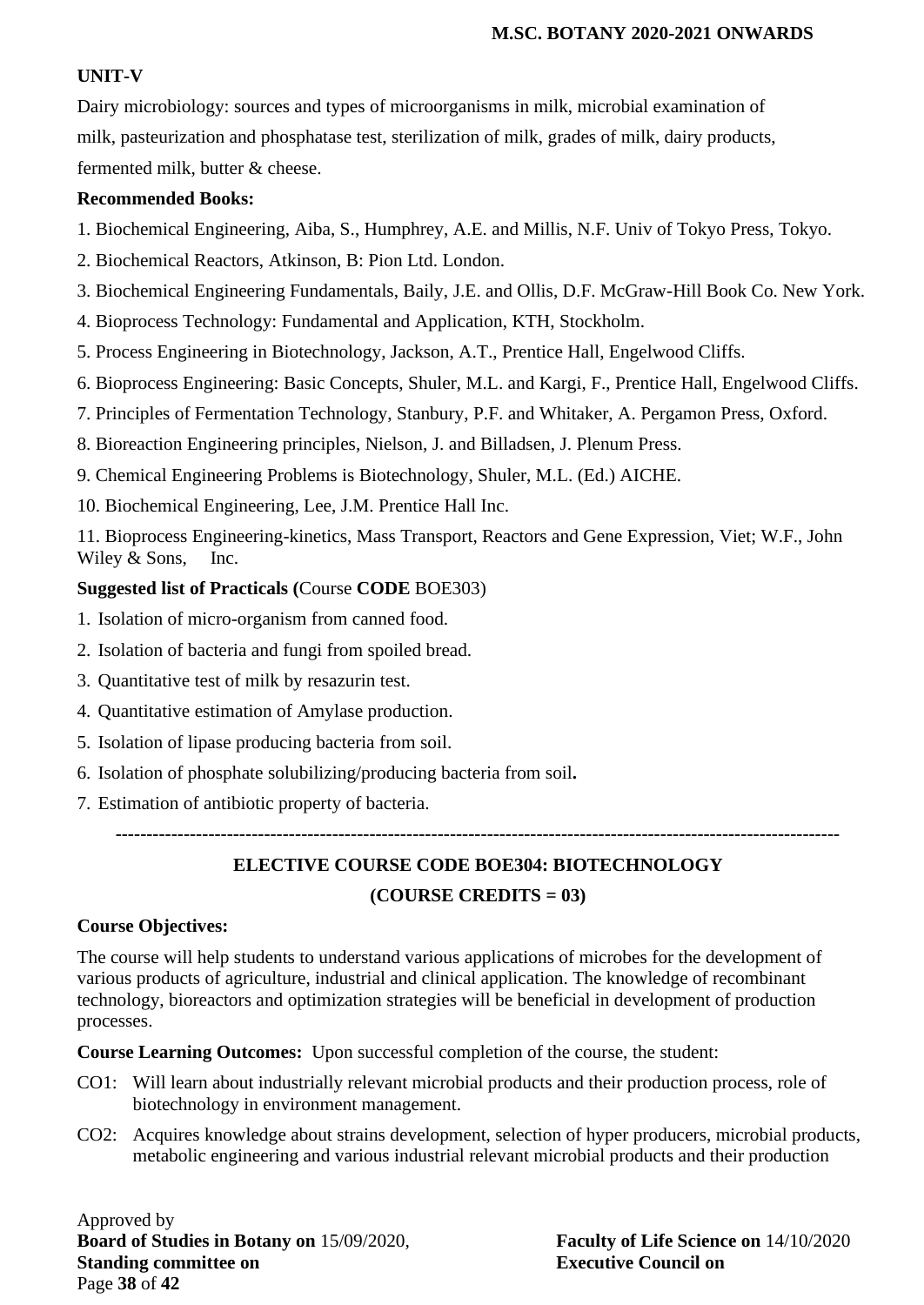process Learns about the designing of recombinant heterologous expression systems such as *E. coli*, yeast, mammalian and insect cells.

- CO3: Learns about sterilization at reactor scale and different types of sterilization strategies.
- CO4: Attains knowledge about designing large scale industrial processes and types of cultivation strategies Understands the concept of recombinant biomolecules, therapeutic proteins, vaccines, antibodies, bio-pesticides, bio-fertilizers, and probiotics .
- CO5: Understands different types of regulatory approvals required for drug development and difference between biologics, biosimilars and biobetters.

#### **COURSE CONTENTS**

### **UNIT I**

Biotechnology an Overview, Definition, Perspective and scope of biotechnological processes and products, Biotechnology and Ethics, Introduction, Medical and chemical Biotechnology, Agriculture and Food, Energy and environment and human, Bioethics, Facing problem and finding solutions, Regulating the use of biotechnology, Patenting biotechnology inventions.

## **UNIT II**

Genetic Engineering and gene cloning, Introduction of genetic engineering procedure, restriction endonuclease, cloning vehicle, Vectors for animals and plants, Insertion of DNA molecule in to a vector, Direct transformation, Isolation and cloning, Transformation and growth of cells, Selection and screening of particular recombinants, Genomic library, sequencing of DNA, Gene identification and mapping, Analysis of expression of cloned genes, Polymerase chain reaction, Monoclonal Antibodies.

#### **UNIT III**

Plant cell and tissue cultures, Culture techniques, Protoplast fusion, Direct gene transfer, Microinjections, Nuclear transplantation, Plastid and mitochondrial genes, production of secondary metabolites by immobilized plant cell, Development of disease resistant, herbicide resistant, Salt & drought resistant plant varieties, Microbial Toxins, Introduction, Toxins gene isolation, Genetic engineering of *B. thuringiensis* strains, *Baculovirus* as biocontrol agents.

#### **UNIT IV**

Culturing microorganisms for the production of biomass, Production of microbial (Bacterial, Cyanobacterial and Fungal) products, Batch culture, Continuous culture, Fed-batch culture, Mass culture, Use of culture system for the production of microbial products, Production of cyanobacterial biomass for food, Feed and health care products, Improvement of microbial strains for industry, Agriculture, Immobilization of microbial cells and enzyme and its applications.

#### **UNIT V**

Strain improvement, bioreactor design, Reactor types, Application of immobilized cells and enzyme, improvement in bioreactor to control environment of process organism. use of microorganisms in pollution control, Waste treatment, Bioremediation, Biological removal of eutrophic nutrients, Heavy metals, Toxic chemicals (Herbicide, Insecticide and Fungicide and Other Toxicants) from waste water and industrial effluents, Utilization of waste water for the production of food and feed, Biodegradation, Bioleaching of metals, Application of microorganisms from environment

#### **Books recommended**

- Haekett P. B., Fuchs J. A. and Mesing J. W. (1988) An Introduction to Recombinant DNA techniques – basic experiments in gene manipulation.
- Glck B. R. and Thompson J. E. (1993) Methods in Plant Molecular Biology and Biotechnology.
- Bjorn Kristiansen, (2012) Basic Biotechnology third Edition.

Approved by **Board of Studies in Botany on** 15/09/2020, **Faculty of Life Science on** 14/10/2020 **Standing committee on Executive Council on** Page **39** of **42**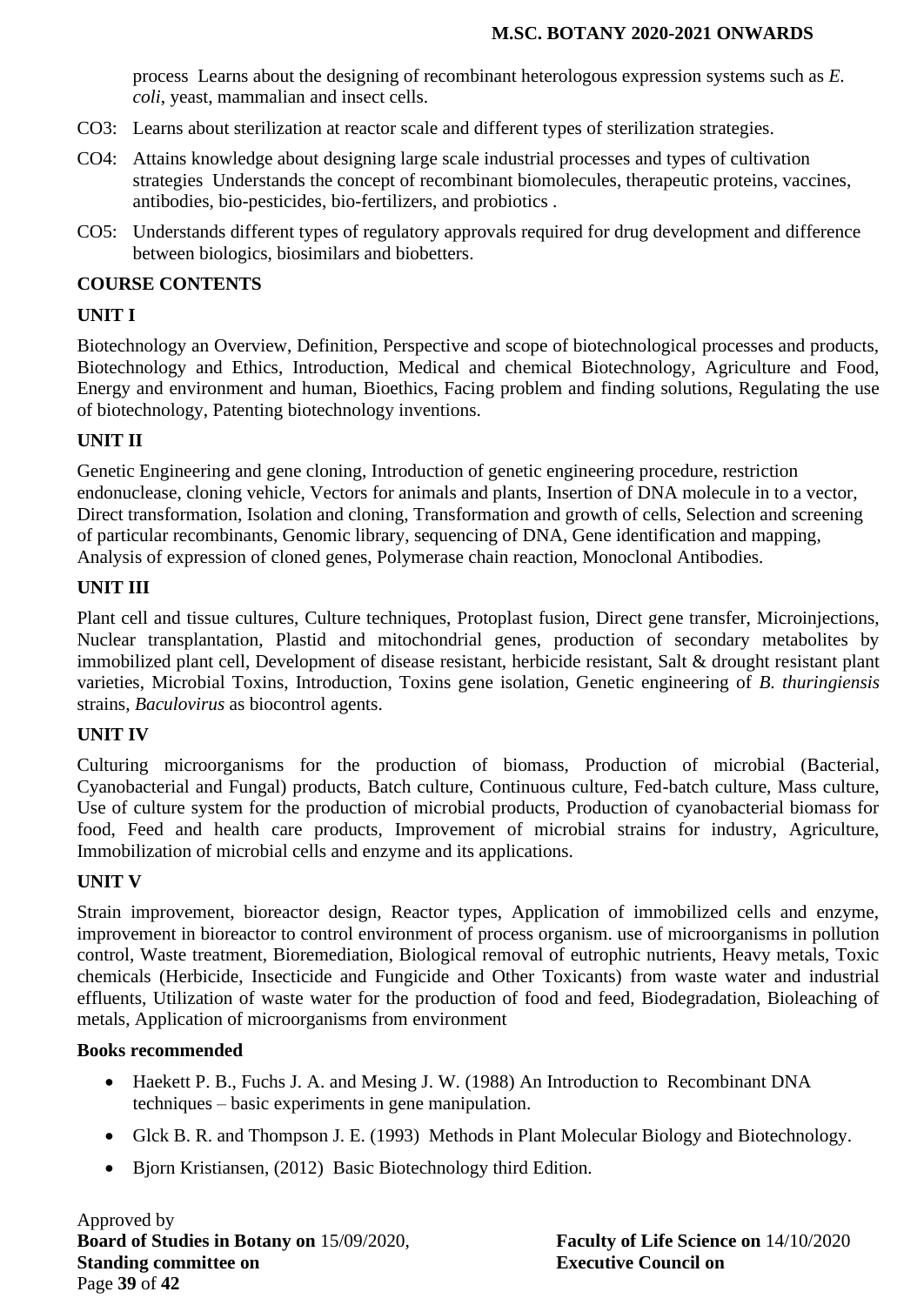## **Suggested list of practicals (Course Code BOE304)**

- 1. Demonstration:-
	- **PCR** Spectrophotometer pH meter **Centrifuse** Photomicrographic Camera
- 2. To prepare the media for plant tissue culture.
- 3. Isolation of pathogenic fungi from infected plants/Disease plants (Leaf/ Stem/ root)
- 4. Identification of unknown microorganism from given plates.
- 5. Preparation of tissue culture media.

**------------------------------------------------------------------------------------------------------------------**

# **CORE COURSE CODE BOS301: SKILL DEVELOPMENT MODULES 3 (COURSE CREDITS = 02) ENTREPRENEURSHIP DEVELOPMENT PROGRAME AGENDA (Semester-3)**

## **TIME - 30 Hrs**

## **1. ORIENTATION PROGRAM FOR ENTREPRENEURSHIP**

#### **2. WHAT IS ENTREPRENEURSHIP**

 **Definition of Entrepreneurship Be a Successful Entrepreneurship**

#### **3. TYPE OF ENTREPRENEURSHIP**

 **Manufacturing Trading Service Provider**

## **4. NEED TO BE SUCCESSFUL ENTREPRENEURSHIP**

**Knowledge - About work and Concern Information - About sources/ market/ Customer's Assets - About Technology, Place, Man power and money**

## **5. CHOOSING A BUSINESS -**

| <b>Micro Scale Unit</b> | <b>Small Scale Unit</b> |
|-------------------------|-------------------------|
| <b>Large Scale Unit</b> | <b>Mega Scale Unit</b>  |

Approved by **Board of Studies in Botany on** 15/09/2020, **Faculty of Life Science on** 14/10/2020 **Standing committee on Executive Council on** Page **40** of **42**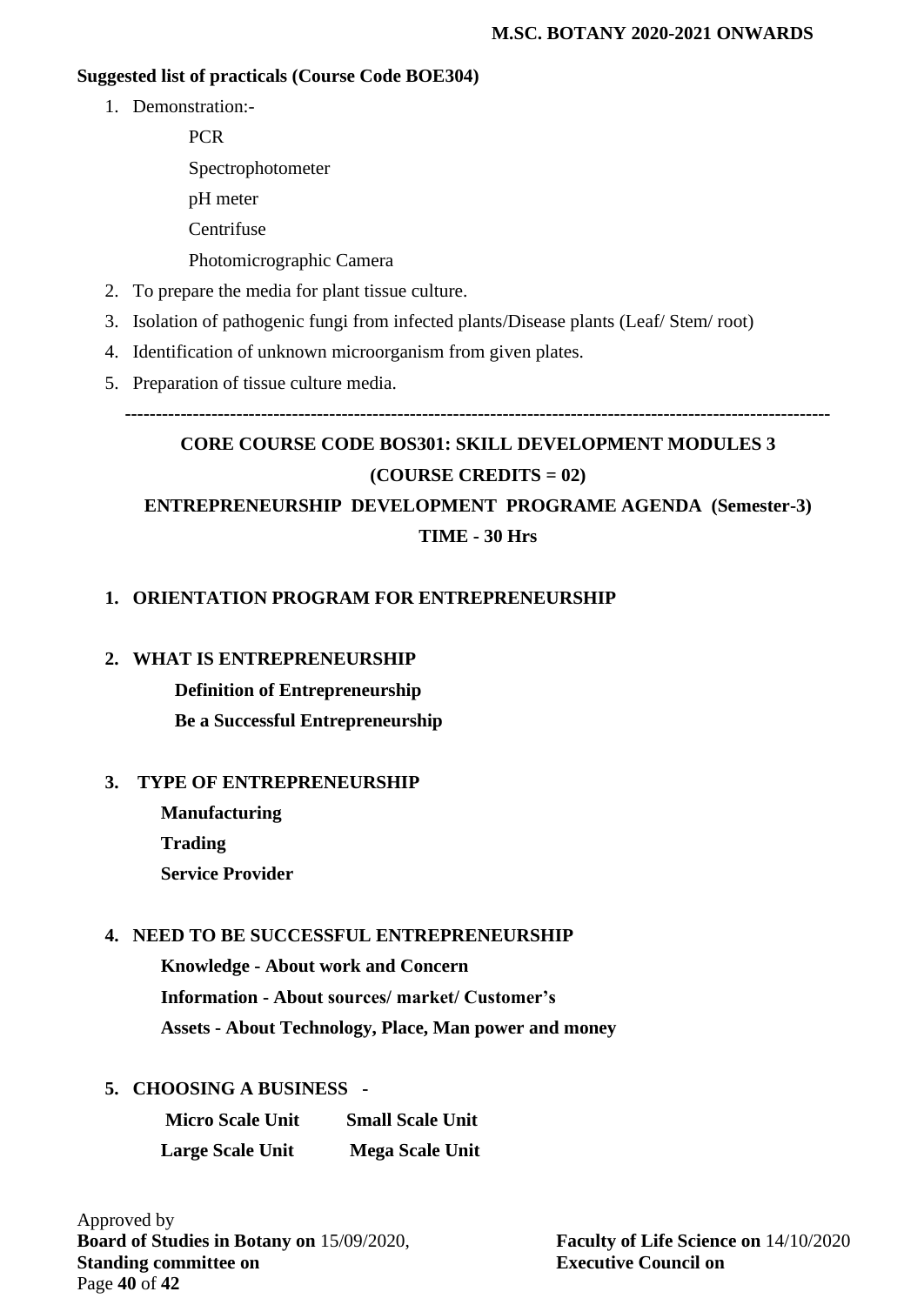- **6. MARKETING and DISTRIBUTION Definition and Type of Marketing About Sales and Marketing Distribution channels**
- **7. PRODUCT DESIGNING / BRANDING / MERCHANDIZING Research and Development**
- **8. FINANCIAL FLUENCY, PLANNING AND LEGAL ASPECTS Taxation Rules and norms of the Govt. to run a business**
- **9. GOVERMENT SCHEMES AND ASSISTENCE**

 **About financial loan / Place/ Training / Subsidy.....etc**

**10. INDUSTRY VISITS.**

**---------------------------------------------------------------------------------------------------------------------**